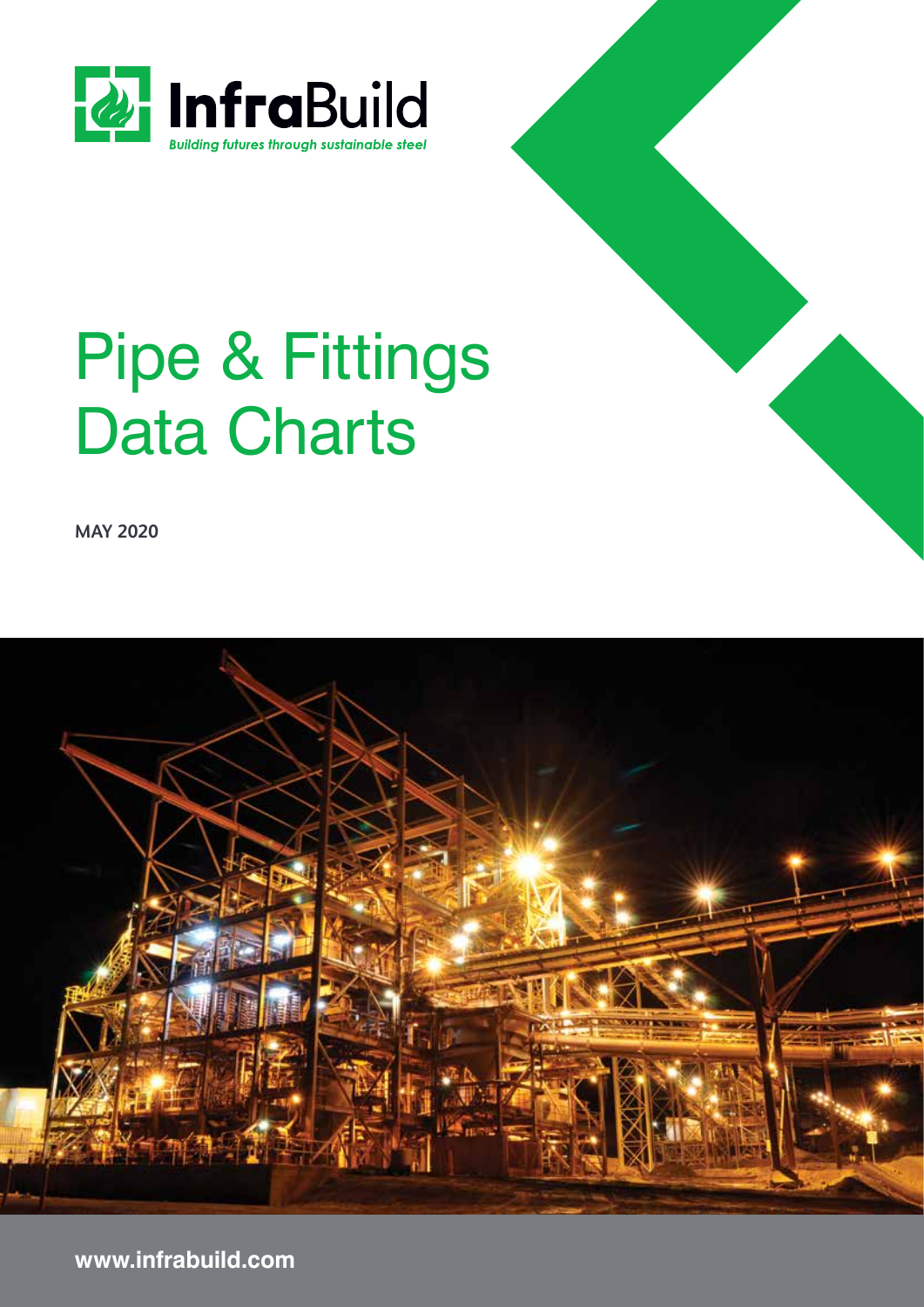# AMERICAN STANDARD STEEL PIPE ASME B36.10



|           | <b>Nominal Size</b> | Outside<br><b>Diameter</b> |                          |                          |                            |                                   |                             |                                   |                                    | Nominal Wall Thickness & Weight for<br>Welded & Seamless Steel Pipe ASME B36.10 |                             |                           |                             | KEY: Dimensions - mm (Black)<br>Weight - kg/m (Green) |                                    |
|-----------|---------------------|----------------------------|--------------------------|--------------------------|----------------------------|-----------------------------------|-----------------------------|-----------------------------------|------------------------------------|---------------------------------------------------------------------------------|-----------------------------|---------------------------|-----------------------------|-------------------------------------------------------|------------------------------------|
| <b>DN</b> | <b>NPS</b>          | mm                         | <b>STD</b>               | <b>EXTRA</b>             | <b>XX</b><br>STRONG STRONG | SCHED.<br>10                      | SCHED.<br>20                | SCHED.<br>30                      | SCHED.<br>40                       | SCHED.<br>60                                                                    | SCHED.<br>80                | SCHED.<br>100             | SCHED.<br>120               | SCHED.<br>140                                         | SCHED.<br>160                      |
| 6         | 1/8                 | 10.3                       | 1.73<br>0.37             | 2.41<br>0.47             | L.                         | $\overline{\phantom{a}}$          | $\overline{\phantom{0}}$    | $\overline{\phantom{m}}$          | 1.73<br>0.37                       | $\equiv$                                                                        |                             | $\qquad \qquad -$         | $\equiv$                    | $\overline{\phantom{a}}$                              | $\overline{\phantom{0}}$           |
| 8         | 1/4                 | 13.7                       | 2.24<br>0.63             | 3.02<br>0.80             | -                          | -                                 | $\qquad \qquad -$           | $\overline{\phantom{0}}$          | 2.24<br>0.63                       | $\overline{\phantom{0}}$                                                        |                             | -                         | $\qquad \qquad -$           | $\overline{\phantom{a}}$                              | -                                  |
| 10        | 3/8                 | 17.1                       | 2.31<br>0.84             | 3.20<br>1.10             | $\qquad \qquad -$          | $\overline{\phantom{0}}$          | $\overline{\phantom{0}}$    | L,                                | 2.31<br>0.84                       | $\equiv$                                                                        |                             | $\overline{\phantom{0}}$  | $\overline{\phantom{0}}$    | $\overline{\phantom{0}}$                              |                                    |
| 15        | 1/2                 | 21.3                       | 2.77<br>1.27             | 3.73<br>1.62             | 7.47<br>2.55               | $\overline{\phantom{0}}$          | -                           | $\overline{\phantom{0}}$          | 2.77<br>1.27                       | -                                                                               |                             | ۳                         | $\overline{\phantom{0}}$    | $\overline{\phantom{0}}$                              | 4.78<br>1.95                       |
| 20        | 3/4                 | 26.7                       | 2.87<br>1.69             | 3.91<br>2.20             | 7.82<br>3.64               | $\overline{\phantom{0}}$          | $\overline{\phantom{0}}$    | $\overline{\phantom{0}}$          | 2.87<br>1.69                       | $\equiv$                                                                        |                             | $\overline{\phantom{0}}$  | $\overline{\phantom{0}}$    | $\overline{\phantom{0}}$                              | 5.56<br>2.90                       |
| 25        | $\mathbf{1}$        | 33.4                       | 3.38<br>2.50             | 4.55<br>3.24             | 9.09<br>5.45               | $\overline{\phantom{0}}$          | $\qquad \qquad -$           | $\overline{\phantom{a}}$          | 3.38<br>2.50                       | -                                                                               |                             | $\overline{\phantom{0}}$  | $\overline{\phantom{0}}$    | $\qquad \qquad -$                                     | 6.35<br>4.24                       |
| 32        | $1 - 1/4$           | 42.2                       | 3.56<br>3.39             | 4.85<br>4.47             | 9.7<br>7.77                | $\qquad \qquad -$                 | $\qquad \qquad -$           | $\overline{\phantom{0}}$          | 3.56<br>3.39                       | $\qquad \qquad -$                                                               |                             | $\overline{\phantom{0}}$  | $\overline{\phantom{0}}$    | $\overline{\phantom{a}}$                              | 6.35<br>5.61                       |
| 40        | $1 - 1/2$           | 48.3                       | 3.68<br>4.05             | 5.08<br>5.41             | 10.15<br>9.56              | $\overline{\phantom{0}}$          | $\overline{\phantom{0}}$    | $\overline{\phantom{0}}$          | 3.68<br>4.05                       | $\overline{\phantom{0}}$                                                        |                             | $\overline{\phantom{0}}$  | $\overline{\phantom{0}}$    | $\qquad \qquad -$                                     | 7.14<br>7.25                       |
| 50        | $\overline{2}$      | 60.3                       | 3.91<br>5.44             | 5.54<br>7.48             | 11.07<br>13.44             | $\overline{\phantom{m}}$          | $\overline{\phantom{0}}$    | $\overline{\phantom{0}}$          | 3.91<br>5.44                       | $\overline{\phantom{0}}$                                                        |                             | $\overline{\phantom{0}}$  | $\overline{\phantom{0}}$    | $\overline{\phantom{0}}$                              | 8.74<br>11.11                      |
| 65        | $2 - 1/2$           | 73.0                       | 5.16<br>8.63             | 7.01<br>11.41            | 14.02<br>20.39             | $\overline{\phantom{0}}$          | $\qquad \qquad -$           | -                                 | 5.16<br>8.63                       | $\qquad \qquad -$                                                               |                             | $\overline{\phantom{0}}$  | $\qquad \qquad -$           | $\qquad \qquad -$                                     | 9.53<br>14.92                      |
| 80        | 3                   | 88.9                       | 5.49<br>11.29            | 7.62<br>15.27            | 15.24<br>27.67             | $\overline{\phantom{0}}$          | $\overline{\phantom{0}}$    | $\overline{\phantom{0}}$          | 5.49<br>11.29                      | ÷,                                                                              |                             | $\overline{\phantom{0}}$  | $\overline{\phantom{0}}$    | $\overline{\phantom{a}}$                              | 11.13<br>21.35                     |
| 90        | $3 - 1/2$           | 101.6                      | 5.74<br>13.57            | 8.08<br>18.63            | $\overline{\phantom{0}}$   | $\overbrace{\phantom{123221111}}$ | $\qquad \qquad -$           | $\qquad \qquad -$                 | 5.74<br>13.57                      | $\overline{\phantom{0}}$                                                        |                             | $\qquad \qquad -$         | $\overline{\phantom{0}}$    | $\overline{\phantom{a}}$                              |                                    |
| 100       | 4                   | 114.3                      | 6.02<br>16.07            | 8.56<br>22.32            | 17.12<br>41.03             | $\overline{\phantom{0}}$          | $\overline{\phantom{0}}$    | $\overline{\phantom{0}}$          | 6.02<br>16.07                      | $\overline{\phantom{0}}$                                                        |                             | $\overline{\phantom{0}}$  | 11.13<br>28.32              | $\frac{1}{2}$                                         | 13.49<br>33.54                     |
| 125       | 5                   | 141.3                      | 6.55<br>21.77            | 9.53<br>30.97            | 19.05<br>57.43             | $\qquad \qquad -$                 | $\qquad \qquad -$           | $\overline{\phantom{0}}$          | 6.55<br>21.77                      | $\qquad \qquad -$                                                               |                             | $\qquad \qquad -$         | 12.7<br>40.28               | $\qquad \qquad -$                                     | 15.88<br>49.11                     |
| 150       | 6                   | 168.3                      | 7.11<br>28.26            | 10.97<br>42.56           | 21.95<br>79.22             | $\overline{\phantom{0}}$          | $\overline{\phantom{0}}$    | -                                 | 7.11<br>28.26                      | $\overline{\phantom{0}}$                                                        |                             | $\qquad \qquad -$         | 14.27<br>54.20              | $\overline{\phantom{0}}$                              | 18.26<br>67.56                     |
| 200       | 8                   | 219.1                      | 8.18<br>42.55            | 12.7<br>64.64            | 22.23<br>107.92            |                                   | 6.35<br>33.31               | 7.04<br>36.81                     | 8.18<br>42.55                      | 10.31<br>53.08                                                                  |                             | 15.09<br>75.92            | 18.26<br>90.44              | 20.62<br>100.92                                       | 23.01<br>111.27                    |
| 250       | 10                  | 273.1                      | 9.27<br>60.31            | 12.7<br>81.55            | 25.4<br>155.15             | $\overline{\phantom{a}}$          | 6.35<br>41.77               | 7.8<br>51.03                      | 9.27<br>60.31                      | XS<br>81.55                                                                     | 15.09<br>96.01              | 18.26<br>114.75           | 21.44<br>133.06             | XXS<br>155.15                                         | 28.58<br>172.33                    |
| 300       | 12                  | 323.9                      | 9.53<br>73.88            | 12.7<br>97.46            | 25.4<br>186.97             | $\qquad \qquad -$                 | 6.35<br>49.73               | 8.38<br>65.20                     | 10.31<br>79.73                     | 14.27<br>108.96                                                                 | 17.48<br>132.08             | 21.44<br>159.91           | XXS<br>186.97               | 28.58<br>208.14                                       | 33.32<br>238.76                    |
| 350       | 14                  | 355.6                      | 9.53<br>81.33            | 12.7<br>107.10           | -                          | 6.35<br>54.59                     | 7.92<br>67.90               | Std.W.T.<br>81.33                 | 11.13<br>94.55                     | 15.09<br>126.70                                                                 | 19.05<br>158.10             | 23.83<br>194.96           | 27.79<br>224.65             | 31.75<br>253.56                                       | 35.71<br>281.70                    |
| 400       | 16                  | 406.4                      | 9.53                     | 12.7                     |                            | 6.35                              | 7.92                        | Std.W.T.                          | XS<br>123.30                       | 16.66                                                                           | 21.44                       | 26.19                     | 30.96                       | 36.53                                                 | 40.49                              |
| 450       | 18                  | 457                        | 93.27<br>9.53<br>105.16  | 123.30<br>12.7           | $\overline{\phantom{0}}$   | 62.64<br>6.35<br>70.57            | 77.83<br>7.92<br>87.71      | 93.27<br>11.13                    | 14.27<br>155.80                    | 160.12<br>19.05<br>205.74                                                       | 203.53<br>23.83             | 245.56<br>29.36<br>309.62 | 286.64<br>34.93             | 333.19<br>39.67                                       | 365.35<br>45.24<br>459.37          |
| 500       | 20                  | 508                        | 9.53                     | 139.15<br>12.7           | $\qquad \qquad -$          | 6.35                              | Std.W.T.                    | 122.38<br>XS                      | 15.09                              | 20.62                                                                           | 254.55<br>26.19             | 32.54                     | 363.56<br>38.1              | 408.26<br>44.45                                       | 50.01                              |
| 550       | 22                  | 559                        | 117.15<br>9.53           | 155.12<br>12.7           | $\overline{\phantom{0}}$   | 78.55<br>6.35                     | 117.15<br>Std.W.T.          | 155.12<br>XS                      | 183.42                             | 247.83<br>22.23                                                                 | 311.17<br>28.58             | 381.53<br>34.93           | 441.49<br>41.28             | 508.11<br>47.63                                       | 564.81<br>53.98                    |
| 600       | 24                  | 610                        | 129.13<br>9.53           | 171.09<br>12.7           | $\overline{\phantom{0}}$   | 86.54<br>6.35                     | 129.13<br>Std.W.T.          | 171.09<br>14.27                   | 17.48                              | 294.25<br>24.61                                                                 | 373.83<br>30.96             | 451.42<br>38.89           | 527.05<br>46.02             | 600.63<br>52.37                                       | 672.26<br>59.54                    |
| 650       | 26                  | 660                        | 141.12<br>9.53           | 187.06<br>12.7           | -                          | 94.53<br>7.92                     | 141.12<br>XS                | 209.64<br>$\qquad \qquad -$       | 255.41<br>$\overline{\phantom{0}}$ | 355.26<br>$\overline{\phantom{0}}$                                              | 442.08<br>$\qquad \qquad -$ | 547.71<br>-               | 640.03<br>$\qquad \qquad -$ | 720.15<br>$\qquad \qquad -$                           | 808.22<br>$\overline{\phantom{0}}$ |
| 700       | 28                  | 711                        | 152.87<br>9.53           | 202.72<br>12.7           |                            | 127.36<br>7.92                    | 202.72<br>XS                | 15.88                             | $\overline{\phantom{a}}$           | $\qquad \qquad -$                                                               | $\qquad \qquad -$           | $\overline{\phantom{0}}$  | $\overline{\phantom{m}}$    | $\overline{\phantom{m}}$                              | $\overline{\phantom{0}}$           |
| 750       | 30                  | 762                        | 164.85<br>9.53           | 218.69<br>12.7           | -                          | 137.32<br>7.92                    | 218.69<br>XS                | 271.21<br>15.88                   | $\qquad \qquad -$                  | $\qquad \qquad -$                                                               | $\overline{\phantom{a}}$    | $\qquad \qquad -$         | $\qquad \qquad -$           | $\overline{\phantom{a}}$                              | $\qquad \qquad -$                  |
| 800       | 32                  | 813                        | 176.84<br>9.53           | 234.67<br>12.7           | $\qquad \qquad -$          | 147.28<br>7.92                    | 234.67<br>XS                | 292.18<br>15.88                   | 17.48                              | $\qquad \qquad -$                                                               | $\overline{\phantom{a}}$    | -                         | $\overline{\phantom{m}}$    | $\overline{\phantom{a}}$                              | $\qquad \qquad -$                  |
| 850       | 34                  | 864                        | 188.82<br>9.53           | 250.64<br>12.7           | $\overline{\phantom{0}}$   | 157.24<br>7.92                    | 250.64<br>XS                | 312.15<br>15.88                   | 342.91<br>17.48                    | $\overline{\phantom{m}}$                                                        | $\overline{\phantom{a}}$    | $\qquad \qquad -$         | $\overline{\phantom{a}}$    | $\overline{\phantom{0}}$                              | $\overline{\phantom{0}}$           |
| 900       | 36                  | 914                        | 200.31<br>9.53           | 266.61<br>12.7           | -                          | 167.20<br>7.92                    | 266.61<br>XS                | 332.12<br>15.88                   | 364.90<br>19.05                    | $\overline{\phantom{m}}$                                                        | $\qquad \qquad -$           | $\qquad \qquad -$         | $\overline{\phantom{m}}$    | $\overline{\phantom{m}}$                              | $\overline{\phantom{0}}$           |
| 1050      | 42                  | 1067                       | 212.56<br>9.53<br>248.52 | 282.27<br>12.7<br>330.19 | <sup>-</sup>               | 176.96<br>$\qquad \qquad -$       | 282.27<br>$\qquad \qquad -$ | 351.7<br>$\overline{\phantom{a}}$ | 420.42<br>$\qquad \qquad -$        | -                                                                               | $\qquad \qquad -$           | $\overline{\phantom{0}}$  | $\qquad \qquad -$           | $\qquad \qquad -$                                     | $\qquad \qquad -$                  |

Formula to attain approximate mass in kilograms per metre (kg/m) for Steel Round Pipe and Tubing

- $m = (D t) t \times 0.02466$  Where: m = mass to the nearest 0.01 kg/m Example  $\Box$  Nominal Size D = Outside Diameter in millimetres
	-
	- (To nearest 0.1mm for OD up to 406.4mm) (To nearest 1.0mm for OD 457mm and above)
	- t = Wall Thickness to nearest 0.01mm
- DN300 NPS12 OD = 323.9mm W.T. = 9.53mm

Example

Step 1. 323.9 – 9.53 = 314.37 Step 2. 314.37 x 9.53 = 2995.9461 Step 3. 2995.9461 x 0.024 66 = 73.88kg/m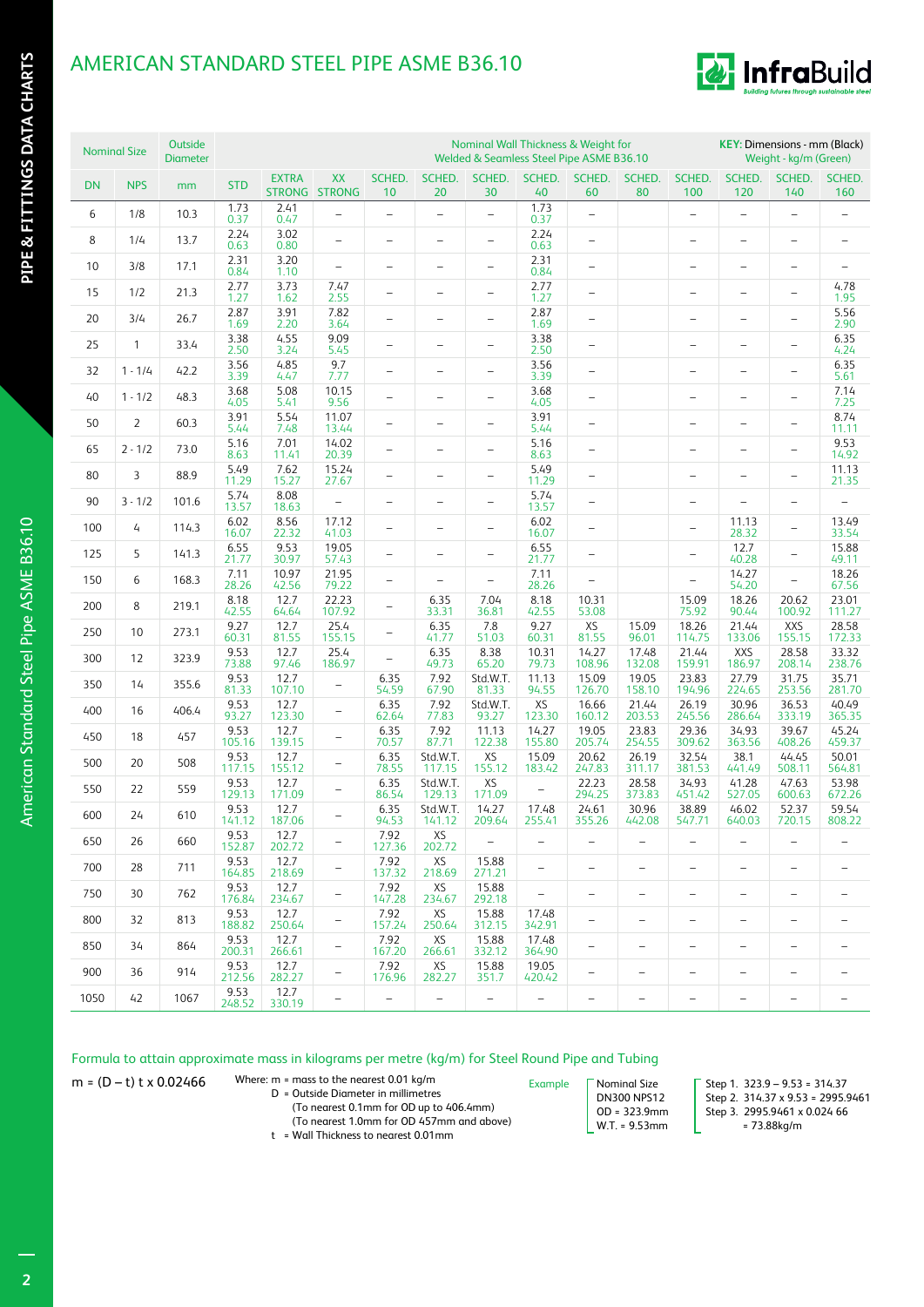**Pa** InfraBuild

# CARBON STEEL BUTTWELDING FITTINGS TO ASME B16.9, B16.28 & BS.1640

| Nom.                     | Pipe            |            |            |                          |             |            |                          | <b>Wall Thickness (mm)</b> |            |             |             |                          |             |              |      |      |      |      |      | E. Std.<br>Wt. | Nom.                     |
|--------------------------|-----------------|------------|------------|--------------------------|-------------|------------|--------------------------|----------------------------|------------|-------------|-------------|--------------------------|-------------|--------------|------|------|------|------|------|----------------|--------------------------|
| <b>Size</b><br><b>DN</b> | <b>OD</b><br>mm | Sch.<br>10 | Sch.<br>20 | Sch.<br>30               | Std.<br>Wt. | Sch.<br>40 | Sch.<br>60               | X Stg.                     | Sch.<br>80 | Sch.<br>100 | Sch.<br>120 | Sch.<br>140              | Sch.<br>160 | X.X.<br>Stq. | A    | B    | K    | D    |      | & Ex.<br>Sta.  | <b>Size</b><br><b>DN</b> |
| 15                       | 21.3            |            | ٠          | $\blacksquare$           | 2.77        | 2.77       |                          | 3.73                       | 3.73       |             |             | $\sim$                   | 4.78        | 7.47         | 38   | 16   | 47.5 | -    | –    | 25.4           | 15                       |
| 20                       | 26.7            |            | ٠          | $\overline{\phantom{a}}$ | 2.87        | 2.87       |                          | 3.91                       | 3.91       |             |             | $\overline{\phantom{a}}$ | 5.56        | 7.82         | 38   | 19   | 43   | 19   | 33   | 25.4           | 20                       |
| 25                       | 33.4            |            | ٠          | $\blacksquare$           | 3.38        | 3.38       | $\overline{\phantom{a}}$ | 4.55                       | 4.55       | ٠           | $\sim$      | $\sim$                   | 6.35        | 9.09         | 38   | 22   | 55.5 | 25.4 | 41   | 38.1           | 25                       |
| 32                       | 42.2            |            | ٠          |                          | 3.56        | 3.56       |                          | 4.85                       | 4.85       | ٠           |             | $\overline{\phantom{a}}$ | 6.35        | 9.70         | 47.5 | 25.4 | 70   | 32   | 52   | 38.1           | 32                       |
| 40                       | 48.3            |            | ٠          | $\overline{\phantom{a}}$ | 3.68        | 3.68       | $\blacksquare$           | 5.08                       | 5.08       | ٠           | $\sim$      | ٠                        | 7.14        | 10.15        | 57   | 29   | 82.5 | 38   | 62   | 38.1           | 40                       |
| 50                       | 60.3            |            | ٠          | $\overline{\phantom{a}}$ | 3.91        | 3.91       |                          | 5.54                       | 5.54       | ٠           | $\sim$      | ٠                        | 8.74        | 11.07        | 76   | 35   | 106  | 51   | 81   | 38.1           | 50                       |
| 65                       | 73.0            | $\sim$     | ٠          | $\overline{\phantom{a}}$ | 5.16        | 5.16       | ٠                        | 7.01                       | 7.01       | ٠           | $\sim$      | $\sim$                   | 9.53        | 14.02        | 95   | 44.5 | 132  | 63.5 | 100  | 38.1           | 65                       |
| 80                       | 88.9            |            | ٠          |                          | 5.49        | 5.49       |                          | 7.62                       | 7.62       | ٠           | ٠           | ٠                        | 11.13       | 15.24        | 114  | 51   | 159  | 76   | 121  | 50.8           | 80                       |
| 90                       | 101.6           |            | ٠          | ٠                        | 5.74        | 5.74       |                          | 8.08                       | 8.08       |             |             | ٠                        |             | 16.15        | 133  | 57   | 184  | 89   | 140  | 63.5           | 90                       |
| 100                      | 114.3           |            | ٠          |                          | 6.02        | 6.02       |                          | 8.56                       | 8.56       |             | 11.13       | $\overline{\phantom{a}}$ | 13.49       | 17.12        | 152  | 63.5 | 210  | 102  | 159  | 63.5           | 100                      |
| 125                      | 141.3           |            | ٠          |                          | 6.55        | 6.55       |                          | 9.53                       | 9.53       |             | 12.70       | $\overline{\phantom{a}}$ | 15.88       | 19.05        | 190  | 79   | 262  | 127  | 197  | 76.2           | 125                      |
| 150                      | 168.3           |            | ٠          |                          | 7.11        | 7.11       |                          | 10.97                      | 10.97      |             | 14.27       |                          | 18.26       | 21.95        | 229  | 95   | 313  | 152  | 237  | 88.9           | 150                      |
| 200                      | 219.1           |            | 6.35       | 7.04                     | 8.18        | 8.18       | 10.31                    | 12.70                      | 12.70      | 15.09       | 18.26       | 20.62                    | 23.01       | 22.23        | 305  | 127  | 414  | 203  | 313  | 102            | 200                      |
| 250                      | 273.1           |            | 6.35       | 7.80                     | 9.27        | 9.27       | 12.70                    | 12.70                      | 15.09      | 18.26       | 21.44       | 25.40                    | 28.58       | 25.40        | 381  | 159  | 517  | 254  | 390  | 127            | 250                      |
| 300                      | 323.9           |            | 6.35       | 8.38                     | 9.53        | 10.31      | 14.27                    | 12.70                      | 17.48      | 21.44       | 25.40       | 28.58                    | 33.32       | 25.40        | 457  | 190  | 619  | 305  | 467  | 152            | 300                      |
| 350                      | 355.6           | 6.35       | 7.92       | 9.53                     | 9.53        | 11.13      | 15.09                    | 12.70                      | 19.05      | 23.83       | 27.79       | 31.75                    | 35.71       |              | 533  | 222  | 711  | 356  | 533  | 165            | 350                      |
| 400                      | 406.4           | 6.35       | 7.92       | 9.53                     | 9.53        | 12.7       | 16.66                    | 12.70                      | 21.44      | 26.19       | 30.96       | 36.53                    | 40.49       |              | 610  | 254  | 813  | 406  | 610  | 178            | 400                      |
| 450                      | 457             | 6.35       | 7.92       | 11.13                    | 9.53        | 14.27      | 19.05                    | 12.70                      | 23.83      | 29.36       | 34.93       | 39.67                    | 45.24       | ×.           | 686  | 286  | 914  | 457  | 686  | 203            | 450                      |
| 500                      | 508             | 6.35       | 9.53       | 12.70                    | 9.53        | 15.09      | 20.62                    | 12.70                      | 26.19      | 32.54       | 38.10       | 44.45                    | 50.01       | ×.           | 762  | 318  | 1016 | 508  | 762  | 229            | 500                      |
| 600                      | 610             | 6.35       | 9.53       | 14.27                    | 9.53        | 17.48      | 24.61                    | 12.70                      | 30.96      | 38.89       | 46.02       | 52.37                    | 59.54       | ×.           | 914  | 381  | 1219 | 610  | 914  | 267            | 600                      |
| 750                      | 762             | 7.92       | 12.70      | 15.88                    | 9.53        |            |                          | 12.70                      |            |             |             | $\overline{\phantom{a}}$ |             | ٠            | 1143 | 470  | 1524 | 762  | 1143 | 267            | 750                      |
| 900                      | 914             | 7.92       | 12.70      | 15.88                    | 9.53        | 19.05      |                          | 12.70                      | ٠          |             |             | ٠                        |             | ٠            | 1372 | 565  |      | 914  | 1372 | 267            | 900                      |







**Long radius welding elbows, return bends & caps**



E

**B16.9 B16.28**



**Radius welding elbows, return bends**

|                                            |       | <b>Nominal Size</b> |      |                             |                          |       | <b>Nominal Size</b> |     |                             |                             |       | <b>Nominal Size</b> |     |                             |                          |
|--------------------------------------------|-------|---------------------|------|-----------------------------|--------------------------|-------|---------------------|-----|-----------------------------|-----------------------------|-------|---------------------|-----|-----------------------------|--------------------------|
|                                            |       | <b>DN</b>           | C    | M                           | Н                        |       | <b>DN</b>           | C   | M                           | н                           |       | <b>DN</b>           | C   | M                           |                          |
|                                            | Large | <b>Small</b>        |      |                             |                          | Large | <b>Small</b>        |     |                             |                             | Large | <b>Small</b>        |     |                             | н                        |
| <b>Straight tees (B16.9)</b>               | End   | End                 |      |                             |                          | End   | End                 |     |                             |                             | End   | End                 |     |                             |                          |
|                                            | 20    | 20                  | 28.6 | $\sim$                      | $\epsilon$               |       | 100                 | 105 | $\sim$                      | $\sim$                      |       | 400                 | 305 | $\sim$                      | $\epsilon$               |
| 不                                          |       | 15                  | 28.6 | 28.6                        | 38.1                     |       | 90                  | 105 | 102                         | 102                         |       | 350                 | 305 | 305                         | 356                      |
|                                            |       | 25                  | 38.1 | $\mathcal{L}_{\mathcal{A}}$ | $\overline{\phantom{a}}$ |       | 80                  | 105 | 98.4                        | 102                         | 400   | 300                 | 305 | 295                         | 356                      |
|                                            | 25    | 20                  | 38.1 | 38.1                        | 50.8                     | 100   | 65                  | 105 | 95.3                        | 102                         |       | 250                 | 305 | 283                         | 356                      |
|                                            |       | 15                  | 38.1 | 38.1                        | 50.8                     |       | 50                  | 105 | 88.9                        | 102                         |       | 200                 | 305 | 273                         | 356                      |
|                                            |       | 32                  | 47.6 | $\mathcal{L}$               | ÷,                       |       | 40                  | 105 | 85.7                        | 102                         |       | 150                 | 305 | 264                         | 356                      |
|                                            | 32    | 25                  | 47.6 | 47.6                        | 50.8                     |       | 125                 | 124 | $\sim$                      | $\mathcal{L}_{\mathcal{A}}$ |       | 450                 | 343 | $\mathcal{L}_{\mathcal{A}}$ | $\overline{\phantom{a}}$ |
|                                            |       | 20                  | 47.6 | 47.6                        | 50.8                     |       | 100                 | 124 | 117                         | 127                         |       | 400                 | 343 | 330                         | 381                      |
| Reducing tees (B16.9)                      |       | 15                  | 47.6 | 47.6                        | 50.8                     | 125   | 90                  | 124 | 114                         | 127                         | 450   | 350                 | 343 | 330                         | 381                      |
|                                            |       | 40                  | 57.2 | $\mathcal{L}_{\mathcal{A}}$ | $\overline{\phantom{a}}$ |       | 80                  | 124 | 111                         | 127                         |       | 300                 | 343 | 321                         | 381                      |
| ∧                                          |       | 32                  | 57.2 | 57.2                        | 63.5                     |       | 65                  | 124 | 108                         | 127                         |       | 250                 | 343 | 308                         | 381                      |
| М<br>v                                     | 40    | 25                  | 57.2 | 57.2                        | 63.5                     |       | 50                  | 124 | 105                         | 127                         |       | 200                 | 343 | 298                         | 381                      |
|                                            |       | 20                  | 57.2 | 57.2                        | 63.5                     |       | 150                 | 143 | $\mathcal{L}$               | $\mathcal{L}$               |       | 500                 | 381 | $\mathcal{L}_{\mathcal{A}}$ | $\mathcal{L}$            |
| KCHKCH                                     |       | 15                  | 57.2 | 57.2                        | 63.5                     |       | 125                 | 143 | 137                         | 140                         |       | 450                 | 381 | 368                         | 508                      |
|                                            |       | 50                  | 63.5 | $\sim$                      | $\overline{\phantom{a}}$ |       | 100                 | 143 | 130                         | 140                         |       | 400                 | 381 | 356                         | 508                      |
|                                            |       | 40                  | 63.5 | 60.3                        | 76.2                     | 150   | 90                  | 143 | 127                         | 140                         | 500   | 350                 | 381 | 356                         | 508                      |
|                                            | 50    | 32                  | 63.5 | 57.2                        | 76.2                     |       | 80                  | 143 | 124                         | 140                         |       | 300                 | 381 | 346                         | 508                      |
|                                            |       | 25                  | 63.5 | 50.8                        | 76.2                     |       | 65                  | 143 | 121                         | 140                         |       | 250                 | 381 | 333                         | 508                      |
|                                            |       | 20                  | 63.5 | 44.5                        | 76.2                     |       | 200                 | 178 | $\mathcal{L}_{\mathcal{A}}$ | ä,                          |       | 200                 | 381 | 324                         | 508                      |
| Concentric & eccentric<br>Reducers (B16.9) |       | 65                  | 76.2 | $\mathcal{L}$               | $\overline{\phantom{a}}$ |       | 150                 | 178 | 168                         | 152                         |       | 600                 | 432 | ÷.                          | $\sim$                   |
|                                            |       | 50                  | 76.2 | 69.9                        | 88.9                     | 200   | 125                 | 178 | 162                         | 152                         |       | 500                 | 432 | 432                         | 508                      |
|                                            | 65    | 40                  | 76.2 | 66.7                        | 88.9                     |       | 100                 | 178 | 155                         | 152                         |       | 450                 | 432 | 419                         | 508                      |
| 大⊥★                                        |       | 32                  | 76.2 | 63.5                        | 88.9                     |       | 80                  | 178 | 152                         | 152                         | 600   | 400                 | 432 | 406                         | 508                      |
|                                            |       | 25                  | 76.2 | 57.2                        | 88.9                     |       | 250                 | 216 | $\sim$                      | ÷.                          |       | 350                 | 432 | 406                         | 508                      |
|                                            |       | 80                  | 85.7 | $\mathcal{L}$               | $\overline{\phantom{a}}$ |       | 200                 | 216 | 203                         | 178                         |       | 300                 | 432 | 397                         | 508                      |
|                                            |       | 65                  | 85.7 | 82.6                        | 88.9                     | 250   | 150                 | 216 | 194                         | 178                         |       | 250                 | 432 | 384                         | 508                      |
|                                            |       | 50                  | 85.7 | 76.2                        | 88.9                     |       | 125                 | 216 | 191                         | 178                         |       | 750                 | 559 | $\sim$                      | $\overline{\phantom{a}}$ |
|                                            | 80    | 40                  | 85.7 | 73.0                        | 88.9                     |       | 100                 | 216 | 184                         | 178                         |       | 600                 | 559 | 533                         | 610                      |
|                                            |       | 32                  | 85.7 | 69.9                        | 88.9                     |       | 300                 | 254 | $\mathcal{L}$               | $\mathcal{L}_{\mathcal{A}}$ | 750   | 500                 | 559 | 508                         | 610                      |
|                                            |       | 25                  | 85.7 | 69.9                        | 88.9                     |       | 250                 | 254 | 241                         | 203                         |       | 450                 | 559 | 495                         | 610                      |
|                                            |       | 90                  | 95.3 | $\mathcal{L}$               | ÷.                       | 300   | 200                 | 254 | 229                         | 203                         |       | 400                 | 559 | 483                         | 610                      |
|                                            |       | 80                  | 95.3 | 92.1                        | 102                      |       | 150                 | 254 | 219                         | 203                         |       | 900                 | 673 | $\mathcal{L}_{\mathcal{A}}$ | $\sim$                   |
|                                            | 90    | 65                  | 95.3 | 88.9                        | 102                      |       | 100                 | 254 | 210                         | 203                         |       | 750                 | 673 | 635                         | 610                      |
|                                            |       | 50                  | 95.3 | 82.6                        | 102                      |       | 350                 | 279 | $\sim$                      | à.                          | 900   | 600                 | 673 | 610                         | 610                      |
|                                            |       | 40                  | 95.3 | 79.4                        | 102                      |       | 300                 | 279 | 270                         | 330                         |       | 500                 | 673 | 584                         | 610                      |
|                                            |       |                     |      |                             |                          | 350   | 250                 | 279 | 257                         | 330                         |       | 450                 | 673 | 572                         | 610                      |
|                                            |       |                     |      |                             |                          |       | 200                 | 279 | 248                         | 330                         |       |                     |     |                             |                          |
|                                            |       |                     |      |                             |                          |       | 150                 | 279 | 238                         | 330                         |       |                     |     |                             |                          |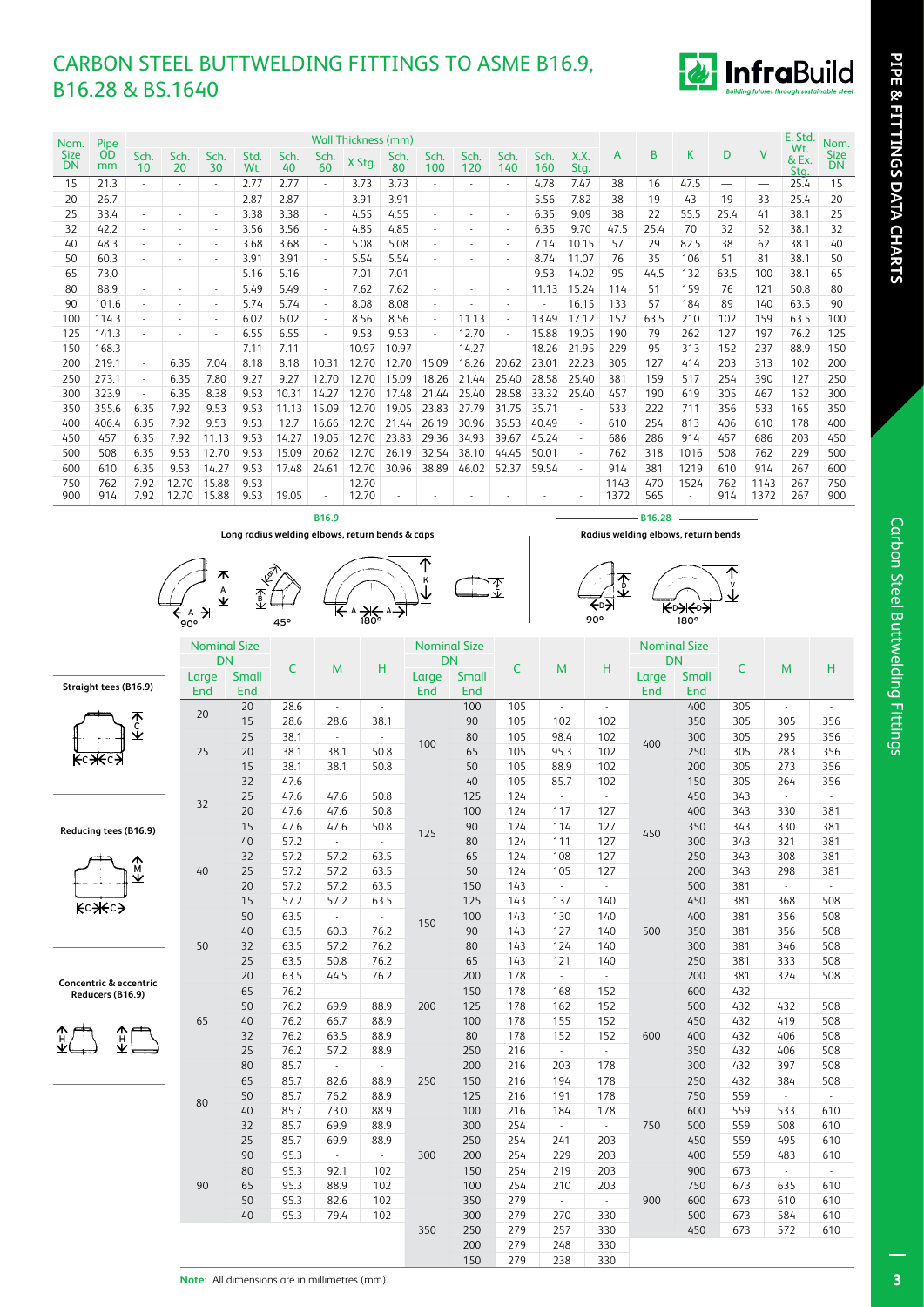# FLANGES TO AMERICAN STANDARDS



413 350 355.6 342.9 339.8 336.6 336.6 333.3 325.4 330.2 317.5 307.9 300.0 292.1 284.2<br>470 400 406.4 393.7 390.6 387.4 387.4 381.0 373.1 381.0 363.5 354.0 344.5 333.3 325.4 470 400 406.4 393.7 390.6 387.4 387.4 381.0 373.1 381.0 363.5 354.0 344.5 333.3 325.4<br>533 450 457.0 444.5 441.4 434.9 438.2 428.7 419.1 431.8 409.5 398.5 387.4 377.9 366.7 533 450 457.0 444.5 441.4 434.9 438.2 428.7 419.1 431.8 409.5 398.5 387.4 377.9 366.7 - 584 500 508.0 495.3 489.0 482.6 489.0 477.8 466.8 482.6 455.6 442.9 431.8 419.1 408.0 596.9 596.6 581.1 590.6 574.6 560.4 584.2 547.7 531.8 517.6 504.9 490.5 692 600 610.0 596.9 590.6 581.1 590.6 574.6 560.4 584.2 547.7 531.8 517.6 504.9 490.5 -

762.0 746.2 736.6 730.2 743.0 1022 900 914.0 898.6 889.0 882.6 895.4 876.3 - 889.0

DN 15 to 600 are to ASME B16.5 (BS1560). DN 750 & 900 are to BS 3293 for Slip-On & Weldneck only.

| C(2)                     |                         | Hom.<br>$ - 0 - -$                           | Ym<br>Y(2)C(2)                           | 0 - سا                          |                        | Tem Ym                                            | $Y(n_{C(2)}$ |                                   | $\Box$ c $\alpha$ y $\alpha$<br>$\circ$      | $V(2)$ $C(2)$                            |                                 |                                              | $\overline{c}$ <sub>(i)</sub> Y <sub>(i)</sub> |    | Ciz) {                 | $-0$ .                                                              | TRan                                                |                                 |                |                                                    |                           |                          |
|--------------------------|-------------------------|----------------------------------------------|------------------------------------------|---------------------------------|------------------------|---------------------------------------------------|--------------|-----------------------------------|----------------------------------------------|------------------------------------------|---------------------------------|----------------------------------------------|------------------------------------------------|----|------------------------|---------------------------------------------------------------------|-----------------------------------------------------|---------------------------------|----------------|----------------------------------------------------|---------------------------|--------------------------|
|                          |                         | <b>Welding Neck Flange</b>                   |                                          |                                 | <b>Threaded Flange</b> |                                                   |              |                                   | Slip-On Flange                               |                                          |                                 | Socket Welding (DN) 15-80                    |                                                |    |                        | <b>Blind Flanges up to DN600</b><br>(Above DN600 see notes below +) |                                                     |                                 |                |                                                    |                           |                          |
|                          |                         |                                              | <b>PN20 (Class 150)</b>                  |                                 |                        |                                                   |              |                                   |                                              | <b>PN50 (Class 300)</b>                  |                                 |                                              |                                                |    |                        |                                                                     | <b>PN100 (Class 600)</b>                            |                                 |                |                                                    |                           |                          |
| Nom.                     | Dia.                    |                                              | Length Thru Hub                          |                                 |                        |                                                   |              | Dia.                              |                                              | Length Thru Hub                          |                                 |                                              |                                                |    | Dia.                   | Thickness                                                           | Length Thru Hub                                     |                                 |                |                                                    |                           | Nom.                     |
| <b>Size</b><br><b>DN</b> | .of<br>Fig.<br>$\Omega$ | <b>Thickness</b><br>of Fig.<br>Min. $C(1)^*$ | Thrd.<br>Slip-On<br>Soc/Weld<br>$Y(1)^*$ | Weld<br><b>Neck</b><br>$Y(1)^*$ | <b>Bolt</b><br>Circle  | Dia. of Dia. of No.<br><b>Bolt</b><br>Holes Bolts | - of         | <sup>of</sup><br>Fig.<br>$\Omega$ | <b>Thickness</b><br>of Fig.<br>Min. $C(1)^*$ | Thrd.<br>Slip-On<br>Soc/Weld<br>$Y(1)^*$ | Weld<br><b>Neck</b><br>$Y(1)^*$ | Dia. of Dia. of No.<br><b>Bolt</b><br>Circle | <b>Bolt</b><br>Holes Bolts                     | of | of<br>Fig.<br>$\Omega$ | of Fig.<br>Min.<br>$C(2)$ <sup>+</sup>                              | Thrd.<br>Slip-On<br>Soc/Weld<br>$Y(2)$ <sup>+</sup> | Weld<br><b>Neck</b><br>$Y(2)$ + | Bolt<br>Circle | Dia. of Dia. of No.<br><b>Bolt</b><br><b>Holes</b> | <u>of</u><br><b>Bolts</b> | <b>Size</b><br><b>DN</b> |
| 15                       | 90                      | 11.5                                         | 16                                       | 48                              | 60.5                   | 16                                                | 4            | 95                                | 14.5                                         | 22                                       | 52                              | 66.5                                         | 16                                             | 4  | 95                     | 14.5                                                                | 22                                                  | 52                              | 66.5           | 16                                                 | 4                         | 15                       |
| 20                       | 100                     | 13.0                                         | 16                                       | 52                              | 70.0                   | 16                                                | 4            | 120                               | 16.0                                         | 25                                       | 57                              | 82.5                                         | 20                                             | 4  | 120                    | 16.0                                                                | 25                                                  | 57                              | 82.5           | 20                                                 | 4                         | 20                       |
| 25                       | 110                     | 14.5                                         | 17                                       | 56                              | 79.5                   | 16                                                | 4            | 125                               | 17.5                                         | 27                                       | 62                              | 89.0                                         | 20                                             | 4  | 125                    | 17.5                                                                | 27                                                  | 62                              | 89.0           | 20                                                 | 4                         | 25                       |
| 32                       | 120                     | 16.0                                         | 21                                       | 57                              | 89.0                   | 16                                                | 4            | 135                               | 19.5                                         | 27                                       | 65                              | 98.5                                         | 20                                             | 4  | 135                    | 21.0                                                                | 29                                                  | 67                              | 98.5           | 20                                                 | 4                         | 32                       |
| 40                       | 130                     | 17.5                                         | 22                                       | 62                              | 98.5                   | 16                                                | 4            | 155                               | 21.0                                         | 30                                       | 68                              | 114.5                                        | 22                                             | 4  | 155                    | 22.5                                                                | 32                                                  | 70                              | 114.5          | 22                                                 | 4                         | 40                       |
| 50                       | 150                     | 19.5                                         | 25                                       | 64                              | 120.5                  | 20                                                | 4            | 165                               | 22.5                                         | 33                                       | 70                              | 127.0                                        | 20                                             | 8  | 165                    | 26.5                                                                | 37                                                  | 73                              | 127.0          | 20                                                 | 8                         | 50                       |
| 65                       | 180                     | 22.5                                         | 29                                       | 70                              | 139.5                  | 20                                                | 4            | 190                               | 25.5                                         | 38                                       | 76                              | 149.0                                        | 22                                             | 8  | 190                    | 29.0                                                                | 41                                                  | 79                              | 149.0          | 22                                                 | 8                         | 65                       |
| 80                       | 190                     | 24.0                                         | 30                                       | 70                              | 152.5                  | 20                                                | 4            | 210                               | 29.0                                         | 43                                       | 79                              | 168.5                                        | 22                                             | 8  | 210                    | 32.0                                                                | 46                                                  | 83                              | 168.5          | 22                                                 | 8                         | 80                       |
| 90                       | 215                     | 24.0                                         | 32                                       | 71                              | 178.0                  | 20                                                | 8            | 230                               | 30.5                                         | 44                                       | 81                              | 184.0                                        | 22                                             | 8  | 230                    | 35.0                                                                | 49                                                  | 86                              | 184.0          | 26                                                 | 8                         | 90                       |
| 100                      | 230                     | 24.0                                         | 33                                       | 76                              | 190.5                  | 20                                                | 8            | 255                               | 32.0                                         | 48                                       | 86                              | 200.0                                        | 22                                             | 8  | 275                    | 38.5                                                                | 54                                                  | 102                             | 216.0          | 26                                                 | 8                         | 100                      |
| 125                      | 255                     | 24.0                                         | 36                                       | 89                              | 216.0                  | 22                                                | 8            | 280                               | 35.0                                         | 51                                       | 98                              | 235.0                                        | 22                                             | 8  | 330                    | 44.5                                                                | 60                                                  | 114                             | 267.0          | 30                                                 | 8                         | 125                      |
| 150                      | 280                     | 25.5                                         | 40                                       | 89                              | 241.5                  | 22                                                | 8            | 320                               | 37.0                                         | 52                                       | 98                              | 270.0                                        | 22                                             | 12 | 355                    | 48.0                                                                | 67                                                  | 117                             | 292.0          | 30                                                 | 12                        | 150                      |
| 200                      | 345                     | 29.0                                         | 44                                       | 102                             | 298.5                  | 22                                                | 8            | 380                               | 41.5                                         | 62                                       | 111                             | 330.0                                        | 26                                             | 12 | 420                    | 55.5                                                                | 76                                                  | 133                             | 349.0          | 33                                                 | 12                        | 200                      |
| 250                      | 405                     | 30.5                                         | 49                                       | 102                             | 362.0                  | 26                                                | 12           | 445                               | 48.0                                         | 67                                       | 117                             | 387.5                                        | 30                                             | 16 | 510                    | 63.5                                                                | 86                                                  | 152                             | 432.0          | 36                                                 | 16                        | 250                      |
| 300                      | 485                     | 32.0                                         | 56                                       | 114                             | 432.0                  | 26                                                | 12           | 520                               | 51.0                                         | 73                                       | 130                             | 451.0                                        | 33                                             | 16 | 560                    | 66.5                                                                | 92                                                  | 156                             | 489.0          | 36                                                 | 20                        | 300                      |
| 350                      | 535                     | 35.0                                         | 57                                       | 127                             | 476.0                  | 30                                                | 12           | 585                               | 54.0                                         | 76                                       | 143                             | 514.5                                        | 33                                             | 20 | 605                    | 70.0                                                                | 94                                                  | 165                             | 527.0          | 39                                                 | 20                        | 350                      |
| 400                      | 600                     | 37.0                                         | 64                                       | 127                             | 540.0                  | 30                                                | 16           | 650                               | 57.5                                         | 83                                       | 146                             | 571.5                                        | 36                                             | 20 | 685                    | 76.5                                                                | 106                                                 | 178                             | 603.0          | 42                                                 | 20                        | 400                      |
| 450                      | 635                     | 40.0                                         | 68                                       | 140                             | 578.0                  | 33                                                | 16           | 710                               | 60.5                                         | 89                                       | 159                             | 628.5                                        | 36                                             | 24 | 745                    | 83.0                                                                | 117                                                 | 184                             | 654.0          | 45                                                 | 20                        | 450                      |
| 500                      | 700                     | 43.0                                         | 73                                       | 145                             | 635.0                  | 33                                                | 20           | 775                               | 63.5                                         | 95                                       | 162                             | 686.0                                        | 36                                             | 24 | 815                    | 89.0                                                                | 127                                                 | 190                             | 724.0          | 45                                                 | 24                        | 500                      |
| 600                      | 815                     | 48.0                                         | 83                                       | 152                             | 749.5                  | 36                                                | 20           | 915                               | 70.0                                         | 106                                      | 168                             | 813.0                                        | 42                                             | 24 | 940                    | 102.0                                                               | 140                                                 | 203                             | 838.0          | 52                                                 | 24                        | 600                      |
| 750                      | 985                     | 54.0‡                                        | 89                                       |                                 | 130.2 914.0            | 35                                                | 28           | 1090                              | 92.0                                         | 210                                      | 210                             | 997.0                                        | 48                                             | 28 | 1130                   | 114.0                                                               | 248                                                 | 248                             | 1022.0         | 54                                                 | 28                        | 750                      |
| 900                      | 1170                    | $60.3*$                                      | 95                                       |                                 | 136.5 1086.0           | 41                                                | 32           | 1270                              | 105.0                                        | 241                                      | 241                             | 1168.0                                       | 54                                             | 32 | 1315                   | 124.0                                                               | 283                                                 | 283                             | 1194.0         | 67                                                 | 28                        | 900                      |
|                          |                         |                                              | $D1A$ <b>LO</b> $(C1,)$ <b>OO</b> $(A1)$ |                                 |                        |                                                   |              |                                   |                                              | $DNIQFA/CI_{max}$ 4 FOOL                 |                                 |                                              |                                                |    |                        |                                                                     | $DNI/20/CL-1200$                                    |                                 |                |                                                    |                           |                          |

|                          |                                   |                                                         | <b>PN150 (Class 900)</b>                 |                                 |                                              |                            |    |                        |                                                  | PN250 (Class 1500)                       |                                 |                       |                                             |                    |                          |                                        | PN420 (Class 2500)                       |                                 |                          |                                                |                             |                          |
|--------------------------|-----------------------------------|---------------------------------------------------------|------------------------------------------|---------------------------------|----------------------------------------------|----------------------------|----|------------------------|--------------------------------------------------|------------------------------------------|---------------------------------|-----------------------|---------------------------------------------|--------------------|--------------------------|----------------------------------------|------------------------------------------|---------------------------------|--------------------------|------------------------------------------------|-----------------------------|--------------------------|
| Nom-<br>inal             | Dia.                              |                                                         | Length Thru Hub                          |                                 |                                              |                            |    | Dia.                   |                                                  | Length Thru Hub                          |                                 |                       |                                             |                    | Dia.                     | <b>Thickness</b>                       | Length Thru Hub                          |                                 |                          |                                                |                             | Nom-<br>inal             |
| <b>Size</b><br><b>DN</b> | <sub>of</sub><br>Fig.<br>$\Omega$ | <b>Thickness</b><br>of Fig.<br>Min. $C(2)$ <sup>+</sup> | Thrd.<br>Slip-On<br>Soc/Weld<br>$Y(2)$ + | Weld<br><b>Neck</b><br>$Y(2)$ + | Dia, of Dia, of No.<br><b>Bolt</b><br>Circle | <b>Bolt</b><br>Holes Bolts | of | οf<br>Fig.<br>$\Omega$ | Thickness<br>of Fig.<br>Min. $C(2)$ <sup>+</sup> | Thrd.<br>Slip-On<br>Soc/Weld<br>$Y(2)$ + | Weld<br><b>Neck</b><br>$Y(2)$ + | <b>Bolt</b><br>Circle | Dia, of Dia, of No.<br><b>Bolt</b><br>Holes | 0f<br><b>Bolts</b> | <b>of</b><br>Fig.<br>O   | of Fig.<br>Min.<br>$C(2)$ <sup>+</sup> | Thrd.<br>Slip-On<br>Soc/Weld<br>$Y(2)$ + | Weld<br><b>Neck</b><br>$Y(2)$ + | <b>Bolt</b><br>Circle    | Dia. of Dia. of<br><b>Bolt</b><br><b>Holes</b> | - No.<br>of<br><b>Bolts</b> | <b>Size</b><br><b>DN</b> |
| 15                       |                                   |                                                         |                                          |                                 |                                              |                            |    | 120                    | 22.5                                             | 32                                       | 60                              | 82.5                  | 22                                          | 4                  | 135                      | 30.5                                   | 40                                       | 73                              | 89.0                     | 22                                             | 4                           | 15                       |
| 20                       |                                   |                                                         |                                          |                                 |                                              |                            |    | 130                    | 25.5                                             | 35                                       | 70                              | 89.0                  | 22                                          | 4                  | 140                      | 32.0                                   | 43                                       | 79                              | 95.0                     | 22                                             | $\overline{4}$              | 20                       |
| 25                       |                                   |                                                         |                                          |                                 |                                              |                            |    | 150                    | 29.0                                             | 41                                       | 73                              | 101.5                 | 26                                          | 4                  | 160                      | 35.0                                   | 48                                       | 89                              | 108.0                    | 26                                             | 4                           | 25                       |
| 32                       |                                   |                                                         | Use PN250 dimensions in these sizes      |                                 |                                              |                            |    | 160                    | 29.0                                             | 41                                       | 73                              | 111.0                 | 26                                          | 4                  | 185                      | 38.5                                   | 52                                       | 95                              | 130.0                    | 30                                             | 4                           | 32                       |
| $40^{1}$                 |                                   |                                                         |                                          |                                 |                                              |                            |    | 180                    | 32.0                                             | 44                                       | 83                              | 124.0                 | 30                                          | 4                  | 205                      | 44.5                                   | 60                                       | 111                             | 146.0                    | 33                                             | 4                           | $40^{1}$                 |
| 50                       |                                   |                                                         |                                          |                                 |                                              |                            |    | 215                    | 38.5                                             | 57                                       | 102                             | 165.0                 | 26                                          | 8                  | 235                      | 51.0                                   | 70                                       | 127                             | 171.5                    | 30                                             | 8                           | 50                       |
| 65                       |                                   |                                                         |                                          |                                 |                                              |                            |    | 245                    | 41.5                                             | 64                                       | 105                             | 190.5                 | 30                                          | 8                  | 270                      | 57.5                                   | 79                                       | 143                             | 197.0                    | 33                                             | 8                           | 65                       |
| 80                       | 240                               | 38.5                                                    | 54                                       | 102                             | 190.5                                        | 26                         | 8  | 270                    | 48.0                                             | 73                                       | 118                             | 203.0                 | 33                                          | 8                  | 305                      | 67.0                                   | 92                                       | 168                             | 228.5                    | 36                                             | 8                           | 80                       |
| 100                      | 295                               | 44.5                                                    | 70                                       | 114                             | 235.0                                        | 32                         | 8  | 310                    | 54.0                                             | 90                                       | 124                             | 241.5                 | 36                                          | 8                  | 355                      | 76.5                                   | 108                                      | 190                             | 273.0                    | 42                                             | 8                           | 100                      |
| 125                      | 350                               | 51.0                                                    | 79                                       | 127                             | 279.5                                        | 35                         | 8  | 375                    | 73.5                                             | 105                                      | 155                             | 292.0                 | 42                                          | 8                  | 420                      | 92.5                                   | 130                                      | 229                             | 324.0                    | 48                                             | 8                           | 125                      |
| 150                      | 380                               | 56.0                                                    | 86                                       | 140                             | 317.5                                        | 32                         | 12 | 395                    | 83.0                                             | 119                                      | 171                             | 317.5                 | 39                                          | 12                 | 485                      | 108.0                                  | 152                                      | 273                             | 368.5                    | 56                                             | 8                           | 150                      |
| 200                      | 470                               | 63.5                                                    | 102                                      | 162                             | 393.5                                        | 39                         | 12 | 485                    | 92.0                                             | 143                                      | 213                             | 393.5                 | 45                                          | 12                 | 550                      | 127.0                                  | 178                                      | 318                             | 438.0                    | 56                                             | 12                          | 200                      |
| 250                      | 545                               | 70.0                                                    | 108                                      | 184                             | 470.0                                        | 39                         | 16 | 585                    | 108.0                                            | 159                                      | 254                             | 482.5                 | 52                                          | 12                 | 675                      | 165.5                                  | 229                                      | 419                             | 539.5                    | 68                                             | 12                          | 250                      |
| 300                      | 610                               | 79.5                                                    | 117                                      | 200                             | 533.5                                        | 39                         | 20 | 675                    | 124.0                                            | 181                                      | 283                             | 571.5                 | 56                                          | 16                 | 760                      | 184.5                                  | 254                                      | 464                             | 619.0                    | 76                                             | 12                          | 300                      |
| 350                      | 640                               | 86.0                                                    | 130                                      | 213                             | 559.0                                        | 42                         | 20 | 750                    | 133.5                                            | $\sim$                                   | 298                             | 635.0                 | 60                                          | 16                 | ٠                        |                                        |                                          |                                 |                          |                                                | $\overline{\phantom{a}}$    | 350                      |
| 400                      | 705                               | 89.0                                                    | 133                                      | 216                             | 616.0                                        | 45                         | 20 | 825                    | 146.5                                            | $\sim$                                   | 311                             | 705.0                 | 68                                          | 16                 | $\overline{\phantom{a}}$ | $\overline{\phantom{a}}$               | $\overline{\phantom{a}}$                 |                                 | $\overline{\phantom{a}}$ | $\overline{\phantom{a}}$                       | $\sim$                      | 400                      |
| 450                      | 785                               | 102.0                                                   | 152                                      | 229                             | 686.0                                        | 52                         | 20 | 915                    | 162.0                                            | $\sim$                                   | 327                             | 774.5                 | 76                                          | 16                 | $\overline{\phantom{a}}$ | $\overline{\phantom{a}}$               | $\overline{\phantom{a}}$                 | $\sim$                          | $\overline{\phantom{a}}$ | $\overline{\phantom{a}}$                       | $\sim$                      | 450                      |
| 500                      | 855                               | 108.0                                                   | 159                                      | 248                             | 749.5                                        | 54                         | 20 | 985                    | 178.0                                            | $\sim$                                   | 356                             | 832.0                 | 80                                          | 16                 | $\overline{\phantom{a}}$ |                                        | $\overline{\phantom{a}}$                 | $\overline{\phantom{a}}$        | $\overline{\phantom{a}}$ | $\overline{\phantom{a}}$                       | $\sim$                      | 500                      |
| 600                      | 1040                              | 140.0                                                   | 203                                      | 292                             | 901.5                                        | 68                         | 20 | 1170                   | 203.5                                            |                                          | 406                             | 990.5                 | 94                                          | 16                 |                          |                                        |                                          |                                 |                          |                                                |                             | 600                      |

All dimensions are shown in millimetres (mm)

#### Notes:

- 1. The 2mm Raised Face is included in thickness length through hub Y(1). This applies to PN2 PN50 Pressure Ratings.
- † 2. The 7mm Raised Face is not included in thicke and length through hub  $Y(2)$ . PN100, 150, 25 420 Pressure Ratings are regularly furnished w Raised Face which is additional to the flange  $C(2)$  and  $Y(2)$ .
- 3. Always specify bore when ordering weldneck Bore dimensions shown opposite also provide pipe diameters.

#### Large Diameter Flanges above DN 600

- ‡ For Blind Flanges refer to MSS SP44.
	- BS 3293 covers Slip-On and Weldneck but excludes **Flanges**
	- MSS SP44 covers Blind and Weldneck but excludes Slip-On Flanges.
	- BS 3293 Weldneck PN20 flange thickness, C(1), is less than MSS SP44 equivalents.

API - 605 Dimensions for Large Diameter Flanges vary considerably from both BS 3293 and MSS SP44 — Details on request.

| ⊣⊃        | ŽV          | ັບເປ | .                           |         | <u>.</u>           | 10.0                     | vu         | . .                      |                          |                  |                          |                                                                   |              |                          |                          |                          |                               | ⊣∪⊽               |
|-----------|-------------|------|-----------------------------|---------|--------------------|--------------------------|------------|--------------------------|--------------------------|------------------|--------------------------|-------------------------------------------------------------------|--------------|--------------------------|--------------------------|--------------------------|-------------------------------|-------------------|
| 52        | 20          | 915  | 162.0                       | ٠       | 327                | 774.5                    | 76         | 16                       | $\overline{\phantom{a}}$ |                  | $\overline{a}$           | ٠                                                                 |              | $\overline{\phantom{a}}$ | $\overline{a}$           | ٠                        | ٠                             | 450               |
| 54        | 20          | 985  | 178.0                       | ٠       | 356                | 832.0                    | 80         | 16                       | ٠                        |                  |                          | $\overline{a}$                                                    |              | $\overline{a}$           |                          | $\overline{a}$           |                               | 500               |
| 68        | 20          | 1170 | 203.5                       | ٠       | 406                | 990.5                    | 94         | 16                       | ÷,                       |                  |                          | ÷                                                                 |              | ä,                       |                          |                          | ٠                             | 600               |
|           |             |      |                             |         |                    |                          |            |                          |                          |                  |                          |                                                                   |              |                          |                          |                          |                               |                   |
|           |             |      | <b>Raised Face</b><br>Diam. | Nominal | O.D.<br>$\alpha$ f |                          |            |                          |                          |                  |                          | Approximate Welding Neck Flange Bores - mm                        |              |                          |                          |                          |                               |                   |
| 0 and     | $C(1)$ and  |      | All Press.<br>Ratings mm    | Size DN | Pipe<br>mm         | SCH.<br>10               | SCH.<br>20 | SCH.<br>30               | WT.                      | SCH.<br>$40^{1}$ | SCH.<br>60               | FXT.<br>STG.                                                      | SCH.<br>80   | SCH.<br>100              | SCH.<br>120              | <b>SCH</b><br>140        | SCH.<br>160                   | X.X<br><b>STG</b> |
|           |             |      | 35                          | 15      | 21.3               | $\overline{\phantom{a}}$ | ٠          | $\overline{\phantom{a}}$ | 15.8                     |                  | $\overline{\phantom{a}}$ | 13.9                                                              |              | $\overline{\phantom{a}}$ | $\overline{\phantom{a}}$ | $\overline{\phantom{a}}$ | 11.8                          | 6.4               |
|           | ness C(2)   |      | 43                          | 20      | 26.7               | $\overline{\phantom{a}}$ | ٠          | ٠                        | 20.9                     |                  | $\overline{\phantom{a}}$ | 18.9                                                              |              | $\overline{\phantom{a}}$ | $\overline{\phantom{a}}$ | $\overline{\phantom{a}}$ | 15.5                          | 11.0              |
| 0 and     |             |      | 51                          | 25      | 33.4               | ÷                        | ٠          | $\overline{\phantom{a}}$ | 26.6                     |                  | $\overline{\phantom{a}}$ | 24.3                                                              |              | $\overline{\phantom{a}}$ | $\overline{\phantom{a}}$ | ٠                        | 20.7                          | 15.2              |
|           | vith 7mm    |      | 64                          | 32      | 42.2               | $\overline{\phantom{a}}$ | ×,         | ÷                        | 35.1                     |                  | $\overline{\phantom{0}}$ | 32.5                                                              |              | $\overline{\phantom{a}}$ | ٠                        | $\overline{\phantom{a}}$ | 29.5                          | 22.8              |
|           | thickness   |      | 73                          | 40      | 48.3               | $\overline{\phantom{a}}$ | ٠          | ÷                        | 40.9                     |                  | $\overline{\phantom{a}}$ | 38.1                                                              | STG.         | $\overline{\phantom{a}}$ | ۰.                       | $\overline{\phantom{a}}$ | 34.0                          | 27.9              |
|           |             |      | 92                          | 50      | 60.3               | $\overline{\phantom{a}}$ | ×,         | ÷                        | 52.5                     | STD. WT          | $\overline{a}$           | 49.2                                                              |              | ٠                        | ٠                        | ٠                        | 42.9                          | 38.2              |
| flanges.  |             |      | 105                         | 65      | 73.0               | $\overline{\phantom{a}}$ | ٠          | $\overline{\phantom{a}}$ | 62.7                     |                  | $\overline{\phantom{a}}$ | 59.0                                                              | Same as EXT. | ٠                        | ۰.                       | $\overline{\phantom{a}}$ | 54.0                          | 45.0              |
| inside    |             |      | 127                         | 80      | 88.9               | $\overline{\phantom{a}}$ | ×,         | ÷                        | 77.9                     | g                | $\overline{\phantom{0}}$ | 73.7                                                              |              | ٠                        | ٠                        | $\overline{a}$           | 66.7                          | 58.4              |
|           |             |      | 140                         | 90      | 101.6              | ÷                        | ٠          | ٠                        | 90.1                     | Same             | $\overline{\phantom{a}}$ | 85.4                                                              |              | ٠                        | ٠                        | ٠                        |                               |                   |
|           |             |      | 157                         | 100     | 114.3              | $\overline{\phantom{a}}$ | ٠          | $\overline{a}$           | 102.3                    |                  | $\overline{a}$           | 97.2                                                              |              | ٠                        | 92.1                     | $\overline{\phantom{a}}$ | 87.3                          | 80.1              |
|           |             |      | 186                         | 125     | 141.3              | $\overline{\phantom{a}}$ | ×,         | $\overline{\phantom{a}}$ | 128.2                    |                  | $\overline{\phantom{0}}$ | 122.3                                                             |              | $\overline{\phantom{a}}$ | 115.9                    | $\overline{\phantom{a}}$ | 109.6                         | 103.2             |
|           |             |      | 216                         | 150     | 168.3              | $\overline{\phantom{a}}$ |            | $\overline{\phantom{a}}$ | 154.1                    |                  |                          | 146.3                                                             |              | ٠                        | 139.7                    |                          | 131.8                         | 124.4             |
| des Blind |             |      | 270                         | 200     | 219.1              | $\overline{\phantom{a}}$ | 206.4      | 205.0                    | 202.7                    |                  |                          | 198.5 193.7                                                       |              | 188.9                    | 182.6                    | 177.8                    | 173.1                         | 174.6             |
|           |             |      | 324                         | 250     | 273.1              | $\overline{\phantom{0}}$ | 260.3      | 257.5 254.5              |                          |                  |                          | 247.7 247.7 242.9                                                 |              |                          |                          |                          | 236.5 230.2 222.3 215.9 222.3 |                   |
|           | les Slip-On |      | 381                         | 300     | 323.9              |                          | 311.1      | 307.1                    |                          | 304.8 303.2      |                          | 295.3 298.5 288.9 281.0 273.1                                     |              |                          |                          |                          | 266.7 257.2 273.1             |                   |
|           |             |      | 413                         | 350     | 355.6              |                          |            |                          |                          |                  |                          | 342.9 339.8 336.6 336.6 333.3 325.4 330.2 317.5 307.9 300.0 292.1 |              |                          |                          |                          | 284.2                         |                   |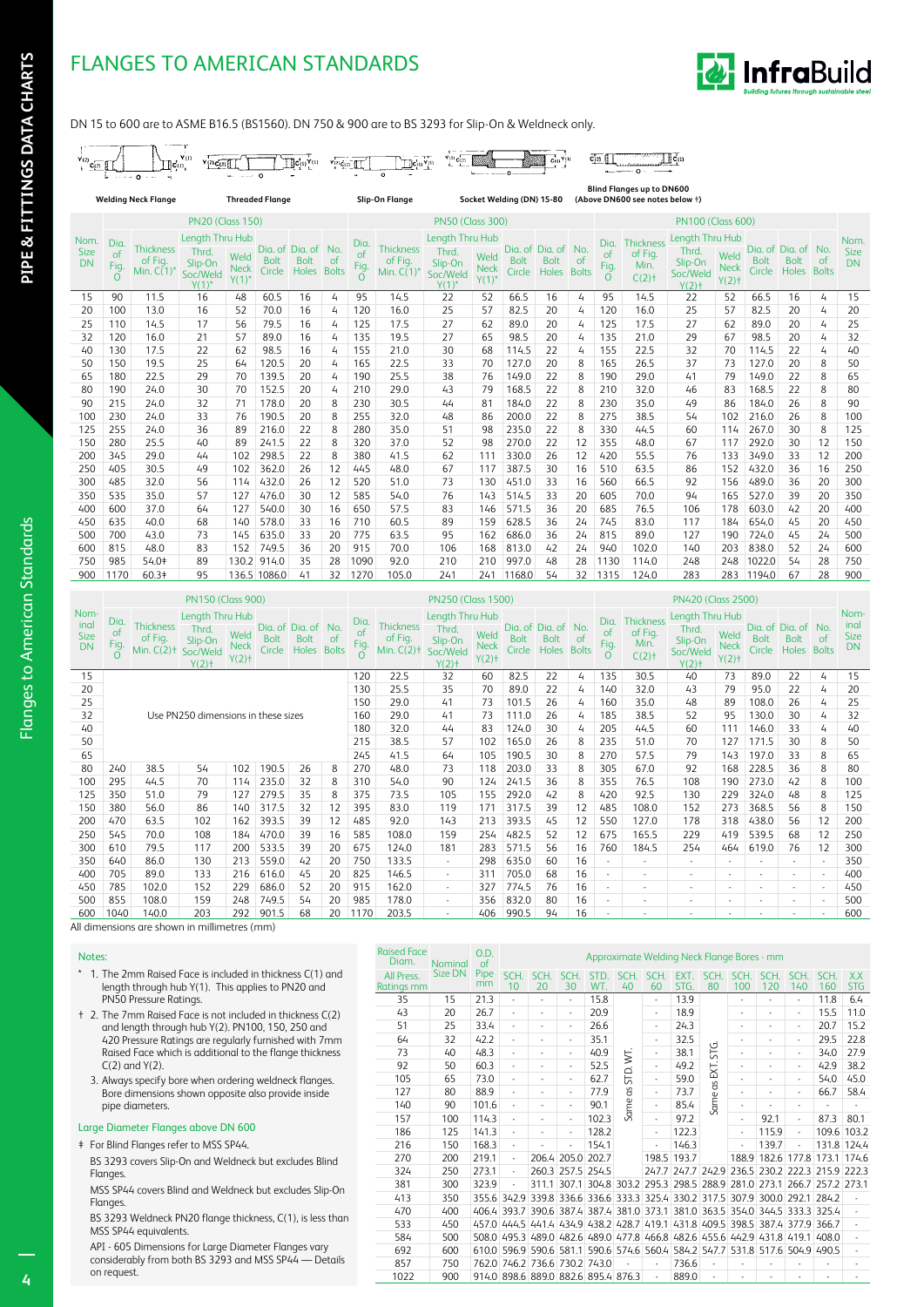# AMERICAN STANDARD FLANGES TEMPERATURE / PRESSURE RATINGS



|                  | <b>Temperature / Pressure Ratings</b><br>Carbon Steel Pipe Flanges to ANSI / ASME 16.5 - 1988 (BS 1560) Forgings to ASTM A105 and A350 - LF2 Forgings |                                                                              |                                                  |                      |                              |                              |  |  |  |  |  |  |  |  |
|------------------|-------------------------------------------------------------------------------------------------------------------------------------------------------|------------------------------------------------------------------------------|--------------------------------------------------|----------------------|------------------------------|------------------------------|--|--|--|--|--|--|--|--|
|                  |                                                                                                                                                       |                                                                              | to ASTM A181 Grade II for Class 150 and 300 Only |                      |                              |                              |  |  |  |  |  |  |  |  |
|                  |                                                                                                                                                       | Maximum Working Pressure in kPa by Classes (for approximate PSI divide by 7) |                                                  |                      |                              |                              |  |  |  |  |  |  |  |  |
| Temperature (°C) | Class 150<br>(PN20)                                                                                                                                   | Class 300<br>(PN50)                                                          | Class 600<br>(PN100)                             | Class 900<br>(PN150) | <b>Class 1500</b><br>(PN250) | <b>Class 2500</b><br>(PN420) |  |  |  |  |  |  |  |  |
| -29 to 38        | 1960                                                                                                                                                  | 5110                                                                         | 10210                                            | 15320                | 25530                        | 42550                        |  |  |  |  |  |  |  |  |
| 50               | 1920                                                                                                                                                  | 5010                                                                         | 10020                                            | 15020                | 25040                        | 41730                        |  |  |  |  |  |  |  |  |
| 100              | 1770                                                                                                                                                  | 4640                                                                         | 9280                                             | 13910                | 23190                        | 38650                        |  |  |  |  |  |  |  |  |
| 150              | 1580                                                                                                                                                  | 4520                                                                         | 9050                                             | 13570                | 22610                        | 37690                        |  |  |  |  |  |  |  |  |
| 200              | 1400                                                                                                                                                  | 4380                                                                         | 8760                                             | 13150                | 21910                        | 36520                        |  |  |  |  |  |  |  |  |
| 250              | 1210                                                                                                                                                  | 4170                                                                         | 8340                                             | 12520                | 20860                        | 34770                        |  |  |  |  |  |  |  |  |
| 300              | 1020                                                                                                                                                  | 3870                                                                         | 7750                                             | 11620                | 19370                        | 32280                        |  |  |  |  |  |  |  |  |
| 350              | 840                                                                                                                                                   | 3700                                                                         | 7390                                             | 11090                | 18480                        | 30800                        |  |  |  |  |  |  |  |  |
| 375              | 740                                                                                                                                                   | 3650                                                                         | 7290                                             | 10940                | 18230                        | 30390                        |  |  |  |  |  |  |  |  |
| 400              | 650                                                                                                                                                   | 3450                                                                         | 6900                                             | 10350                | 17250                        | 28750                        |  |  |  |  |  |  |  |  |
| 425              | 560                                                                                                                                                   | 2880                                                                         | 5750                                             | 8630                 | 14380                        | 23960                        |  |  |  |  |  |  |  |  |
| 450              | 470                                                                                                                                                   | 2000                                                                         | 4010                                             | 6010                 | 10020                        | 16690                        |  |  |  |  |  |  |  |  |
| 475              | 370                                                                                                                                                   | 1350                                                                         | 2710                                             | 4060                 | 6770                         | 11290                        |  |  |  |  |  |  |  |  |
| 500              | 280                                                                                                                                                   | 880                                                                          | 1760                                             | 2640                 | 4400                         | 7330                         |  |  |  |  |  |  |  |  |
| 525              | 190                                                                                                                                                   | 520                                                                          | 1040                                             | 1550                 | 2590                         | 4320                         |  |  |  |  |  |  |  |  |
| 540              | 130                                                                                                                                                   | 330                                                                          | 650                                              | 980                  | 1630                         | 2720                         |  |  |  |  |  |  |  |  |

Flanges above 600 NPA are not included in ANSI B16.5 and the class designations in these large diameters do not imply specific temperature / pressure ratings.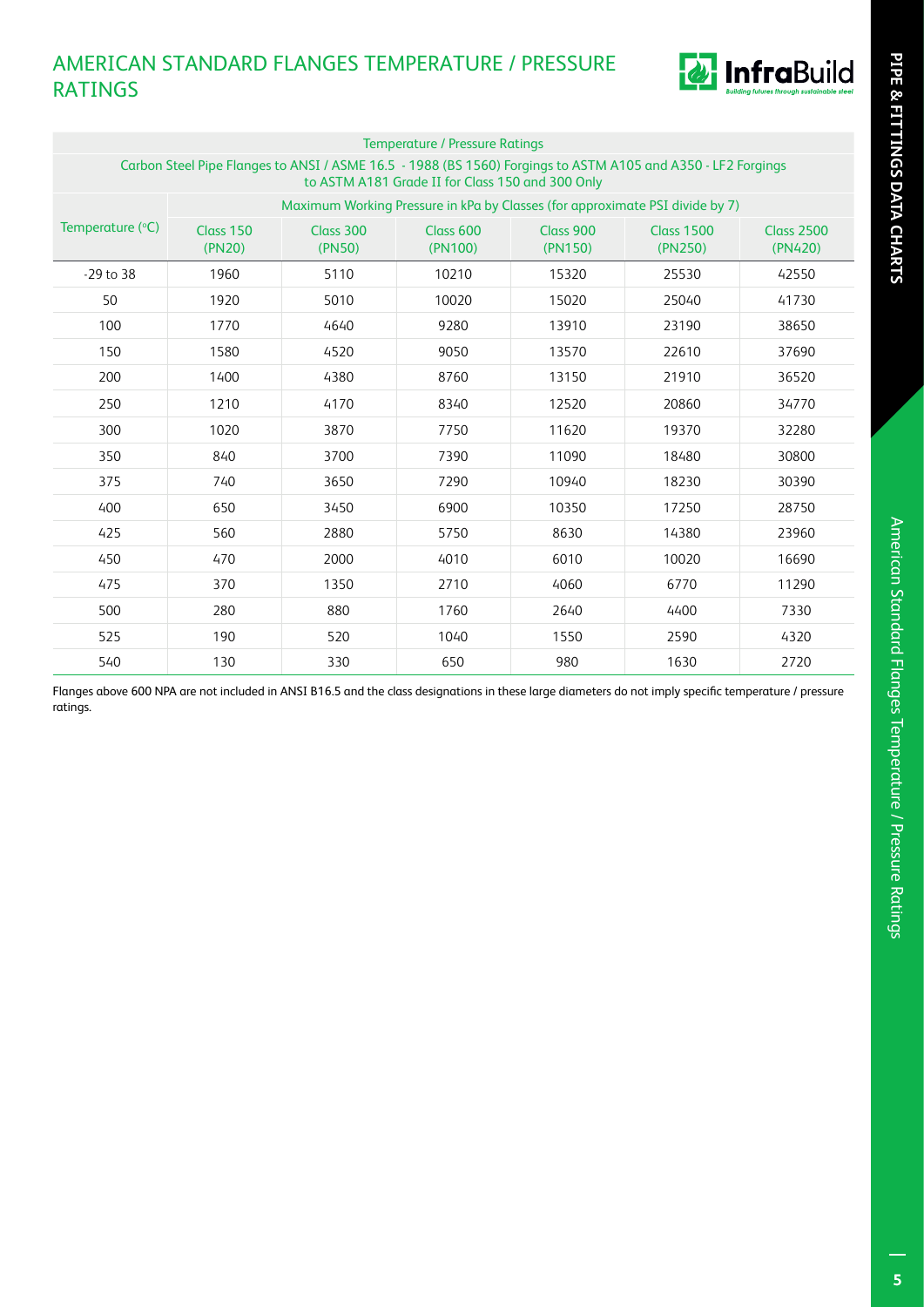# STEEL PIPE, BUTTWELD FITTINGS & FLANGES TO ASME **STANDARDS**



|                                                         |             | <b>ASME B36.10</b>           |                |                                                         |                              |                                          |                               |                                            |                                             |                            |                       | <b>Approximate Mass of Popular Sizes</b>    |                      |                                                           |                       |                       |
|---------------------------------------------------------|-------------|------------------------------|----------------|---------------------------------------------------------|------------------------------|------------------------------------------|-------------------------------|--------------------------------------------|---------------------------------------------|----------------------------|-----------------------|---------------------------------------------|----------------------|-----------------------------------------------------------|-----------------------|-----------------------|
|                                                         |             | <b>Steel Pipe Dimensions</b> |                |                                                         | Pipe                         |                                          | <b>Buttweld Fittings</b>      |                                            |                                             |                            |                       |                                             | A.S.M.E Flanges      |                                                           |                       |                       |
|                                                         |             |                              | Identification |                                                         |                              |                                          |                               |                                            |                                             | <b>PN20</b><br>(150)       |                       |                                             | <b>PN50</b><br>(300) |                                                           | <b>PN100</b><br>(600) | <b>PN150</b><br>(900) |
| Nominal Outside Inside<br><b>Pipe Size</b><br><b>DN</b> | Diam.<br>mm | Diam.<br>mm                  | Std. X.S       | Sch.<br>No.                                             | <b>Steel</b><br>Pipe<br>kg/m | $90^\circ$ L/R<br><b>Elbows</b><br>kg/ea | <b>Tees</b><br>Equal<br>kg/ea | Con.<br>& Ecc.<br>Red.<br>kg/ea            | SOW/<br><b>SW</b><br><b>Thrded</b><br>kg/ea | W/N<br>kg/ea               | <b>Blind</b><br>kg/ea | SOW/<br><b>SW</b><br><b>Thrded</b><br>kg/ea | W/N<br>kg/ea         | <b>Blind</b><br>kg/ea                                     | W/N<br>kg/ea          | W/N<br>kg/ea          |
| 15                                                      | 21.3        | 15.8<br>13.9                 | Std.<br>XS     | 40<br>80                                                | 1.27<br>1.62                 | 0.08<br>0.10                             | 0.16<br>0.21                  | $\bar{\gamma}$<br>$\overline{\phantom{a}}$ | 0.45                                        | 0.79                       | 0.57                  | 0.73                                        | 0.91                 | 0.79                                                      | 0.91                  | 2.00                  |
| 20                                                      | 26.7        | 20.9<br>18.9                 | Std.<br>XS     | 40<br>80                                                | 1.69<br>2.20                 | 0.08<br>0.11                             | 0.21<br>0.27                  | 0.07<br>0.10                               | 0.68                                        | 0.86                       | 0.91                  | 1.25                                        | 1.41                 | 1.13                                                      | 1.59                  | 2.72                  |
| 25                                                      | 33.4        | 26.6<br>24.3                 | Std.<br>XS     | 40<br>80                                                | 2.50<br>3.24                 | 0.17<br>0.21                             | 0.34<br>0.43                  | 0.14<br>0.18                               | 0.95                                        | 1.09                       | 1.09                  | 1.36                                        | 1.81                 | 1.77                                                      | 1.86                  | 3.86                  |
| 32                                                      | 42.2        | 35.1<br>32.5                 | Std.<br>XS     | 40<br>80                                                | 3.39<br>4.47                 | 0.28<br>0.39                             | 0.64<br>0.75                  | 0.18<br>0.23                               | 1.13                                        | 1.41                       | 1.25                  | 2.04                                        | 2.27                 | 2.68                                                      | 2.72                  | 4.54                  |
| 40                                                      | 48.3        | 40.9<br>38.1                 | Std.<br>XS     | 40<br>80                                                | 4.05<br>5.41                 | 0.39<br>0.50                             | 0.95<br>1.13                  | 0.27<br>0.32                               | 1.36                                        | 1.81                       | 1.70                  | 2.81                                        | 3.06                 | 2.83                                                      | 3.74                  | 6.35                  |
| 50                                                      | 60.3        | 52.5<br>49.2                 | Std.<br>XS     | 40<br>80                                                | 5.44<br>7.48                 | 0.68<br>1.00                             | 1.45<br>1.72                  | 0.41<br>0.54                               | 2.22                                        | 2.83                       | 2.77                  | 3.13                                        | 3.74                 | 3.52                                                      | 4.65                  | 10.89                 |
| 65                                                      | 73.0        | 62.7<br>59.0                 | Std.<br>XS     | 40<br>80                                                | 8.63<br>11.41                | 1.39<br>1.82                             | 2.45<br>2.95                  | 0.68<br>0.91                               | 3.82                                        | 4.42                       | 4.04                  | 4.54                                        | 5.56                 | 5.44                                                      | 6.44                  | 16.33                 |
| 80                                                      | 88.9        | 77.9<br>73.7                 | Std.<br>XS     | 40<br>80                                                | 11.29<br>15.27               | 2.18<br>2.86                             | 3.45<br>4.30                  | 0.91<br>1.27                               | 4.08                                        | 5.22                       | 5.44                  | 6.12                                        | 7.37                 | 7.26                                                      | 8.50                  | 14.51                 |
| 90                                                      | 101.6       | 90.1<br>85.4                 | Std.<br>XS     | 40<br>80                                                | 13.57<br>18.63               | 3.05<br>4.1                              | 4.5<br>5.9                    | 1.36<br>1.81                               | 4.99                                        | 5.44                       | 6.35                  | 7.71                                        | 9.53                 | 9.98                                                      | 12.25                 |                       |
| 100                                                     | 114.3       | 102.3<br>97.2                | Std.<br>XS     | 40<br>80                                                | 16.07<br>22.32               | 4.2<br>5.7                               | 5.7<br>7.3                    | 1.59<br>2.18                               | 5.94                                        | 7.48                       | 7.37                  | 9.53                                        | 11.79                | 11.79                                                     | 17.24                 | 23.13                 |
| 125                                                     | 141.3       | 128.2<br>122.3               | Std.<br>XS     | 40<br>80                                                | 21.77<br>30.97               | 6.8<br>10.0                              | 9.1<br>11.8                   | 2.7<br>3.8                                 | 6.12                                        | 9.53                       | 9.07                  | 12.70                                       | 15.42                | 15.88                                                     | 30.84                 | 39.01                 |
| 150                                                     | 168.3       | 154.1<br>146.3               | Std.<br>XS     | 40<br>80                                                | 28.26<br>42.56               | 10.9<br>16.3                             | 13.6<br>19.0                  | 3.9<br>5.4                                 | 8.16                                        | 11.34                      | 12.70                 | 16.33                                       | 19.96                | 20.87                                                     | 34.02                 | 49.90                 |
| 200                                                     | 219.1       | 202.7<br>193.7               | Std.<br>XS     | 40<br>80                                                | 42.55<br>64.64               | 21.8<br>33.1                             | 25<br>33.5                    | 5.9<br>8.6                                 | 12.70                                       | 19.05                      | 21.77                 | 25.40                                       | 32.21                | 38.10                                                     | 52.16                 | 84.82                 |
| 250                                                     | 273.1       | 254.5<br>247.7               | Std.<br>XS     | 40<br>60                                                | 60.31<br>81.55               | 38.6<br>52                               | 41<br>54                      | 10<br>14                                   | 17.24                                       | 25.40                      | 31.75                 | 35.38                                       | 44.00                | 53.34                                                     | 90.36                 | 121.56                |
| 300                                                     | 323.9       | 304.8<br>298.5               | Std.<br>XS     | $\mathcal{L}_{\mathcal{A}}$<br>$\overline{\phantom{a}}$ | 73.88<br>97.46               | 57<br>75                                 | 57<br>77                      | 15<br>20                                   | 27.22                                       | 38.10                      | 45.36                 | 50.80                                       | 64.41                | 86.18                                                     | 101.60                | 168.74                |
| 350                                                     | 355.6       | 336.6<br>330.2               | Std.<br>XS     | 30<br>$\overline{\phantom{a}}$                          | 81.33<br>107.39              | 73<br>97                                 | 73<br>93                      | 28<br>37                                   | 35.38                                       | 51.26                      | 58.97                 | 74.39                                       | 84.37                | 107.05                                                    |                       | 157.40 254.92         |
| 400                                                     | 406.4       | 387.4<br>381.0               | Std.<br>XS     | 30<br>40                                                | 93.27<br>123.30              | 98<br>130                                | 91<br>120                     | 35<br>46                                   | 42.18                                       | 63.50                      | 77.11                 |                                             | 101.60 111.58        | 145.15                                                    | 209.11                | 310.71                |
| 450                                                     | 457         | 438.2<br>431.8               | Std.<br>XS     | $\overline{\phantom{a}}$<br>$\overline{\phantom{a}}$    | 105.16<br>139.15             | 120<br>165                               | 135<br>190                    | 40<br>53                                   | 52.62                                       | 68.04                      |                       | 102.51 126.10 138.35                        |                      | 181.89                                                    | 217.27                | 419.12                |
| 500                                                     | 508         | 489.0<br>482.6               | Std.<br>XS     | 20<br>30                                                | 117.15<br>155.12             | 150<br>200                               | 168<br>245                    | 61<br>82                                   | 65.32                                       | 81.65                      |                       | 123.38 149.69 174.63                        |                      | 231.33                                                    | 312.98                | 527.98                |
| 600                                                     | 610         | 590.6<br>584.2               | Std.<br>XS     | 20<br>$\overline{\phantom{a}}$                          | 141.12<br>187.06             | 220<br>280                               | 240<br>350                    | 77<br>95                                   | 91.63                                       |                            |                       | 118.84 203.21 222.26 247.21                 |                      | 342.92                                                    | 443.16                | 680.39                |
| 750                                                     | 762         | 743.0<br>736.6               | Std.<br>XS     | $\mathbb{Z}^2$<br>20                                    | 176.84<br>234.67             | 332<br>440                               | 388<br>484                    | 107<br>143                                 |                                             |                            |                       | 142.88 163.29 326.59 367.41                 | 421.84               | 680.39                                                    | 589.67                | 975.22                |
| 900                                                     | 914         | 895.4<br>889.0               | Std.<br>XS     | $\overline{\phantom{a}}$<br>20                          | 212.56<br>282.27             | 481<br>638                               | 588<br>731                    | 129<br>172                                 |                                             |                            |                       |                                             |                      | 217.72 235.87 510.29 544.31 589.67 1031.92 793.79 1564.89 |                       |                       |
|                                                         |             | DIMENSIONS                   |                |                                                         |                              |                                          |                               |                                            |                                             | – MASS IN KILOGRAMS (kg) — |                       |                                             |                      |                                                           |                       |                       |

Approximate mass per unit for austenitic stainless steel pipe and fittings can be obtained by applying a factor of 1.015.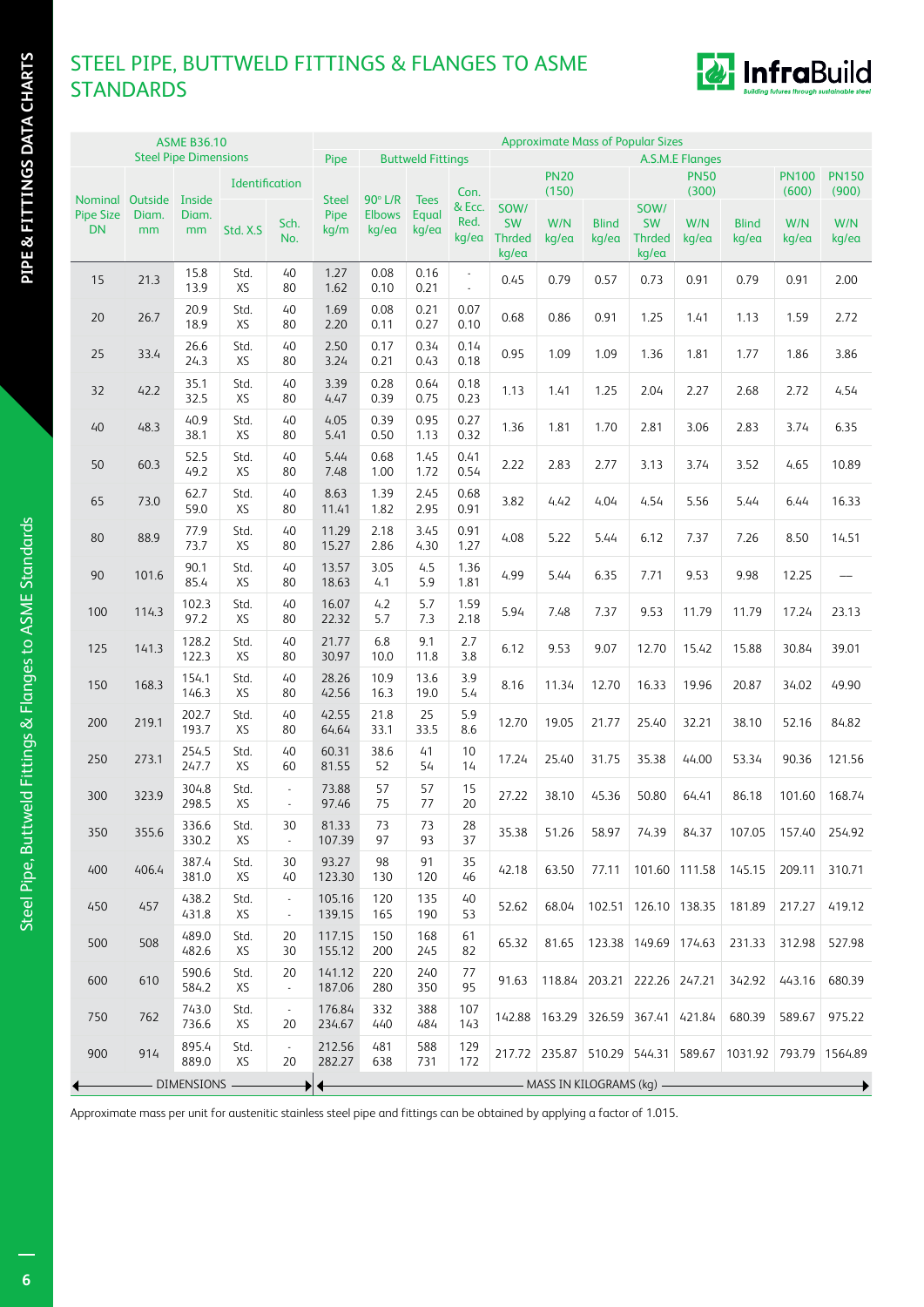

# Bolting

To suit R.F. Flange sizes DN 15 to 600 to ASME — B16.5 (BS. 1560) and DN 750 & 900 to BS. 3293



Diameter of Bolts is shown in inches. For nominal diameters 1 inch and smaller, threads are U.N.C.; nominal diameters 1 - 1/8 inch and larger threads are 8 U.N. (8 T.P.I).

Length of Bolts (L) is shown in millimetres rounded to the nearest 5mm. Stud Bolt lengths (L\*) do not include the height of points. Machine Bolt lengths (L) include the height of point. The length shown includes the height of the Raised Face in all cases.

| <b>Nom</b>                              |                     | <b>PN 20 (Class 150)</b>     |                    |                                  |                     | <b>PN 50 (Class 300)</b>     |                    |                                  |                     |                              |                                   |                                                  |                              | PN 250 (Class<br>PN 420 (Class<br>PN 100 (Class 600) PN 150 (Class 900)<br>1500)<br>2500) |                     |                                          |                                   |                     |                              | <b>Nom</b>                 |                                  |
|-----------------------------------------|---------------------|------------------------------|--------------------|----------------------------------|---------------------|------------------------------|--------------------|----------------------------------|---------------------|------------------------------|-----------------------------------|--------------------------------------------------|------------------------------|-------------------------------------------------------------------------------------------|---------------------|------------------------------------------|-----------------------------------|---------------------|------------------------------|----------------------------|----------------------------------|
| <b>Flge</b><br><b>Size</b><br><b>DN</b> | No.<br><b>Bolts</b> | Dia.<br><b>Bolts</b><br>ins. | <b>Bolts</b><br>mm | Stud Mach.<br><b>Bolts</b><br>mm | No.<br><b>Bolts</b> | Dia.<br><b>Bolts</b><br>ins. | <b>Bolts</b><br>mm | Stud Mach.<br><b>Bolts</b><br>mm | No.<br><b>Bolts</b> | Dia.<br><b>Bolts</b><br>ins. | <b>Stud</b><br><b>Bolts</b><br>mm | No.<br><b>Bolts</b>                              | Dia.<br><b>Bolts</b><br>ins. | <b>Stud</b><br><b>Bolts</b><br>mm                                                         | No.<br><b>Bolts</b> | Dia.<br><b>Bolts</b><br>ins.             | <b>Stud</b><br><b>Bolts</b><br>mm | No.<br><b>Bolts</b> | Dia.<br><b>Bolts</b><br>ins. | Stud<br><b>Bolts</b><br>mm | Flge<br><b>Size</b><br><b>DN</b> |
| 15                                      | 4                   | 1/2                          | 60                 | 45                               | 4                   | 1/2                          | 65                 | 55                               | 4                   | 1/2                          | 80                                |                                                  |                              |                                                                                           | 4                   | 3/4                                      | 105                               | 4                   | 3/4                          | 125                        | 15                               |
| 20                                      | 4                   | $1_{12}$                     | 65                 | 50                               | 4                   | 5/8                          | 75                 | 60                               | 4                   | 5/8                          | 90                                |                                                  |                              |                                                                                           | 4                   | 3/4                                      | 115                               | 4                   | 3/4                          | 125                        | 20                               |
| 25                                      | 4                   | 1/2                          | 65                 | 55                               | 4                   | 5/8                          | 80                 | 65                               | 4                   | 5/8                          | 90                                |                                                  | USE PN250                    |                                                                                           | 4                   | 7/8                                      | 125                               | 4                   | 7/8                          | 140                        | 25                               |
| 32                                      | 4                   | 1/2                          | 70                 | 55                               | 4                   | 5/8                          | 80                 | 65                               | 4                   | 5/8                          | 100                               |                                                  | <b>DIMENSIONS IN</b>         |                                                                                           | 4                   | 7/8                                      | 125                               | 4                   | $\mathbf{1}$                 | 150                        | 32                               |
| 40                                      | 4                   | 1/2                          | 70                 | 60                               | 4                   | 3/4                          | 90                 | 75                               | 4                   | 3/4                          | 105                               |                                                  | THESE SIZES                  |                                                                                           | 4                   | 1                                        | 140                               | 4                   | $1^{1/8}$                    | 170                        | 40                               |
| 50                                      | 4                   | 5/8                          | 80                 | 65                               | 8                   | 5/8                          | 90                 | 75                               | 8                   | 5/8                          | 105                               |                                                  |                              |                                                                                           | 8                   | 7/8                                      | 145                               | 8                   | $\mathbf{1}$                 | 175                        | 50                               |
| 65                                      | 4                   | 5/8                          | 90                 | 75                               | 8                   | 3/4                          | 100                | 85                               | 8                   | 3/4                          | 120                               |                                                  |                              |                                                                                           | 8                   | 1                                        | 160                               | 8                   | $1^{1/8}$                    | 195                        | 65                               |
| 80                                      | 4                   | 5/8                          | 90                 | 75                               | 8                   | 3/4                          | 110                | 90                               | 8                   | 3/4                          | 125                               | 8                                                | 7/8                          | 145                                                                                       | 8                   | $1^{1/8}$                                | 180                               | 8                   | $1^{1/4}$                    | 220                        | 80                               |
| 90                                      | 8                   | 5/8                          | 90                 | 75                               | 8                   | 3/4                          | 110                | 95                               | 8                   | 7/8                          | 140                               | $\sim$                                           |                              |                                                                                           |                     |                                          |                                   |                     |                              |                            | 90                               |
| 100                                     | 8                   | 5/8                          | 90                 | 75                               | 8                   | 3/4                          | 110                | 95                               | 8                   | 7/8                          | 145                               | 8                                                | $1^{1/8}$                    | 170                                                                                       | 8                   | $1^{1/4}$                                | 195                               | 8                   | $1^{1/2}$                    | 255                        | 100                              |
| 125                                     | 8                   | 3/4                          | 90                 | 80                               | 8                   | 3/4                          | 120                | 100                              | 8                   | $\mathbf{1}$                 | 165                               | 8                                                | $1^{1/4}$                    | 190                                                                                       | 8                   | $1^{1/2}$                                | 250                               | 8                   | $1 - \frac{3}{4}$            | 300                        | 125                              |
| 150                                     | 8                   | 3/4                          | 100                | 85                               | 12                  | 3/4                          | 125                | 105                              | 12                  | $\mathbf{1}$                 | 170                               | 12                                               | $1^{1/8}$                    | 195                                                                                       | 12                  | $1 \frac{3}{8}$                          | 260                               | 8                   | 2                            | 345                        | 150                              |
| 200                                     | 8                   | 3/4                          | 110                | 90                               | 12                  | 7/8                          | 140                | 110                              | 12                  | $1^{1/8}$                    | 195                               | 12                                               | $1 \frac{3}{8}$              | 220                                                                                       | 12                  | $1\frac{5}{8}$                           | 290                               | 12                  | 2                            | 380                        | 200                              |
| 250                                     | 12                  | 7/8                          | 115                | 95                               | 16                  | $\mathbf{1}$                 | 155                | 130                              | 16                  | $1^{1/4}$                    | 215                               | 16                                               | $1 \frac{3}{8}$              | 235                                                                                       | 12                  | $1^{7}/8$                                | 335                               | 12                  | $2^{1/2}$                    | 485                        | 250                              |
| 300                                     | 12                  | 7/8                          | 120                | 100                              | 16                  | $1^{1/8}$                    | 170                | 145                              | 20                  | $1^{1/4}$                    | 220                               | 20                                               | $1 \frac{3}{8}$              | 255                                                                                       | 16                  | $\overline{2}$                           | 375                               | 12                  | $2^{3/4}$                    | 540                        | 300                              |
| 350                                     | 12                  | 1                            | 130                | 110                              | 20                  | $1^{1/8}$                    | 175                | 150                              | 20                  | $1 \frac{3}{8}$              | 235                               | 20                                               | $1^{1/2}$                    | 275                                                                                       | 16                  | $2^{1/4}$                                | 405                               |                     |                              |                            | 350                              |
| 400                                     | 16                  | 1                            | 135                | 115                              | 20                  | $1^{1/4}$                    | 190                | 160                              | 20                  | $1^{1/2}$                    | 255                               | 20                                               | $1\frac{5}{8}$               | 285                                                                                       | 16                  | $2^{1/2}$                                | 445                               |                     |                              |                            | 400                              |
| 450                                     | 16                  | $1^{1/8}$                    | 150                | 125                              | 24                  | $1^{1/4}$                    | 195                | 170                              | 20                  | $1\frac{5}{8}$               | 275                               | 20                                               | $1^{7}/8$                    | 325                                                                                       | 16                  | $2^{3/4}$                                | 495                               |                     |                              |                            | 450                              |
| 500                                     | 20                  | $1^{1/8}$                    | 160                | 135                              | 24                  | $1^{1/4}$                    | 205                | 180                              | 24                  | $1\frac{5}{8}$               | 290                               | 20                                               | 2                            | 345                                                                                       | 16                  | 3                                        | 540                               |                     |                              |                            | 500                              |
| 600                                     | 20                  | $1^{1/4}$                    | 175                | 145                              | 24                  | $1^{1/2}$                    | 230                | 195                              | 24                  | $1^{7}/8$                    | 330                               | $2^{1/2}$<br>$3^{1/2}$<br>20<br>435<br>16<br>615 |                              |                                                                                           |                     |                                          |                                   |                     | 600                          |                            |                                  |
| 750                                     | 28                  | $1^{1/4}$                    | 190                | 160                              | 28                  | $1^3/4$                      | 290                | 250                              | 28                  | $\overline{2}$               | 355                               |                                                  |                              |                                                                                           |                     |                                          |                                   |                     |                              |                            | 750                              |
| 900                                     | 32                  | $1^{1/2}$                    | 215                | 180                              | 32                  | $\overline{2}$               | 325                | 280                              | 28                  | $2^{1/2}$                    | 400                               |                                                  |                              |                                                                                           |                     | PN150, 250 & 420 - NOT LISTED IN BS 3293 |                                   |                     |                              |                            | 900                              |

Raised Face height of 2 mm for PN20 & 50 and 7 mm for PN100, 150, 250 & 420 is included in dimension L (Bolt Length).

#### Material Specifications

| ASTM A193 Grade B7 | Standard specification for alloy steel and<br>stainless steel bolting materials for high<br>temperature service.                                                                                        |
|--------------------|---------------------------------------------------------------------------------------------------------------------------------------------------------------------------------------------------------|
| ASTM A194 Grade 2H | Standard specification for carbon and alloy<br>steel nuts for bolts for high pressure and<br>high temperature service.                                                                                  |
| ASTM A320          | Standard specification for alloy steel bolting<br>materials for low temperature service.<br>Grade L7 covers alloy steel stud bolts.<br>Grade L4 covers alloy steel nuts to suit<br>Grade L7 stud bolts. |

#### Inch/ Metric Bolting interchangeable for ASME B16.5 flanges as below

| For             | Use             | For            | Use |
|-----------------|-----------------|----------------|-----|
| $1/2$ "         | M14             | $1^{1/2"}$     | M39 |
| $5/8$ "         | M <sub>16</sub> | $1\frac{5}{8}$ | M42 |
| 3/4"            | M20             | $1^3/4$        | M45 |
| 7/8             | M24             | $1^{7}/8$ "    | M48 |
| 1"              | M27             | 2"             | M52 |
| $1^{1}/8$ "     | M30             | $2^{1/4}$      | M56 |
| $1^{1/4}$       | M33             | $2^{1/2"}$     | M64 |
| $1 \frac{3}{8}$ | M36             | $2^{3/4"}$     | M72 |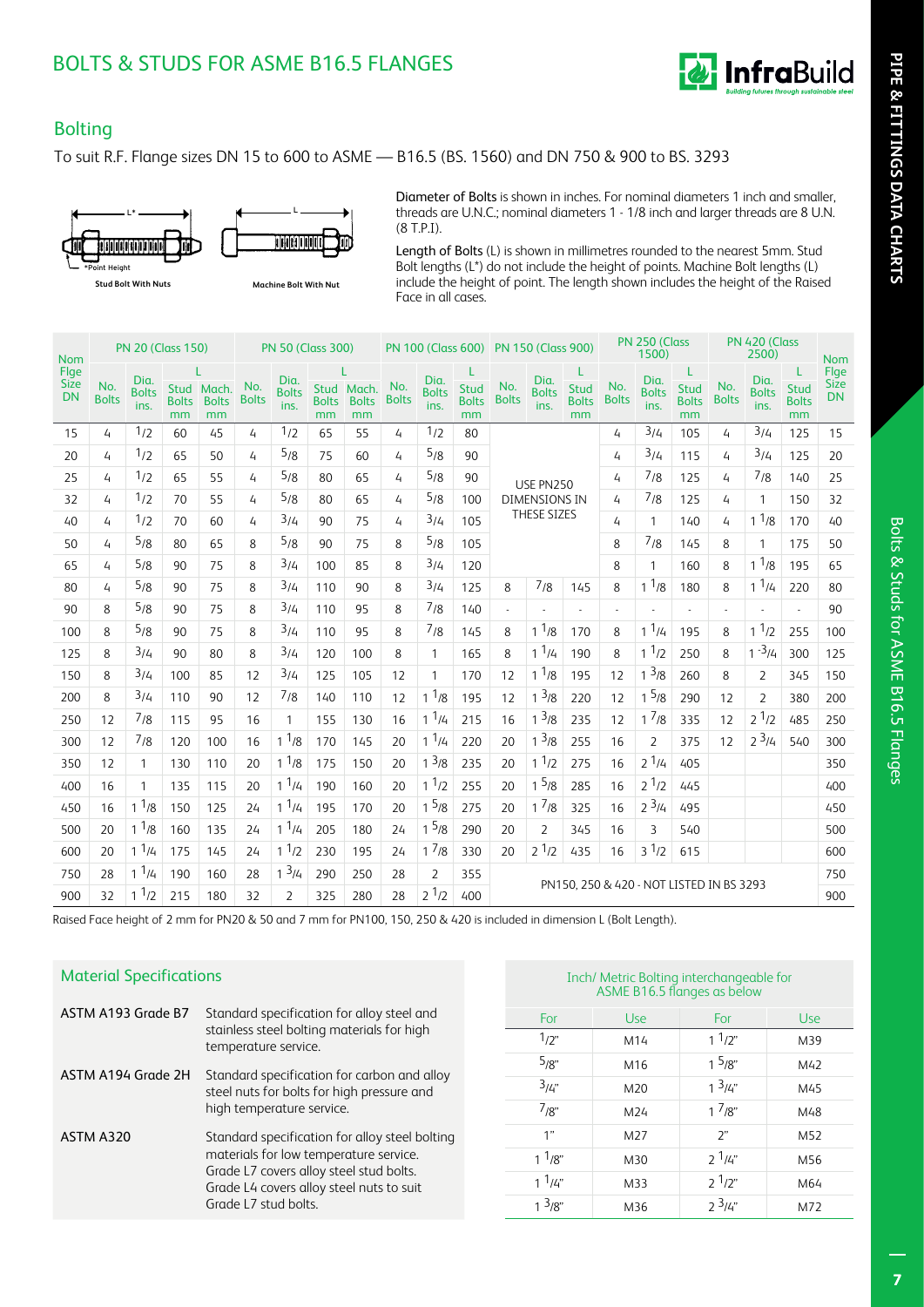# FLANGE IDENTIFICATION CHART



#### A guide to the key dimensions of popular steel flange types

| <b>Size</b><br>(mm) | <b>Table / Class</b>               | Diam. of<br>Flange | <b>Bolt Circle</b><br>Diam. | No. of<br><b>Bolts</b> | Diam. / Length<br><b>Bolts / Studs</b><br><b>Steel Flanges</b> | Diam.<br><b>Holes</b> | Flange<br><b>Thickness Cast</b><br>/ Forged Steel |
|---------------------|------------------------------------|--------------------|-----------------------------|------------------------|----------------------------------------------------------------|-----------------------|---------------------------------------------------|
|                     | Table D                            | 95                 | 67                          | 4                      | M12 x 45                                                       | 14                    | $5*$                                              |
|                     | Table E                            | 95                 | 67                          | 4                      | M12 x 45                                                       | 14                    | $6*$                                              |
|                     | Table H                            | 115                | 83                          | 4                      | M16 x 60                                                       | 18                    | 13                                                |
| 15                  | <b>ANSI 150</b>                    | 89                 | 60.3                        | 4                      | $1/2 \times 60$                                                | 16                    | 11.5                                              |
|                     | <b>ANSI 300</b>                    | 95                 | 66.7                        | 4                      | $1/2 \times 65$                                                | 16                    | 14.5                                              |
|                     | <b>ANSI 600</b>                    | 95                 | 66.7                        | 4                      | $1/2 \times 80$                                                | 16                    | 14.5                                              |
|                     | <b>PN 16</b>                       | 95                 | 65                          | 4                      |                                                                | 14                    | --                                                |
|                     | Table D                            | 100                | 73                          | 4                      | M12 x 45                                                       | 14                    | $5*$                                              |
|                     | Table E                            | 100                | 73                          | 4                      | M12 x 45                                                       | 14                    | $6*$                                              |
|                     | Table H                            | 115                | 83                          | 4                      | M16 x 60                                                       | 18                    | 13                                                |
| 20                  | <b>ANSI 150</b>                    | 98                 | 69.8                        | 4                      | $1/2 \times 65$                                                | 16                    | 14                                                |
|                     | <b>ANSI 300</b>                    | 117                | 82.5                        | 4                      | $5/8 \times 75$                                                | 20                    | 16                                                |
|                     | <b>ANSI 600</b>                    | 117                | 82.5                        | 4                      | $5/8 \times 90$                                                | 20                    | 16                                                |
|                     | <b>PN 16</b>                       | 105                | 75                          | 4                      |                                                                | 14                    |                                                   |
|                     | Table D                            | 115                | 83                          | 4                      | M12 x 45                                                       | 14                    | $5^*$                                             |
|                     | Table E                            | 115                | 83                          | 4                      | M12 x 45                                                       | 14                    | $7^*$                                             |
|                     | Table H                            | 120                | 87                          | 4                      | M16 x 60                                                       | 18                    | 14                                                |
| 25                  | <b>ANSI 150</b>                    | 108                | 79.4                        | 4                      | $1/2 \times 65$                                                | 16                    | 14                                                |
|                     | <b>ANSI 300</b>                    | 124                | 88.9                        | 4                      | $5/8 \times 80$                                                | 20                    | 18                                                |
|                     | <b>ANSI 600</b>                    | 124                | 88.9                        | 4                      | $5/8 \times 105$                                               | 20                    | 18                                                |
|                     | <b>PN 16</b>                       | 115                | 85                          | 4                      |                                                                | 14                    | $\overline{\phantom{0}}$                          |
|                     | Table D                            | 120                | 87                          | 4                      | M12 x 50                                                       | 14                    | $6*$                                              |
|                     | Table E                            | 120                | 87                          | 4                      | M12 x 50                                                       | 14                    | $8^\ast$                                          |
|                     | Table H                            | 135                | 98                          | 4                      | M16 x 65                                                       | 18                    | 17                                                |
| 32                  | <b>ANSI 150</b>                    | 117                | 88.9                        | 4                      | $1/2 \times 70$                                                | 16                    | 16                                                |
|                     | <b>ANSI 300</b>                    | 133                | 98.4                        | 4                      | $5/8 \times 80$                                                | 20                    | 22                                                |
|                     | <b>ANSI 600</b>                    | 133                | 98.4                        | 4                      | $5/8 \times 100$                                               | 20                    | 22                                                |
|                     | <b>PN 16</b>                       | 140                | 100                         | 4                      |                                                                | 18                    | $\overline{\phantom{0}}$                          |
|                     | Table D                            | 135                | 98                          | 4                      | M12 x 50                                                       | 14                    | $6^{\ast}$                                        |
|                     | Table E                            | 135                | 98                          | 4                      | M12 x 50                                                       | 14                    | $9*$                                              |
|                     | Table H                            | 140                | 105                         | 4                      | M16 x 65                                                       | 18                    | 17                                                |
| $40\,$              | <b>ANSI 150</b>                    | 127                | 98.4                        | 4                      | $1/2 \times 70$                                                | 16                    | 17                                                |
|                     | <b>ANSI 300</b>                    | 156                | 114.3                       | 4                      | $3/4 \times 90$                                                | 23                    | 22                                                |
|                     | <b>ANSI 600</b>                    | 156                | 114.3                       | 4                      | $3/4 \times 105$                                               | 23                    | 22                                                |
|                     | <b>PN 16</b>                       | 150                | 110                         | 4                      |                                                                | 18                    | $\qquad \qquad -$                                 |
|                     | Table D                            | 150                | 114                         | 4                      | M16 x 60                                                       | 18                    | $8^\ast$                                          |
|                     | Table E                            | 150                | 114                         | 4                      | M16 x 60                                                       | 18                    | $10*$                                             |
|                     | Table H                            | 165                | 127                         | 4                      | M16 x 75                                                       | 18                    | 19                                                |
| 50                  | <b>ANSI 150</b>                    | 152                | 120.6                       | 4                      | $5/8 \times 80$                                                | 20                    | 20                                                |
|                     | <b>ANSI 300</b>                    | 165                | 127                         | $\,8\,$                | $5/8 \times 90$                                                | 20                    | 22                                                |
|                     | <b>ANSI 600</b>                    | 165                | 127                         | $\,8\,$                | $5/8 \times 105$                                               | 20                    | 26                                                |
|                     | <b>PN 16</b>                       | 165                | 125                         | 4                      |                                                                | 16                    | $\overbrace{\qquad \qquad }$                      |
|                     | Table D                            | 165                | 127                         | 4                      | M16 x 60                                                       | 18                    | $8*$                                              |
|                     | Table E                            | 165                | 127                         | 4                      | M16 x 60                                                       | 18                    | $10*$                                             |
|                     | Table H                            | 185                | 146                         | 8                      | M16 x 75                                                       | 18                    | 19                                                |
| 65                  | <b>ANSI 150</b><br><b>ANSI 300</b> | 178<br>191         | 139.7<br>149.2              | 4<br>8                 | $5/8 \times 90$<br>$3/4 \times 100$                            | 20<br>23              | 23<br>26                                          |
|                     | <b>ANSI 600</b>                    | 191                | 149.2                       | $\,8\,$                | $3/4 \times 120$                                               | 23                    | 30                                                |
|                     | <b>PN 16</b>                       | 185                | 145                         | 4                      |                                                                | 18                    |                                                   |
|                     |                                    |                    |                             |                        |                                                                |                       |                                                   |

\*It is impractical to use thickness less than 12.00mm for plate flanges. Dimensions AS 2129 – ANSI/ASME B16.5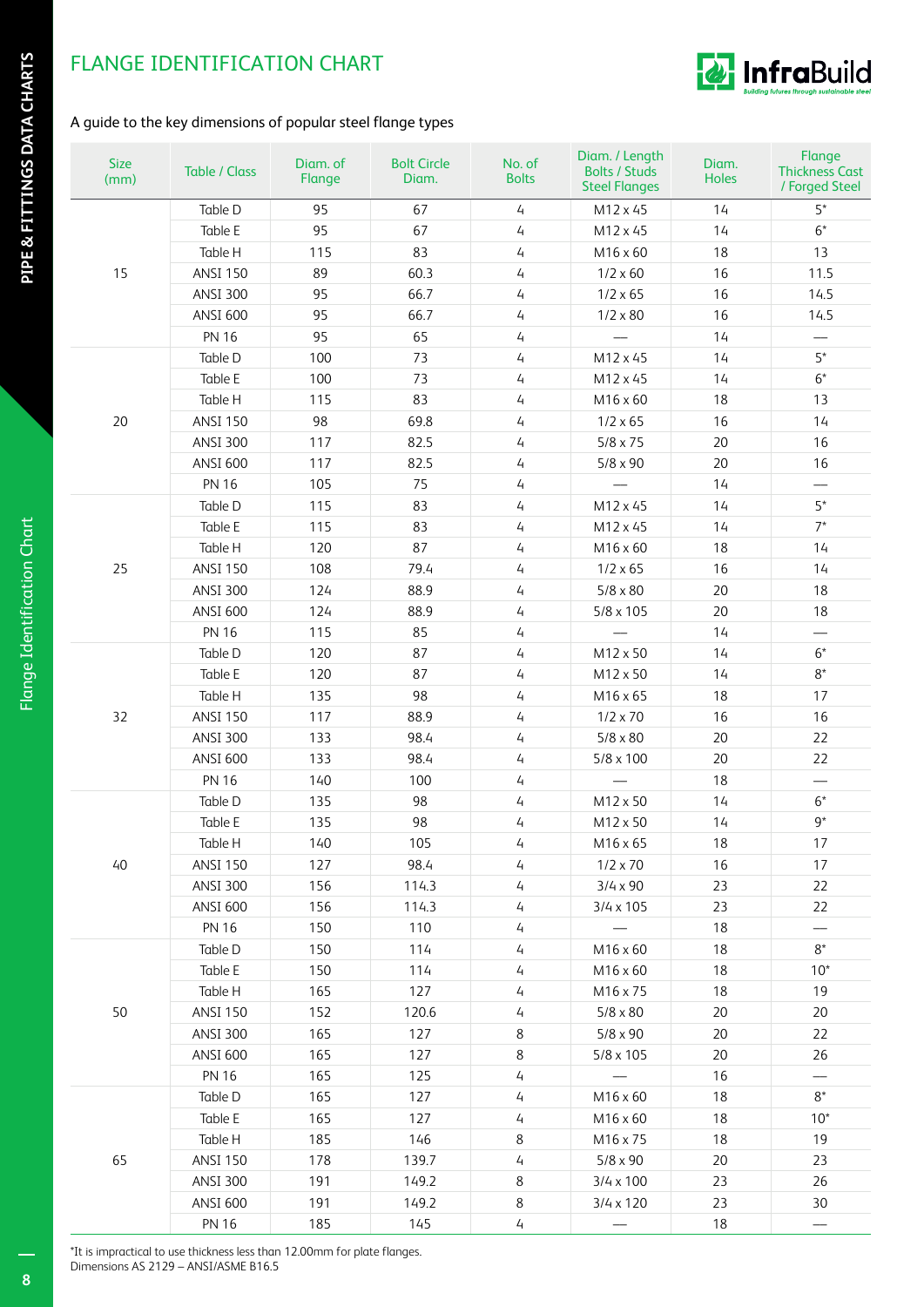# FLANGE IDENTIFICATION CHART



| <b>Size</b><br>(mm) | <b>Table / Class</b> | Diam. of<br>Flange | <b>Bolt Circle</b><br>Diam. | No. of<br><b>Bolts</b> | Diam. / Length<br><b>Bolts / Studs</b><br><b>Steel Flanges</b> | Diam.<br><b>Holes</b> | Flange<br><b>Thickness Cast</b><br>/ Forged Steel |
|---------------------|----------------------|--------------------|-----------------------------|------------------------|----------------------------------------------------------------|-----------------------|---------------------------------------------------|
|                     | Table D              | 185                | 146                         | 4                      | M16 x 60                                                       | 18                    | $10*$                                             |
|                     | Table E              | 185                | 146                         | $\overline{4}$         | M16 x 60                                                       | 18                    | $11*$                                             |
|                     | Table H              | 205                | 165                         | 8                      | M16 x 75                                                       | 18                    | 22                                                |
| 80                  | <b>ANSI 150</b>      | 191                | 152.4                       | 4                      | $5/8 \times 90$                                                | 20                    | 24                                                |
|                     | <b>ANSI 300</b>      | 210                | 168.3                       | 8                      | $3/4 \times 110$                                               | 23                    | 32                                                |
|                     | <b>ANSI 600</b>      | 210                | 168.3                       | 8                      | $3/4 \times 125$                                               | 23                    | 32                                                |
|                     | <b>PN 16</b>         | 200                | 160                         | 8                      |                                                                | 18                    |                                                   |
|                     | Table D              | 215                | 178                         | 4                      | M16 x 65                                                       | 18                    | $10*$                                             |
|                     | Table E              | 215                | 178                         | 8                      | M16 x 65                                                       | 18                    | 13                                                |
|                     | Table H              | 230                | 191                         | $\,8\,$                | M16 x 85                                                       | 18                    | 25                                                |
| 100                 | <b>ANSI 150</b>      | 229                | 190.5                       | 8                      | $5/8 \times 90$                                                | 20                    | 24                                                |
|                     | <b>ANSI 300</b>      | 254                | 200                         | 8                      | $3/4 \times 110$                                               | 23                    | 32                                                |
|                     | <b>ANSI 600</b>      | 273                | 215.9                       | 8                      | 7/8 x 145                                                      | 26                    | 38                                                |
|                     | <b>PN 16</b>         | 220                | 180                         | 8                      |                                                                | 18                    | $\overline{\phantom{0}}$                          |
|                     | Table D              | 255                | 210                         | 8                      | M16 x 65                                                       | 18                    | 22                                                |
|                     | Table E              | 255                | 210                         | 8                      | M16 x 65                                                       | 18                    | 14                                                |
|                     | Table H              | 280                | 235                         | 8                      | M20 x 95                                                       | 22                    | 29                                                |
| 125                 | <b>ANSI 150</b>      | 254                | 215.9                       | 8                      | $3/4 \times 90$                                                | 23                    | 24                                                |
|                     | <b>ANSI 300</b>      | 279                | 234.9                       | 8                      | $3/4 \times 120$                                               | 23                    | 35                                                |
|                     | <b>ANSI 600</b>      | 330                | 266.7                       | 8                      | $1 \times 165$                                                 | 29                    | 45                                                |
|                     | <b>PN 16</b>         | 250                | 210                         | $\,8\,$                |                                                                | 18                    | $\overline{\phantom{0}}$                          |
|                     | Table D              | 280                | 235                         | 8                      | M16 x 65                                                       | 18                    | 13                                                |
|                     | Table E              | 280                | 235                         | 8                      | M20x 65                                                        | 22                    | 17                                                |
|                     | Table H              | 305                | 260                         | 12                     | M20 x 95                                                       | 22                    | 29                                                |
| 150                 | <b>ANSI 150</b>      | 279                | 241.3                       | 8                      | $3/4 \times 100$                                               | 23                    | 26                                                |
|                     | <b>ANSI 300</b>      | 318                | 269.9                       | 12                     | $3/4 \times 125$                                               | 23                    | 37                                                |
|                     | <b>ANSI 600</b>      | 356                | 292.1                       | 12                     | 1 x 170                                                        | 29                    | 48                                                |
|                     | <b>PN 16</b>         | 285                | 240                         | 8                      |                                                                | 22                    | --                                                |
|                     | Table D              | 335                | 292                         | 8                      | M16 x 65                                                       | 18                    | 13                                                |
|                     | Table E              | 335                | 292                         | 8                      | M20 x 65                                                       | 22                    | 19                                                |
|                     | Table H              | 370                | 324                         | 12                     | M20 x 100                                                      | 22                    | 32                                                |
|                     | <b>ANSI 150</b>      | 343                | 298.4                       | $\,8\,$                | $3/4 \times 110$                                               | 23                    | 29                                                |
| 200                 | <b>ANSI 300</b>      | 381                | 330.2                       | 12                     | $7/8 \times 140$                                               | 26                    | 41                                                |
|                     | <b>ANSI 600</b>      | 419                | 349.2                       | 12                     | $11/8 \times 195$                                              | 32                    | 56                                                |
|                     | <b>PN 10</b>         | 340                | 295                         | $\,8\,$                | $\qquad \qquad \qquad$                                         | 22                    |                                                   |
|                     | <b>PN 16</b>         | 340                | 280                         | 12                     |                                                                | 22                    |                                                   |
|                     | Table D              | 405                | 356                         | 8                      | M20 x 75                                                       | 22                    |                                                   |
|                     | Table E              | 405                | 356                         | 12                     | M20 x 75                                                       | 22                    | 22                                                |
|                     | Table H              | 430                | 381                         | 12                     | M24 x 120                                                      | 26                    | 35                                                |
| 250                 | <b>ANSI 150</b>      | 406                | 361.9                       | 12                     | $7/8 \times 115$                                               | 29                    | 30                                                |
|                     | <b>ANSI 600</b>      | 510                | 431.8                       | 16                     | $11/4 \times 215$                                              | 35                    | 64                                                |
|                     | <b>PN 10</b>         | 395                | 350                         | 8                      |                                                                | 22                    |                                                   |
|                     | <b>PN 16</b>         | 405                | 350                         | 12                     |                                                                | 22                    |                                                   |

\*It is impractical to use thickness less than 12.00mm for plate flanges. Dimensions AS 2129 – ANSI/ASME B16.5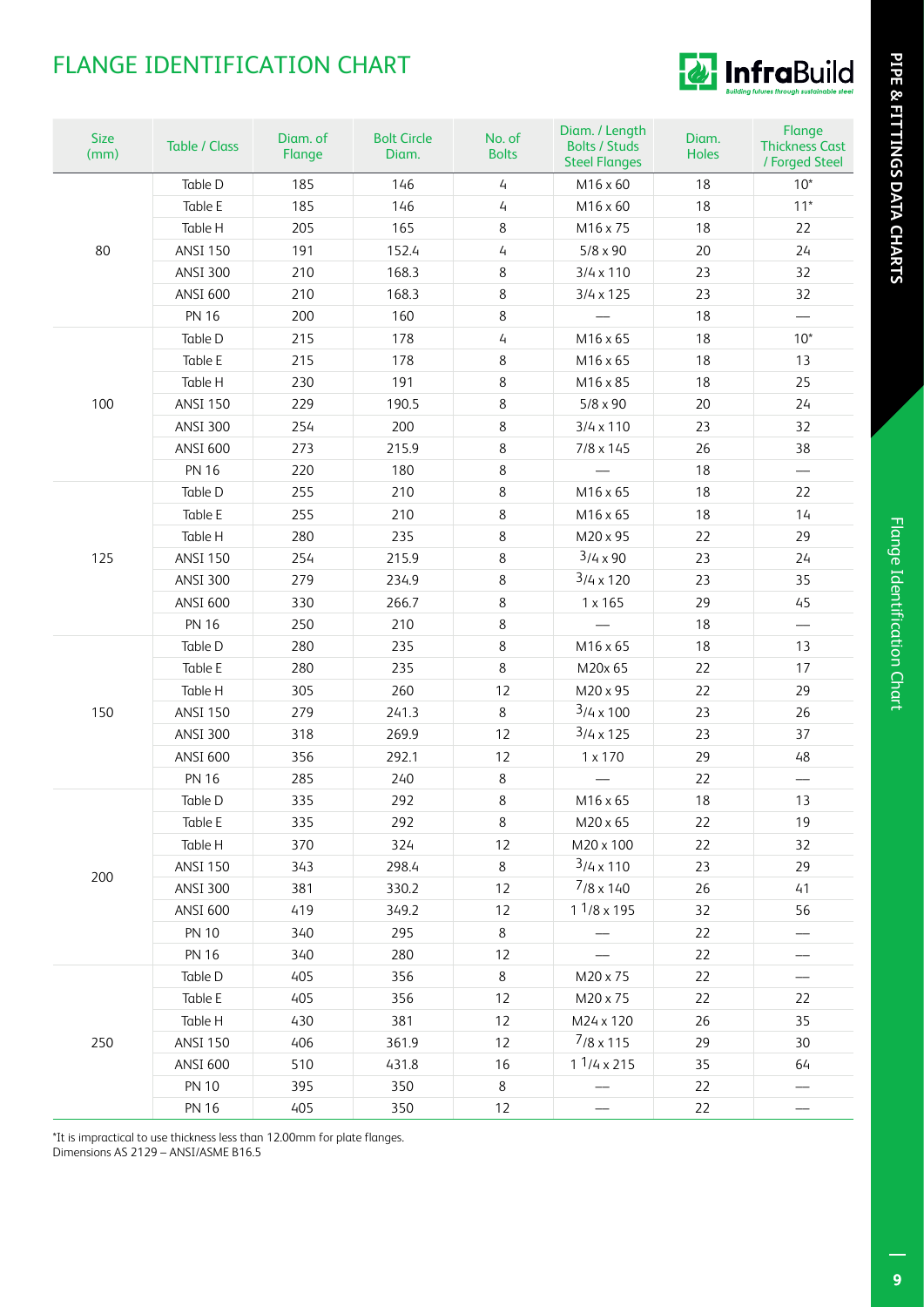# FLANGE IDENTIFICATION CHART



| <b>Size</b><br>(mm) | <b>Table / Class</b> | Diam. of<br>Flange | <b>Bolt Circle</b><br>Diam. | No. of<br><b>Bolts</b> | Diam. / Length<br><b>Bolts / Studs</b><br><b>Steel Flanges</b> | Diam.<br><b>Holes</b> | Flange<br><b>Thickness Cast</b><br>/ Forged Steel |
|---------------------|----------------------|--------------------|-----------------------------|------------------------|----------------------------------------------------------------|-----------------------|---------------------------------------------------|
|                     | Table D              | 455                | 406                         | 12                     | M20 x 85                                                       | 22                    | 22                                                |
|                     | Table E              | 455                | 406                         | 12                     | M24 x 85                                                       | 26                    | 25                                                |
|                     | Table H              | 490                | 438                         | 16                     | M24 x 110                                                      | 26                    | 41                                                |
| 300                 | <b>ANSI 150</b>      | 483                | 431.8                       | 12                     | $7/8 \times 120$                                               | 26                    | 32                                                |
|                     | <b>ANSI 300</b>      | 520                | 450.8                       | 16                     | $11/8 \times 170$                                              | 32                    | 51                                                |
|                     | <b>PN 10</b>         | 445                | 400                         | 12                     |                                                                | 22                    | $\overline{\phantom{0}}$                          |
|                     | <b>PN 16</b>         | 450                | 410                         | 12                     | $\qquad \qquad \longleftarrow$                                 | 25                    | $\qquad \qquad -$                                 |
|                     | Table D              | 525                | 470                         | 12                     | M24 x 95                                                       | 26                    | 25                                                |
|                     | Table E              | 525                | 470                         | $12$                   | M24 x 95                                                       | 26                    | 29                                                |
| 350                 | Table H              | 550                | 495                         | 16                     | M27 x 130                                                      | 30                    | 48                                                |
|                     | <b>ANSI 150</b>      | 535                | 476.2                       | 12                     | 1 x 130                                                        | 29                    | 35                                                |
|                     | <b>ANSI 300</b>      | 585                | 514.3                       | 20                     | $11/8 \times 175$                                              | 32                    | 54                                                |
| 375                 | Table D              | 550                | 495                         | 12                     | M24 x 95                                                       | 26                    | 22                                                |
|                     | Table E              | 550                | 495                         | 12                     | M24 x 95                                                       | 26                    | 32                                                |
|                     | Table D              | 580                | 521                         | 12                     | M24 x 95                                                       | 26                    | 22                                                |
|                     | Table E              | 580                | 521                         | 12                     | M24 x 100                                                      | 26                    | 32                                                |
| 400                 | Table H              | 610                | 552                         | 20                     | M27 x 140                                                      | 30                    | 54                                                |
|                     | <b>ANSI 150</b>      | 597                | 539.7                       | 16                     | 1 x 130                                                        | 29                    | 37                                                |
|                     | <b>ANSI 300</b>      | 650                | 571.5                       | 20                     | $11/4 \times 190$                                              | 35                    | 57                                                |
|                     | Table D              | 640                | 584                         | 12                     | M24 x 95                                                       | 26                    | 25                                                |
|                     | Table E              | 640                | 584                         | 16                     | M24 x 120                                                      | 26                    | 35                                                |
| 450                 | Table H              | 675                | 610                         | 20                     | M30 x 160                                                      | 33                    | 60                                                |
|                     | <b>ANSI 150</b>      | 635                | 577.8                       | 16                     | $11/8 \times 150$                                              | 32                    | $40$                                              |
|                     | <b>ANSI 300</b>      | 710                | 628.6                       | 24                     | $11/4 \times 195$                                              | 35                    | 60                                                |
|                     | Table D              | 705                | 641                         | 16                     | M24 x 110                                                      | 26                    | 29                                                |
|                     | Table E              | 705                | 641                         | 16                     | M24 x 110                                                      | 26                    | 38                                                |
| 500                 | Table H              | 735                | 673                         | 24                     | M30 x 170                                                      | 33                    | 67                                                |
|                     | <b>ANSI 150</b>      | 700                | 635                         | 20                     | $11/8 \times 160$                                              | 32                    | 43                                                |
|                     | <b>ANSI 300</b>      | 775                | 685.8                       | 24                     | $11/4 \times 205$                                              | 35                    | 64                                                |
|                     | Table D              | 825                | 756                         | 16                     | M27 x 120                                                      | 30                    | 32                                                |
|                     | Table E              | 825                | 756                         | 16                     | M30 x 140                                                      | 33                    | $48$                                              |
| 600                 | Table H              | 850                | 781                         | 24                     | M33 x 200                                                      | 36                    | 76                                                |
|                     | <b>ANSI 150</b>      | 815                | 749.3                       | 20                     | $11/4 \times 175$                                              | 35                    | 48                                                |
|                     | <b>ANSI 300</b>      | 915                | 812.8                       | 24                     | $1^{1/2} \times 230$                                           | 42                    | 70                                                |

\*It is impractical to use thickness less than 12.00mm for plate flanges. Dimensions AS 2129 – ANSI/ASME B16.5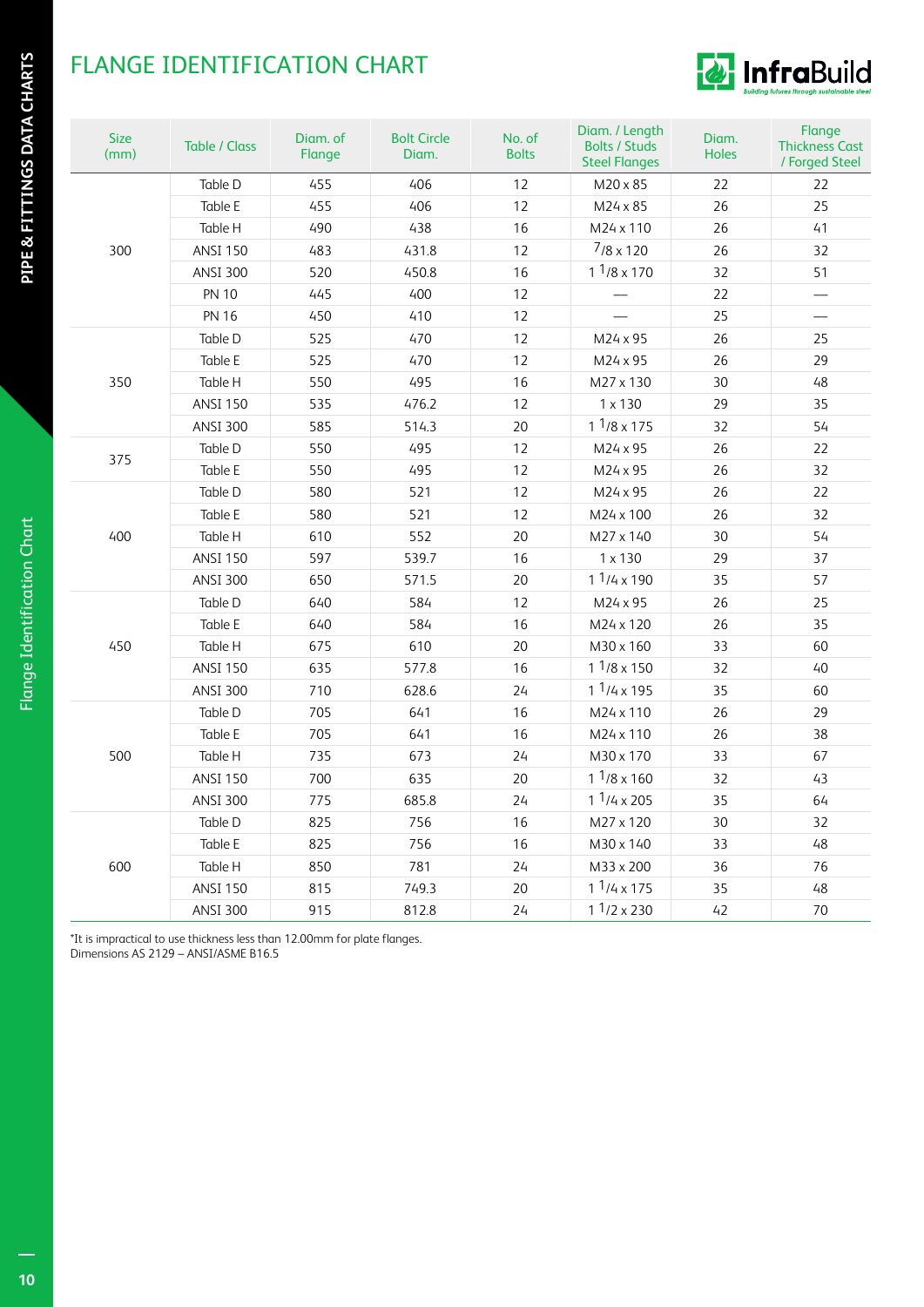# AUSTRALIAN STANDARD FLANGES



|             |                 |                          |                              | <b>Table D</b> |                               |                          | <b>Table E</b>             |                          |                          |                                      | <b>Table F</b> |                               |                          |                            |                          |                          |                              |             |                               |                          |             |
|-------------|-----------------|--------------------------|------------------------------|----------------|-------------------------------|--------------------------|----------------------------|--------------------------|--------------------------|--------------------------------------|----------------|-------------------------------|--------------------------|----------------------------|--------------------------|--------------------------|------------------------------|-------------|-------------------------------|--------------------------|-------------|
| Nom.        |                 | Flange                   |                              |                | <b>Drilling</b>               |                          | <b>Example 2018</b> Flange |                          |                          |                                      |                | <b>Drilling</b>               |                          | <b>Example 2018</b> Flange |                          |                          |                              |             | <b>Drilling</b>               |                          | Nom.        |
| <b>Size</b> |                 | <b>Thickness</b>         |                              | <b>Bolt</b>    |                               | Dia.                     |                            |                          | Thickness                |                                      | <b>Bolt</b>    |                               | Dia.                     |                            |                          | <b>Thickness</b>         |                              | <b>Bolt</b> |                               | Dia.                     | <b>Size</b> |
| <b>DN</b>   | <b>OD</b><br>mm | T <sub>3</sub><br>mm     | $**$<br>T <sub>6</sub><br>mm | Dia.<br>mm     | Circle No. of<br><b>Bolts</b> | of<br><b>Bolts</b><br>mm | <b>OD</b><br>mm            | <b>T10</b><br>mm         | T <sub>11</sub><br>mm    | $\star\star$<br>T <sub>6</sub><br>mm | Dia.<br>mm     | Circle No. of<br><b>Bolts</b> | of<br><b>Bolts</b><br>mm | <b>OD</b><br>mm            | <b>T10</b><br>mm         | T <sub>11</sub><br>mm    | $**$<br>T <sub>6</sub><br>mm | Dia.<br>mm  | Circle No. of<br><b>Bolts</b> | of<br><b>Bolts</b><br>mm | <b>DN</b>   |
| 15          | 95              | 6                        | 5                            | 67             | 4                             | M12                      | 95                         | 6                        | 6                        | 6                                    | 67             | $\overline{4}$                | M12                      | 95                         | 8                        | 8                        | 10                           | 67          | 4                             | M12                      | 15          |
| 20          | 100             | 6                        | 5                            | 73             | 4                             | M <sub>12</sub>          | 100                        | 6                        | 6                        | 6                                    | 73             | 4                             | M12                      | 100                        | 8                        | 8                        | 10                           | 73          | 4                             | M12                      | 20          |
| 25          | 115             | 8                        | 5                            | 83             | 4                             | M12                      | 115                        | 8                        | 8                        | 7                                    | 83             | 4                             | M12                      | 120                        | 10                       | 10                       | 10                           | 87          | 4                             | M16                      | 25          |
| 32          | 120             | 8                        | 6                            | 87             | 4                             | M12                      | 120                        | 8                        | 8                        | 8                                    | 87             | 4                             | M12                      | 135                        | 10                       | 10                       | 13                           | 98          | 4                             | M16                      | 32          |
| 40          | 135             | 10                       | 6                            | 98             | 4                             | M12                      | 135                        | 10                       | 10                       | 9                                    | 98             | 4                             | M12                      | 140                        | 11                       | 11                       | 13                           | 105         | 4                             | M16                      | 40          |
| 50          | 150             | 10                       | 8                            | 114            | 4                             | M16                      | 150                        | 10                       | 10                       | 10                                   | 114            | 4                             | M16                      | 165                        | 11                       | 12                       | 16                           | 127         | 4                             | M16                      | 50          |
| 65          | 165             | 11                       | 8                            | 127            | 4                             | M16                      | 165                        | 11                       | 11                       | 10                                   | 127            | 4                             | M16                      | 185                        | 13                       | 13                       | 16                           | 146         | 8                             | M16                      | 65          |
| 80          | 185             | 13                       | 10                           | 146            | 4                             | M16                      | 185                        | 13                       | 13                       | 11                                   | 146            | 4                             | M <sub>16</sub>          | 205                        | 14                       | 15                       | 16                           | 165         | 8                             | M16                      | 80          |
| 100         | 215             | 16                       | 10                           | 178            | 4                             | M16                      | 215                        | 16                       | 16                       | 13                                   | 178            | 8                             | M <sub>16</sub>          | 230                        | 17                       | 17                       | 19                           | 191         | 8                             | M16                      | 100         |
| 125         | 255             | 17                       | 13                           | 210            | 8                             | M16                      | 255                        | 17                       | 17                       | 14                                   | 210            | 8                             | M16                      | 280                        | 19                       | 20                       | 22                           | 235         | 8                             | M20                      | 125         |
| 150         | 280             | 17                       | 13                           | 235            | 8                             | M16                      | 280                        | 17                       | 17                       | 17                                   | 235            | 8                             | M20                      | 305                        | 22                       | 23                       | 22                           | 260         | 12                            | M20                      | 150         |
| 200         | 335             | 19                       | 13                           | 292            | 8                             | M16                      | 335                        | 19                       | 20                       | 19                                   | 292            | 8                             | M <sub>20</sub>          | 370                        | 25                       | 28                       | 25                           | 324         | 12                            | M20                      | 200         |
| 250         | 405             | 19                       | 16                           | 356            | 8                             | M20                      | 405                        | 22                       | 25                       | 22                                   | 356            | 12                            | M20                      | 430                        | 25                       | 32                       | 29                           | 381         | 12                            | M24                      | 250         |
| 300         | 455             | 22                       | 19                           | 406            | 12                            | M20                      | 455                        | 25                       | 28                       | 25                                   | 406            | 12                            | M24                      | 490                        | 29                       | 37                       | 32                           | 438         | 16                            | M24                      | 300         |
| 350         | 525             | 25                       | 22                           | 470            | 12                            | M24                      | 525                        | 25                       | 32                       | 29                                   | 470            | 12                            | M24                      | 550                        | 32                       | 42                       | 35                           | 495         | 16                            | M <sub>27</sub>          | 350         |
| 400         | 580             | 25                       | 22                           | 521            | 12                            | M24                      | 580                        | 25                       | 36                       | 32                                   | 521            | 12                            | M24                      | 610                        | 32                       | 47                       | 41                           | 552         | 20                            | M27                      | 400         |
| 450         | 640             | 29                       | 25                           | 584            | 12                            | M24                      | 640                        | 29                       | 41                       | 35                                   | 584            | 16                            | M24                      | 675                        | 35                       | 52                       | 44                           | 610         | 20                            | M30                      | 450         |
| 500         | 705             | 32                       | 29                           | 641            | 16                            | M24                      | 705                        | 32                       | 46                       | 38                                   | 641            | 16                            | M24                      | 735                        | 38                       | 57                       | 51                           | 673         | 24                            | M30                      | 500         |
| 600         | 825             | 35                       | 32                           | 756            | 16                            | M27                      | 825                        | 38                       | $\overline{\phantom{m}}$ | 48                                   | 756            | 16                            | M30                      | 850                        | 41                       | 68                       | 57                           | 781         | 24                            | M33                      | 600         |
| 700         | 910             | $\overline{\phantom{m}}$ | 35                           | 845            | 20                            | M27                      | 910                        | $\overline{\phantom{0}}$ | $\qquad \qquad =$        | 51                                   | 845            | 20                            | M30                      | 935                        | $\overline{\phantom{m}}$ | $\overline{\phantom{m}}$ | 60                           | 857         | 24                            | M33                      | 700         |
| 750         | 995             | $\overline{\phantom{m}}$ | 41                           | 927            | 20                            | M30                      | 995                        | $\overline{\phantom{0}}$ | $\overline{\phantom{m}}$ | 54                                   | 927            | 20                            | M33                      | 1015                       | $\overline{\phantom{m}}$ | $\overline{\phantom{m}}$ | 67                           | 940         | 28                            | M33                      | 750         |
| 800         | 1060            | $\overline{\phantom{m}}$ | 41                           | 984            | 20                            | M33                      | 1060                       | $\qquad \qquad =$        | $\overline{\phantom{m}}$ | 54                                   | 984            | 20                            | M33                      | 1060                       | $\overline{\phantom{m}}$ | $\overline{\phantom{m}}$ | 68                           | 984         | 28                            | M33                      | 800         |
| 900         | 1175            | $\overline{\phantom{m}}$ | 48                           | 1092           | 24                            | M33                      | 1175                       | $\equiv$                 | $\overline{\phantom{m}}$ | 64                                   | 1092           | 24                            | M33                      | 1185                       | $\qquad \qquad -$        | $\overline{\phantom{m}}$ | 76                           | 1105        | 32                            | M36                      | 900         |
| 1000        | 1255            | $\overline{\phantom{0}}$ | 51                           | 1175           | 24                            | M33                      | 1255                       | ÷,                       | $\overline{\phantom{0}}$ | 67                                   | 1175           | 24                            | M36                      | 1275                       | $\qquad \qquad -$        | $\overline{\phantom{m}}$ | 83                           | 1194        | 36                            | M36                      | 1000        |
| 1200        | 1490            | $\qquad \qquad =$        | 60                           | 1410           | 32                            | M33                      | 1490                       | L,                       | $\qquad \qquad =$        | 79                                   | 1410           | 32                            | M36                      | 1530                       | $\overline{\phantom{0}}$ | $\overline{\phantom{m}}$ | 95                           | 1441        | 40                            | M39                      | 1200        |

|             |                 |            |                       |                          | <b>Table H</b> |                      |                    |                                     | <b>Table J</b>  |                  |           | <b>Table R</b>       |                    |                          |                                |                           |           |                      |                    |                                 |             |
|-------------|-----------------|------------|-----------------------|--------------------------|----------------|----------------------|--------------------|-------------------------------------|-----------------|------------------|-----------|----------------------|--------------------|--------------------------|--------------------------------|---------------------------|-----------|----------------------|--------------------|---------------------------------|-------------|
| Nom.        |                 | Flange     |                       |                          |                | <b>Drilling</b>      |                    |                                     |                 | Flange           |           | <b>Drilling</b>      |                    |                          |                                | Flange                    |           | <b>Drilling</b>      |                    |                                 | Nom.        |
| <b>Size</b> |                 |            | <b>Thickness</b>      |                          | + Dia.         | <b>Bolt</b>          | No.                | Dia.                                |                 | <b>Thickness</b> | Dia.      | <b>Bolt</b>          | No.                | Dia.                     |                                | <b>Thickness</b>          | Dia.      | <b>Bolt</b>          | No.                | Dia.                            | <b>Size</b> |
| <b>DN</b>   | <b>OD</b><br>mm | T10.<br>mm | T <sub>11</sub><br>mm | $*$ T <sub>6</sub><br>mm | R/F<br>mm      | Circle<br>Dia.<br>mm | of<br><b>Bolts</b> | <sub>of</sub><br><b>Bolts</b><br>mm | <b>OD</b><br>mm | $*$ T6<br>mm     | R/F<br>mm | Circle<br>Dia.<br>mm | of<br><b>Bolts</b> | of<br><b>Bolts</b><br>mm | <b>OD</b><br>mm                | $*$ T <sub>18</sub><br>mm | R/F<br>mm | Circle<br>Dia.<br>mm | of<br><b>Bolts</b> | <b>of</b><br><b>Bolts</b><br>mm | <b>DN</b>   |
| 15          | 115             | 10         | 11                    | 13                       | 57             | 83                   | 4                  | M16                                 | 115             | 16               | 57        | 83                   | 4                  | M16                      | 115                            | 19                        | 64        | 83                   | 4                  | M16                             | 15          |
| 20          | 115             | 10         | 11                    | 13                       | 57             | 83                   | 4                  | M16                                 | 115             | 16               | 57        | 83                   | 4                  | M16                      | 115                            | 19                        | 64        | 83                   | 4                  | M16                             | 20          |
| 25          | 120             | 11         | 12                    | 14                       | 64             | 87                   | 4                  | M16                                 | 120             | 19               | 64        | 87                   | 4                  | M16                      | 125                            | 22                        | 76        | 95                   | 4                  | M16                             | 25          |
| 32          | 135             | 11         | 13                    | 17                       | 76             | 98                   | 4                  | M16                                 | 135             | 19               | 76        | 98                   | 4                  | M16                      | 135                            | 22                        | 76        | 98                   | 4                  | M16                             | 32          |
| 40          | 140             | 13         | 14                    | 17                       | 83             | 105                  | 4                  | M16                                 | 140             | 22               | 83        | 105                  | 4                  | M16                      | 150                            | 25                        | 89        | 114                  | 4                  | M20                             | 40          |
| 50          | 165             | 13         | 16                    | 19                       | 102            | 127                  | 4                  | M16                                 | 165             | 25               | 102       | 127                  | 4                  | M20                      | 165                            | 25                        | 102       | 127                  | 8                  | M16                             | 50          |
| 65          | 185             | 14         | 17                    | 19                       | 114            | 146                  | 8                  | M16                                 | 185             | 25               | 114       | 146                  | 8                  | M20                      | 185                            | 29                        | 114       | 146                  | 8                  | M20                             | 65          |
| 80          | 205             | 16         | 19                    | 22                       | 127            | 165                  | 8                  | M16                                 | 205             | 32               | 127       | 165                  | 8                  | M20                      | 205                            | 32                        | 127       | 165                  | 8                  | M20                             | 80          |
| 100         | 230             | 19         | 23                    | 25                       | 152            | 191                  | 8                  | M16                                 | 230             | 35               | 152       | 191                  | 8                  | M20                      | 240                            | 35                        | 152       | 197                  | 8                  | M24                             | 100         |
| 125         | 280             | 22         | 27                    | 29                       | 178            | 235                  | 8                  | M20                                 | 280             | 38               | 178       | 235                  | 8                  | M24                      | 280                            | 41                        | 178       | 235                  | 12                 | M24                             | 125         |
| 150         | 305             | 25         | 30                    | 29                       | 210            | 260                  | 12                 | M20                                 | 305             | 38               | 210       | 260                  | 12                 | M24                      | 305                            | 44                        | 210       | 260                  | 12                 | M24                             | 150         |
| 200         | 370             | 32         | 39                    | 32                       | 260            | 324                  | 12                 | M20                                 | 370             | 41               | 260       | 324                  | 12                 | M24                      | 370                            | 51                        | 260       | 324                  | 12                 | M <sub>27</sub>                 | 200         |
| 250         | 430             | 35         | 45                    | 35                       | 311            | 381                  | 12                 | M24                                 | 430             | 48               | 311       | 381                  | 12                 | M27                      | 430                            | 60                        | 311       | 387                  | 16                 | M <sub>27</sub>                 | 250         |
| 300         | 490             | 38         | 52                    | 41                       | 362            | 438                  | 16                 | M24                                 | 490             | 51               | 362       | 438                  | 16                 | M27                      | 510                            | 70                        | 362       | 457                  | 16                 | M30                             | 300         |
| 350         | 550             | 41         | 58                    | 48                       | 419            | 495                  | 16                 | M27                                 | 550             | 57               | 419       | 495                  | 16                 | M30                      | 585                            | 79                        | 419       | 527                  | 16                 | M33                             | 350         |
| 400         | 610             | 44         | 64                    | 54                       | 483            | 552                  | 20                 | M27                                 | 610             | 64               | 483       | 552                  | 20                 | M30                      | 640                            | 89                        | 483       | 584                  | 20                 | M33                             | 400         |
| 450         | 675             | 48         | 71                    | 60                       | 533            | 610                  | 20                 | M30                                 | 675             | 70               | 533       | 610                  | 20                 | M33                      | 735                            | 98                        | 572       | 673                  | 20                 | M36                             | 450         |
| 500         | 735             | 51         | 78                    | 67                       | 597            | 673                  | 24                 | M30                                 | 735             | 79               | 597       | 673                  | 24                 | M33                      | 805                            | 105                       | 622       | 730                  | 20                 | M39                             | 500         |
| 600         | 850             | 57         | 92                    | 76                       | 699            | 781                  | 24                 | M33                                 | 850             | 92               | 699       | 781                  | 24                 | M36                      | $\qquad \qquad \longleftarrow$ | -                         |           |                      |                    |                                 |             |









### **Plate Flange Slip On Weld**

**Flat FaceWeld Neck Flange** 盯 1.6mm **Diam.**

 $\mathbb{H}^{\mathbb{Z}}$ 

#### **Copper Alloy**

T.30– Plate or Boss T.11– Blank

#### **Forged or Plate Steel**

- T.6 Plate or Boss or Blank, or Weldneck (except for valves) T.18– Plate or Blank or Weldneck (except for valves)
- **Raised Face**
- **Notes:**  (1) All dimensions are in millimetres (mm).
	- (2 Only metric preferred sizes listed, except for DN 750 which is a Non-preferred size.
- \*\* (3) It is impractical to use flange thickness less than 12mm for Steel Plate Flanges.
- \* (4) Thickness includes 1.6mm height for the Raised Face.
- † (5) The Raised Face is non-preferred for Table "H".
	- (6) It is normal practice to supply Steel Flanges to Tables A, D, C, E, F and H. Flat Faced.
	- (7) All copper alloy flanges shall be Flat Faced.
	- (8) All flanges shall be drilled to Standard Tables unless otherwise specified. (For Bolt dimensions see separate page).

**Important:** For DN 150 and DN 200 Flanges, the O.D. of pipe being used must be specified. Dimensions for Flange Tables A, C, K, S and T on application.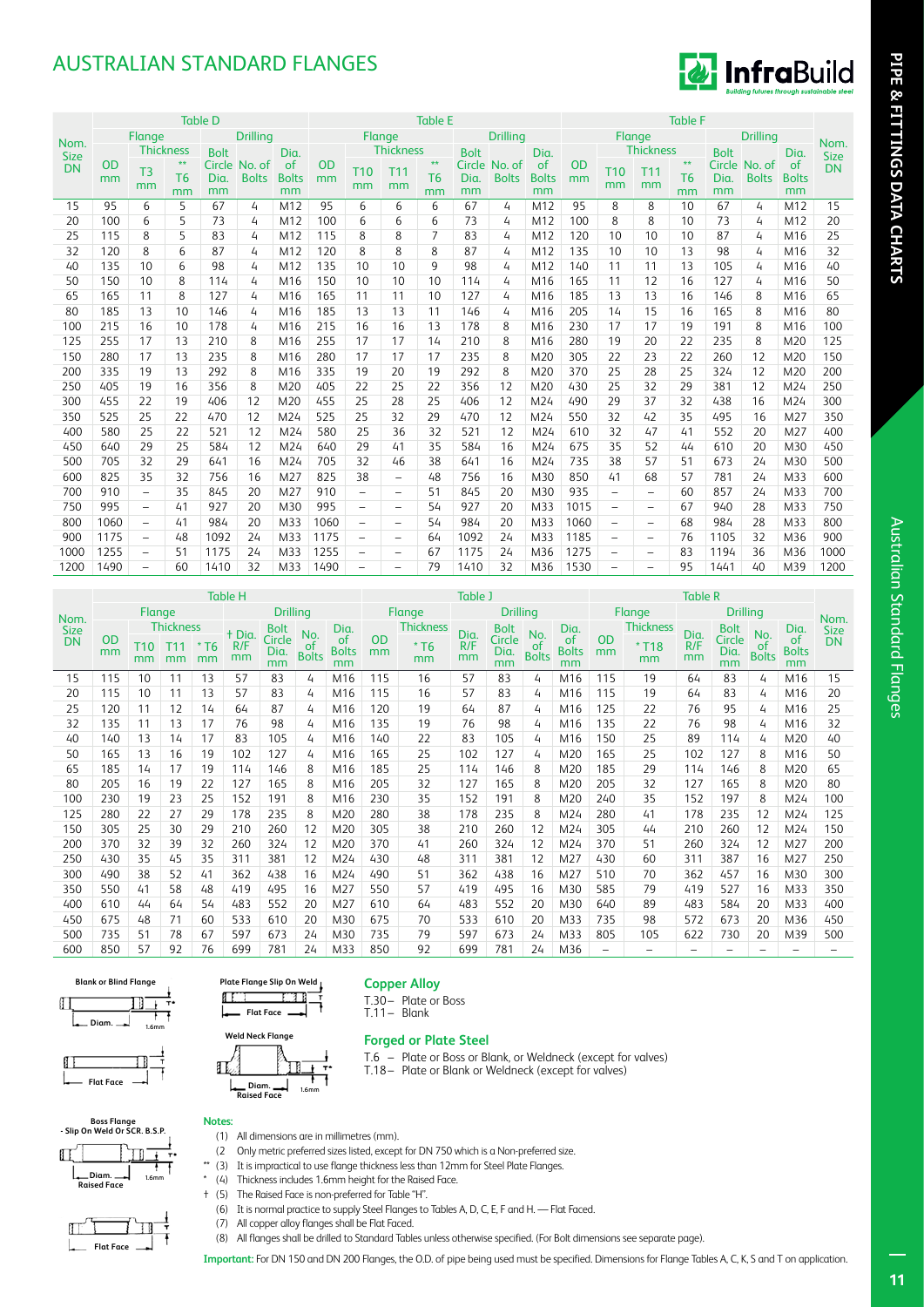# I.S.O. METRIC HEXAGON STEEL BOLTS

(For use with AS.2129 Flanges)



Steel hexagon Bolts and Nuts (XOX) are recommended for use within a temperature range of  $-50^{\circ}$ C to +300°C. Outside of this temperature range, Stud Bolts should be used as recommended in AS.2528.

A quick reference chart for sizing bolts and nuts for a range of regularly used standard flanges is given below:

#### APPLICABLE TO PLATE & FORGED STEEL LOOSE FLANGES ONLY

Note: Integral valve flanges quite often differ in thickness to equivalent loose flanges. When integral flanges are involved due allowance should be made to bolt lengths.

|                                            |                                      | <b>Table D</b>                                     |                                      | <b>Table E</b>                                     |                                      | <b>Table F</b>                                     |                                      | <b>Table H</b>                                     |
|--------------------------------------------|--------------------------------------|----------------------------------------------------|--------------------------------------|----------------------------------------------------|--------------------------------------|----------------------------------------------------|--------------------------------------|----------------------------------------------------|
| <b>Nominal</b><br>Flange<br><b>Size DN</b> | No.<br><b>Bolts</b><br>Per<br>Flange | <b>XOX</b><br><b>Bolt &amp; Nut</b><br>dia. x lgth | No.<br><b>Bolts</b><br>Per<br>Flange | <b>XOX</b><br><b>Bolt &amp; Nut</b><br>dia. x lgth | No.<br><b>Bolts</b><br>Per<br>Flange | <b>XOX</b><br><b>Bolt &amp; Nut</b><br>dia. x lgth | No.<br><b>Bolts</b><br>Per<br>Flange | <b>XOX</b><br><b>Bolt &amp; Nut</b><br>dia. x lgth |
| 15                                         | 4                                    | $M12 \times 40$ mm <sup>*</sup>                    | 4                                    | $M12 \times 40$ mm <sup>*</sup>                    | 4                                    | M12 X 40mm*                                        | 4                                    | $M16 \times 45$ mm*                                |
| 20                                         | $\overline{4}$                       | M12 x 40mm*                                        | 4                                    | $M12 \times 40$ mm <sup>*</sup>                    | 4                                    | M12 X 40mm*                                        | 4                                    | M16 x 45mm*                                        |
| 25                                         | 4                                    | $M12 \times 40$ mm <sup>*</sup>                    | 4                                    | $M12 \times 40$ mm <sup>*</sup>                    | 4                                    | M16 X 45mm*                                        | 4                                    | $M16 \times 50$ mm <sup>*</sup>                    |
| 32                                         | $\overline{4}$                       | $M12 \times 40$ mm <sup>*</sup>                    | 4                                    | $M12 \times 40$ mm <sup>*</sup>                    | 4                                    | M16 X 45mm*                                        | 4                                    | M16 x 55mm*                                        |
| 40                                         | $\overline{4}$                       | M12 x 40mm*                                        | $\overline{4}$                       | $M12 \times 40$ mm <sup>*</sup>                    | 4                                    | M16 X 45mm*                                        | 4                                    | M16 x 55mm*                                        |
| 50                                         | 4                                    | M16 x 45mm*                                        | 4                                    | M16 x 45mm*                                        | 4                                    | M16 X 50mm*                                        | 4                                    | M16 x 60mm*                                        |
| 65                                         | 4                                    | M16 x 45mm*                                        | 4                                    | $M16 \times 45$ mm <sup>*</sup>                    | 8                                    | M16 X 50mm*                                        | 8                                    | M16 x 60mm*                                        |
| 80                                         | 4                                    | $M16 \times 45$ mm*                                | 4                                    | $M16 \times 45$ mm*                                | 8                                    | M16 X 50mm*                                        | 8                                    | M16 x 65mm*                                        |
| 100                                        | 4                                    | M16 x 45mm*                                        | 8                                    | $M16 \times 45$ mm*                                | 8                                    | M16 X 60mm*                                        | 8                                    | M16 x 70mm*                                        |
| 125                                        | 8                                    | M16 x 45mm*                                        | 8                                    | $M16 \times 50$ mm <sup>*</sup>                    | 8                                    | M20 X 70mm*                                        | 8                                    | M20 x 80mm*                                        |
| 150                                        | 8                                    | M16 x 45mm*                                        | 8                                    | $M20 \times 60$ mm <sup>*</sup>                    | 12                                   | M20 X 70mm*                                        | 12                                   | M20 x 80mm*                                        |
| 200                                        | 8                                    | $M16 \times 45$ mm*                                | 8                                    | $M20 \times 60$ mm <sup>*</sup>                    | 12                                   | M20 X 75mm*                                        | 12                                   | M20 x 90mm*                                        |
| 250                                        | 8                                    | M20 x 55mm*                                        | 12                                   | M20 x 70mm <sup>*</sup>                            | 12                                   | M24 X 85mm*                                        | 12                                   | M24 x 100mm*                                       |
| 300                                        | 12                                   | $M20 \times 60$ mm <sup>*</sup>                    | 12                                   | $M24 \times 80$ mm <sup>*</sup>                    | 16                                   | M24 X 100mm*                                       | 16                                   | M24 x 110mm <sup>*</sup>                           |
| 350                                        | 12                                   | M24 x 75mm <sup>*</sup>                            | 12                                   | M24 x 85mm*                                        | 16                                   | M27 X 100mm*                                       | 16                                   | M27 x 130mm*                                       |
| 400                                        | 12                                   | M24 x 75mm*                                        | 12                                   | M24 x 100mm*                                       | 20                                   | M27 X 120mm*                                       | 20                                   | M27 x 140mm*                                       |
| 450                                        | 12                                   | M24 x 80mm*                                        | 16                                   | M24 x 100mm*                                       | 20                                   | M30 X 130mm*                                       | 20                                   | M30 x 160mm*                                       |
| 500                                        | 16                                   | $M24 \times 85$ mm <sup>*</sup>                    | 16                                   | M24 x 110mm*                                       | 24                                   | M30 X 140mm*                                       | 24                                   | M30 x 170mm <sup>*</sup>                           |
| 600                                        | 16                                   | M27 x 100mm*                                       | 16                                   | M30 x 130mm*                                       | 24                                   | M33 X 150mm*                                       | 24                                   | M33 x 190mm <sup>*</sup>                           |
| 700                                        | 20                                   | M27 x 100mm*                                       | 20                                   | M30 x 140mm*                                       | 24                                   | M33 X 160mm*                                       |                                      |                                                    |
| 750                                        | 20                                   | M30 x 120mm*                                       | 20                                   | M33 x 150mm*                                       | 28                                   | M33 X 170mm*                                       |                                      |                                                    |
| 800                                        | 20                                   | M33 x 120mm*                                       | 20                                   | M33 x 150mm*                                       | 28                                   | M33 X 180mm*                                       |                                      |                                                    |
| 900                                        | 24                                   | M33 x 140mm*                                       | 24                                   | M33 x 170mm*                                       | 32                                   | M36 X 200mm*                                       |                                      |                                                    |
| 1000                                       | 24                                   | M33 x 140mm*                                       | 24                                   | M36 x 180mm*                                       | 36                                   | M36 X 220mm*                                       |                                      |                                                    |
| 1200                                       | 32                                   | M33 x 160mm*                                       | 32                                   | M36 x 200mm*                                       | 40                                   | M39 X 240mm*                                       |                                      |                                                    |

#### **Notes:**

All dimensions are in millimetres (mm).

• High strength structural bolts to AS 1252 may be substituted for property class 8.8 bolts if agreed to by the purchaser.

• Bolts to AS 1252 are heavy hexagon series and the selection of such bolts would be subject to space being available on the relevant flange.

| <b>Temperature / Pressure Ratings for Carbon Steel Flanges</b> |                                                                                         |      |      |      |  |  |  |  |  |  |  |
|----------------------------------------------------------------|-----------------------------------------------------------------------------------------|------|------|------|--|--|--|--|--|--|--|
| Temp in ${}^{0}C$                                              | Maximum Allowable Pressure in kPa by Flange Tables<br>(For approximate PSI divide by 7) |      |      |      |  |  |  |  |  |  |  |
|                                                                | D                                                                                       | Е    |      | н    |  |  |  |  |  |  |  |
| -50 to 232                                                     | 700                                                                                     | 1400 | 2100 | 3500 |  |  |  |  |  |  |  |
| 250                                                            | 650                                                                                     | 1300 | 2000 | 3300 |  |  |  |  |  |  |  |
| 275                                                            | 600                                                                                     | 1200 | 1800 | 3100 |  |  |  |  |  |  |  |
| 300                                                            | 570                                                                                     | 1100 | 1700 | 2900 |  |  |  |  |  |  |  |
| 325                                                            | 550                                                                                     | 1000 | 1600 | 2600 |  |  |  |  |  |  |  |
| 350                                                            | 500                                                                                     | 950  | 1400 | 2400 |  |  |  |  |  |  |  |
| 375                                                            | 450                                                                                     | 900  | 1300 | 2200 |  |  |  |  |  |  |  |
| 400                                                            | 400                                                                                     | 800  | 1200 | 2000 |  |  |  |  |  |  |  |
| 425                                                            | 350                                                                                     | 700  | 1000 | 1700 |  |  |  |  |  |  |  |
| 450                                                            |                                                                                         |      |      | 1300 |  |  |  |  |  |  |  |
| 475                                                            |                                                                                         |      |      | 900  |  |  |  |  |  |  |  |
| Max. Hydrostatic<br>Test Pressure kPa                          | 1050                                                                                    | 2100 | 3150 | 5250 |  |  |  |  |  |  |  |



Bolt lengths listed apply to flatfaced or 1.6mm raised face flanges with allowance for 1.6mm gasket thickness.

\*For approximate Stud Bolt Lengths take the XOX Bolt Length and add the metric diameter in mm rounded to the nearest 5mm increment up.

Note: This does not include length of point.

This chart shows bolt diameters as recommended in AS.2129. Some of these are Non-preferred sizes e.g. (M27), (M33) and (M39) which are not readily available in Australia.

Stud Bolts should be used as alternatives to bolts where the size is greater than M24 and it is therefore suggested that Stud Bolts as specified in AS.2528 or BS.4882 should be used.

Inch series bolts interchangeable as follows:

| For     | Use | For                | Use   |
|---------|-----|--------------------|-------|
| $1/4$ " | M6  | 7/8"               | M24   |
| 5/16"   | M8  | 1"                 | (M27) |
| 3/8"    | M10 | 1 <sup>1</sup> /8" | M30   |
| 1/2"    | M12 | 11/4"              | (M33) |
| 5/8"    | M16 | 13/8"              | M36   |
| 3/4"    | M20 | $1^{1/2"}$         | (M39) |

#### **Bolt Hole Diameters**

For bolts to M24, clearance hole 2mm larger.

Above M24, clearance hole 3mm larger.

#### **XOX Bolts & Nuts**

XOX is the trade term used for H.R.H. commercial steel bolts and nuts.

H.R.H. denotes Hexagon Head x Round Shank x Hexagon Nut.

### XOX Bolting

| Temp. Range: $-50^{\circ}$ C to $+300^{\circ}$ C |                                         |                 |  |  |  |  |  |  |  |
|--------------------------------------------------|-----------------------------------------|-----------------|--|--|--|--|--|--|--|
| <b>Flange Specifications</b>                     |                                         |                 |  |  |  |  |  |  |  |
| Table                                            | <b>Bolts</b>                            | Nuts            |  |  |  |  |  |  |  |
| D. E. F                                          | AS 1110<br>Gr 46<br>or AS 1111<br>Gr 46 | AS 1112<br>Gr 5 |  |  |  |  |  |  |  |
| н                                                | AS 1112<br>Gr 8                         |                 |  |  |  |  |  |  |  |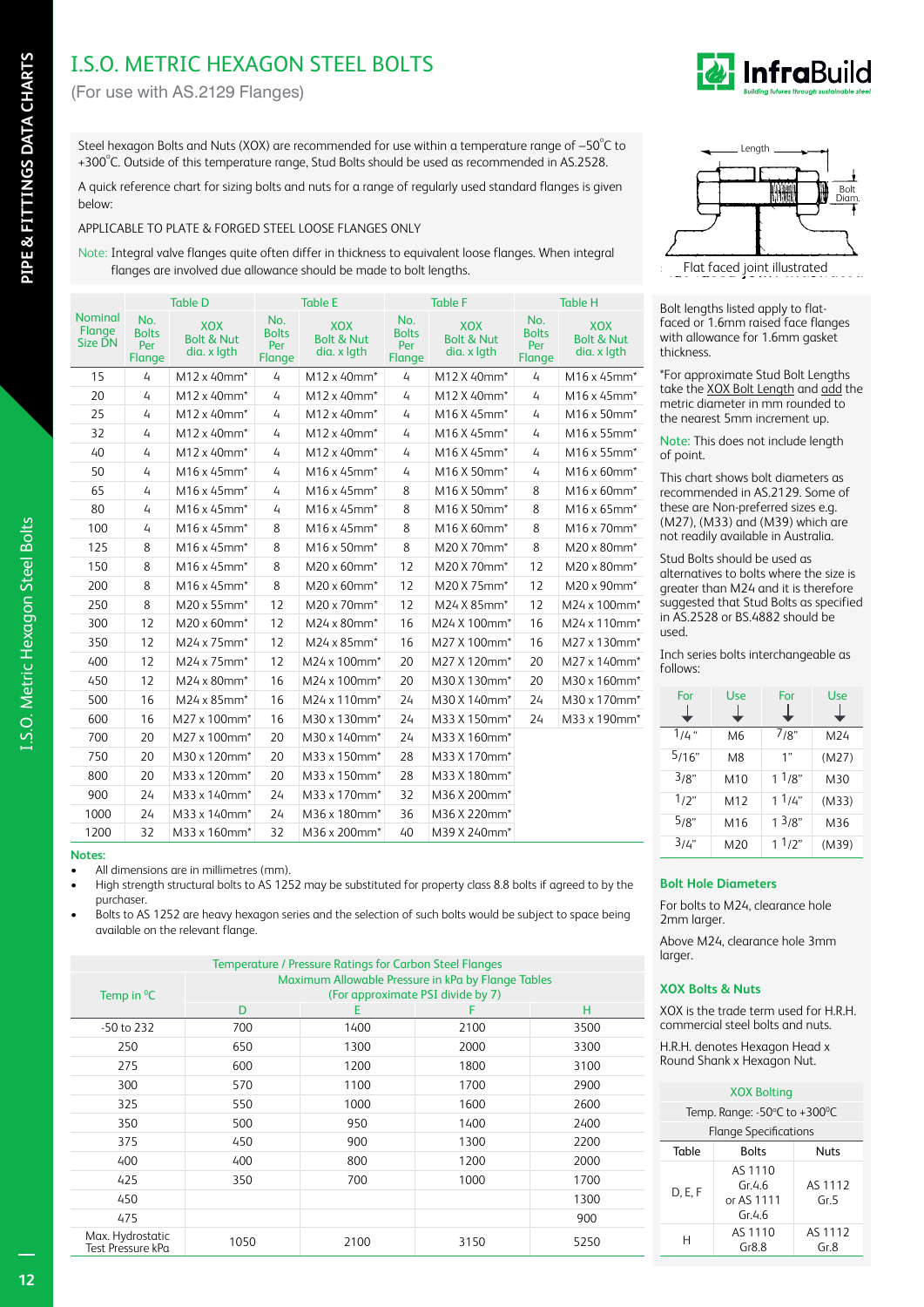# LIGHT / EXTRA LIGHT PIPE TO AUSTRALIAN STANDARDS



Grade C350 pipe is a lightweight, high strength pipe for general mechanical and structural applications.

C350 is manufactured by coldforming and high frequency electric resistance welding.

C350 is available in black, ILG and galvanized finishes.

Also available with one or both ends swaged as follows:

| <b>NB</b> | XL |   |
|-----------|----|---|
| 20        |    | X |
| 25        | ◡  | ✔ |
| 32        | ◡  | ✔ |
| 40        | u  | ✔ |
| 50        |    | Χ |
|           |    |   |

#### **Specification**

Grade C350 pipe is manufactured and tested to meet the requirement of the following specifications:

- AS 1163 Structural Steel Hollow Sections (Grade C350, C350L0).
- AS/NZ 4792 Hot dip galvanized (zinc) coatings on ferrous hollow sections by a continuous or a specialised process.

#### **Mechanical properties**

Minimum Yield Strength 350MPa Minimum Tensile Strength 450MPa Minimum Elongation in 5.65 √So 20%

#### **Supply conditions**

- Surface Finish Black/ILG/Galvanized Straightness Thickness Tolerance Dimension Tolerance Standard Length 6.5m<br>Lenath Tolerance +50mm/-0mm Length Tolerance
- Refer to Australian Standards

#### **Galvanizing**

Grade C350 pipe is manufactured and tested to meet the requirement of AS 4792 Galvanized Coatings.

Min. Ave Coating Mass 300g/m<sup>2</sup>

The coating adherence of the galvanizing is satisfactory for the pipe to be bent to a radius 6 times the diameter of the pipe.

#### **Welding**

The following consumables are recommended by AS 1554.1 when welding C350 sections. Manual metal-arc (MMAW) E41XX, E48XX Gas metal-arc (MIG) (GMAW) W50X

| Mass and Bundling Data - Calculated in accordance with AS 1163 |  |  |  |  |  |
|----------------------------------------------------------------|--|--|--|--|--|
|----------------------------------------------------------------|--|--|--|--|--|

| <b>Dimensions</b>      |                |     |                         | <b>Bundling</b> |                      | <b>Mass</b>  |                     |              |       |                        |       |  |
|------------------------|----------------|-----|-------------------------|-----------------|----------------------|--------------|---------------------|--------------|-------|------------------------|-------|--|
| <b>Designation</b>     | Nominal        |     | <b>Bundle</b>           | Lengths         | <b>Metres</b>        |              | <b>Nominal Mass</b> |              |       | <b>Mass per Bundle</b> |       |  |
| $d_{o}$                | <b>Size DN</b> |     | <b>Dimensions</b><br>mm | Per Bundle      | Per<br><b>Bundle</b> |              | kg/m                | m/tonne      |       | tonnes                 |       |  |
| $(mm)$ $(mm)$          | (mm)           | WxH |                         | 6.5m            | m                    | <b>Black</b> | Galv.               | <b>Black</b> | Galv. | <b>Black</b>           | Galv. |  |
| 26.9 x 2.0 CHS         | 20 XL          | 350 | 306                     | 127             | 825.5                | 1.23         | 1.29                | 814          | 767   | 1.010                  | 1.070 |  |
| 2.3 CHS                | 20 LT          | 350 | 306                     | 127             | 825.5                | 1.40         | 1.46                | 717          | 680   | 1.150                  | 1.200 |  |
| 33.7 x 2.0 CHS         | 25 XL          | 372 | 327                     | 91              | 591.5                | 1.56         | 1.64                | 640          | 602   | 0.920                  | 0.970 |  |
| 2.6 CHS                | 25 LT          | 372 | 327                     | 91              | 591.5                | 1.99         | 2.07                | 501          | 497   | 1.180                  | 1.230 |  |
| 42.4 x 2.0 CHS         | 32 XL          | 383 | 337                     | 61              | 396.5                | 1.99         | 2.10                | 502          | 473   | 0.790                  | 0.830 |  |
| 2.6 CHS                | 32 LT          | 383 | 337                     | 61              | 396.5                | 2.55         | 2.65                | 392          | 374   | 1.010                  | 1.050 |  |
| 48.3 x 2.3 CHS         | 40 XL          | 436 | 384                     | 61              | 396.5                | 2.61         | 2.73                | 383          | 364   | 1.030                  | 1.080 |  |
| 2.9 CHS                | 40 LT          | 436 | 384                     | 61              | 396.5                | 3.25         | 3.36                | 308          | 295   | 1.290                  | 1.330 |  |
| 60.3 x 2.3 CHS         | 50 XL          | 422 | 374                     | 37              | 240.5                | 3.29         | 3.44                | 304          | 288   | 0.790                  | 0.830 |  |
| 2.9 CHS                | 50 LT          | 422 | 374                     | 37              | 240.5                | 4.11         | 4.25                | 244          | 234   | 0.990                  | 1.020 |  |
| 76.1 x 2.3 CHS         | 65 XL          | 533 | 472                     | 37              | 240.5                | 4.19         | 4.33                | 239          | 231   | 1.007                  | 1.040 |  |
| 3.2 CHS                | 65 LT          | 533 | 472                     | 37              | 240.5                | 5.75         | 5.94                | 174          | 167   | 1.380                  | 1.430 |  |
| 88.9 x 2.6 CHS         | 80 XL          | 445 | 397                     | 19              | 123.5                | 5.53         | 5.75                | 181          | 174   | 0.683                  | 0.710 |  |
| 3.2 CHS                | 80 LT          | 445 | 397                     | 19              | 123.5                | 6.76         | 6.98                | 148          | 143   | 0.840                  | 0.860 |  |
| 101.6 x 2.6 CHS        | 90 XL          | 508 | 454                     | 19              | 123.5                | 6.35         | 6.60                | 158          | 152   | 0.784                  | 0.815 |  |
| 3.2 CHS                | 90 LT          | 508 | 454                     | 19              | 123.5                | 7.70         | 8.04                | 129          | 124   | 0.960                  | 0.990 |  |
| 114.3 x 3.2 CHS        | 100 XL         | 572 | 510                     | 19              | 123.5                | 8.77         | 9.05                | 114          | 110   | 1.083                  | 1.118 |  |
| 3.6 CHS                | 100 LT         | 572 | 510                     | 19              | 123.5                | 9.83         | 10.11               | 102          | 98.6  | 1.214                  | 1.249 |  |
| 139.7 x 3.0 CHS        | 125 XL         | 698 | 382                     | 13              | 84.5                 | 10.11        | 10.50               | 98.9         | 95.2  | 0.855                  | 0.887 |  |
| 3.5 CHS                | 125 LT         | 698 | 382                     | 13              | 84.5                 | 11.76        | 12.10               | 85.1         | 82.4  | 0.993                  | 1.022 |  |
| 165.1 x 3.5 CHS 150 LT | 150 LT         | 660 | 451                     | 10              | 65                   | 13.95        | 14.40               | 71.7         | 69.4  | 0.907                  | 0.936 |  |

#### **Notes:**

LT = Light, XL = Extra Light

The term "tube" is synonymous with the term "pipe".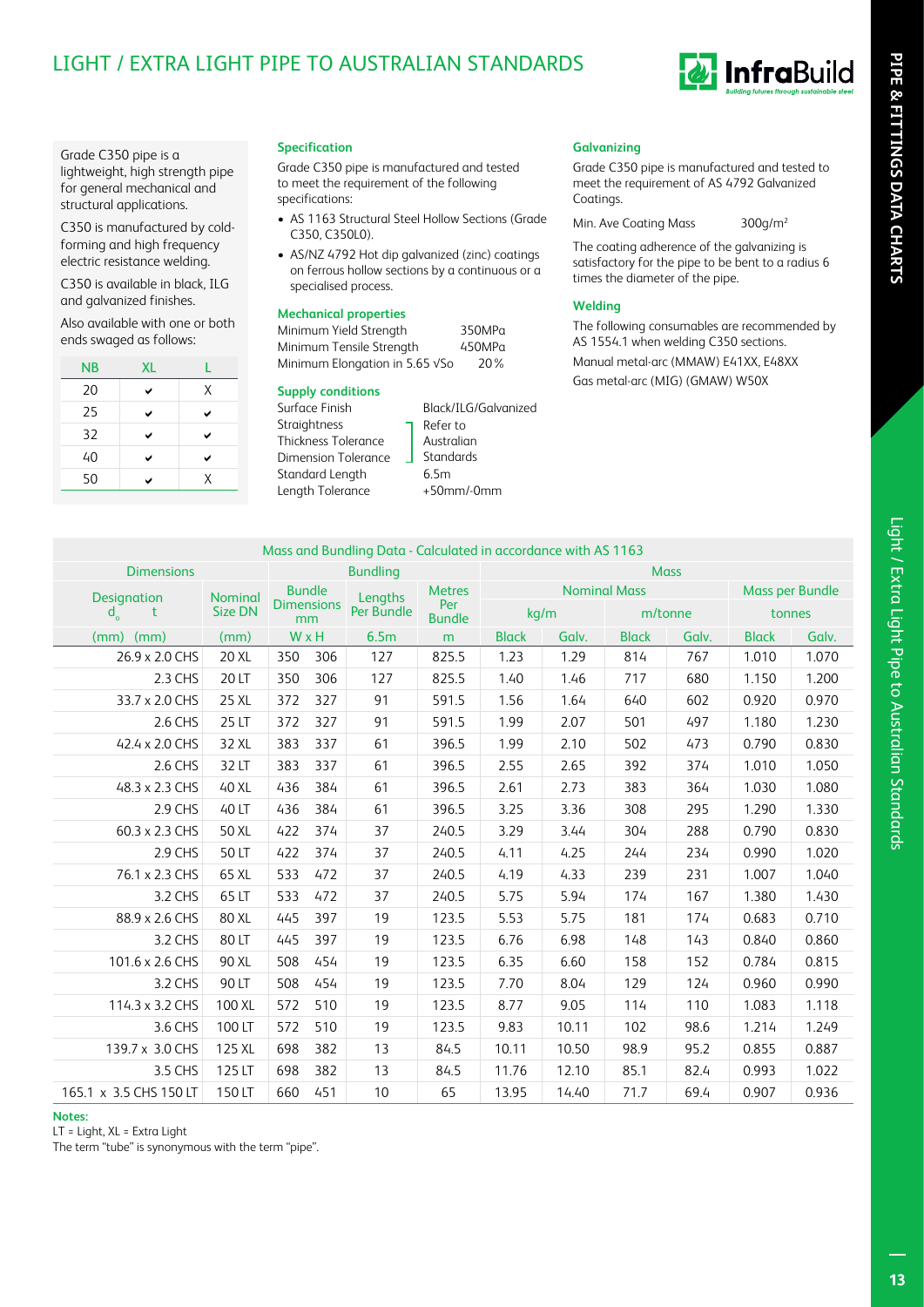## MEDIUM & HEAVY PIPE TO AUSTRALIAN STANDARDS



#### **Specification**

C250 pipe is manufactured and tested to meet the requirement of the following specifications:

- AS 1074 Steel tubes and tubulars for ordinary service.
- AS 1163 Structural steel hollow sections (Grade C250, C250L0).

#### **Mechanical Properties**

| Minimum Yield Strength         | 250MPa |
|--------------------------------|--------|
| Minimum Tensile Strength       | 320MPa |
| Minimum Elongation in 5.65 VSo | 20%    |

#### **Supply Conditions**

Surface Finish Black/Painted/ Straightness Thickness Tolerance

Dimension Tolerance Standard Length 6.5m Length Tolerance +50mm/-0mm

#### **End Processing Options**

• Plain End • Shouldered

Galvanized/ILG Refer to Australian Standards

- 
- Roll Grooved Threaded

**Working Pressures – Welded Joints**

Where AS 1074 pipe is used in pressure piping covered by AS 4041, the maximum pressure shall not exceed 1210 kPa for AS 1074 pipe up to and including DN 100 and 1030 kPa for AS 1074 pipe exceeding DN 100.

#### **Threaded Pipe**

Screwed on one or both ends in accordance with AS 1074. The tapered Whitworth thread used complies with the requirements of AS 1722, Part 1 and is suitable for both parallel and taper threaded sockets.

#### WORKING PRESSURES – THREADED JOINTS TAPER/PARALLEL THREAD

| <b>Type of Service</b> |                   |       |                          |                          |                              |       |                          |                                                          |                       |       |                      |
|------------------------|-------------------|-------|--------------------------|--------------------------|------------------------------|-------|--------------------------|----------------------------------------------------------|-----------------------|-------|----------------------|
| Nom. Size<br><b>DN</b> | Water & Inert Oil |       | <b>LPG</b>               | <b>Fuel Oil</b>          |                              |       |                          | Other Applications (including Steam &<br>Compressed Air) |                       |       |                      |
|                        | Med.              | Heavy | Med. &<br>Heavy          | <b>Press</b>             | <b>Medium</b><br><b>Temp</b> | Press | Heavy<br>Temp            | <b>Press</b>                                             | Medium<br><b>Temp</b> | Press | Heavy<br><b>Temp</b> |
| (mm)                   | kPa               | kPa   | kPa                      | kPa                      | $\rm ^{\circ}C$              | kPa   | $^{\circ}$ C             | kPa                                                      | ℃                     | kPa   | ℃                    |
| 25                     | 2070              | 2410  | 140                      | 1030                     | 100                          | 1210  | 192                      | 1210                                                     | 100                   | 1210  | 192                  |
| 32                     | 1720              | 2070  | 140                      | 1030                     | 100                          | 1030  | 192                      | 1030                                                     | 100                   | 1030  | 192                  |
| 40                     | 1720              | 2070  | 140                      | 1030                     | 100                          | 1030  | 192                      | 1030                                                     | 100                   | 1030  | 192                  |
| 50                     | 1380              | 1720  | 140                      | 860                      | 100                          | 860   | 192                      | 860                                                      | 100                   | 860   | 192                  |
| 65                     | 1380              | 1720  | $\overline{\phantom{0}}$ | 860                      | 100                          | 860   | 192                      | 860                                                      | 100                   | 860   | 192                  |
| 80                     | 1380              | 1720  | -                        | 860                      | 100                          | 860   | 192                      | 860                                                      | 100                   | 860   | 192                  |
| 100                    | 1030              | 1380  |                          | 690                      | 100                          | 850   | 192                      | 690                                                      | 100                   | 690   | 192                  |
| 125                    | 1030              | 1380  | $\overline{\phantom{0}}$ | $\overline{\phantom{0}}$ |                              |       | $\overline{\phantom{0}}$ | $\overline{\phantom{0}}$                                 | -                     |       |                      |
| 150                    | 860               | 1030  |                          |                          |                              |       |                          |                                                          |                       |       |                      |

### CHS Grade C250 Mass and Bundling Data - Calculated in accordance with AS 1163

| <b>Dimensions</b>        |                                  |                                  | <b>Bundling</b>              |                                    | <b>Mass</b>                 |       |              |         |              |                                  |
|--------------------------|----------------------------------|----------------------------------|------------------------------|------------------------------------|-----------------------------|-------|--------------|---------|--------------|----------------------------------|
| <b>Designation</b><br>d. | <b>Nominal Size</b><br><b>DN</b> | <b>Bundle Dimen-</b><br>sions mm | Lengths Per<br><b>Bundle</b> | <b>Metres Per</b><br><b>Bundle</b> | <b>Nominal Mass</b><br>kq/m |       |              | m/tonne |              | <b>Mass per Bundle</b><br>tonnes |
| $(mm)$ $(mm)$            | (mm)                             | WxH                              | 6.5m                         | m                                  | <b>Black</b>                | Galv. | <b>Black</b> | Galv.   | <b>Black</b> | Galv.                            |
| 26.9 x 2.6 CHS           | 20 M                             | 350 306                          | 127                          | 825.5                              | 1.56                        | 1.62  | 642          | 613     | 1.29         | 1.32                             |
| 3.2 CHS                  | 20 H                             | 350 306                          | 127                          | 825.5                              | 1.87                        | 1.93  | 535          | 522     | 1.54         | 1.59                             |
| 33.7 x 3.2 CHS           | 25 M                             | 372 327                          | 91                           | 591.5                              | 2.41                        | 2.49  | 415          | 406     | 1.43         | 1.47                             |
| 4.0 CHS                  | 25 H                             | 372 327                          | 91                           | 591.5                              | 2.94                        | 3.02  | 340          | 330     | 1.74         | 1.78                             |
| 42.4 x 3.2 CHS           | 32 M                             | 383 337                          | 61                           | 396.5                              | 3.10                        | 3.20  | 322          | 310     | 1.23         | 1.27                             |
| 4.0 CHS                  | 32H                              | 383 337                          | 61                           | 396.5                              | 3.80                        | 3.90  | 263          | 255     | 1.51         | 1.54                             |
| 48.3 x 3.2 CHS           | 40 M                             | 436 384                          | 61                           | 396.5                              | 3.57                        | 3.68  | 280          | 270     | 1.41         | 1.46                             |
| 4.0 CHS                  | 40 H                             | 436 384                          | 61                           | 396.5                              | 4.38                        | 4.49  | 228          | 221     | 1.74         | 1.78                             |
| 60.3 x 3.6 CHS           | 50 M                             | 422 374                          | 37                           | 240.5                              | 5.03                        | 5.18  | 199          | 192     | 1.21         | 1.25                             |
| 4.5 CHS                  | 50H                              | 422 374                          | 37                           | 240.5                              | 6.19                        | 6.33  | 161          | 157     | 1.49         | 1.52                             |
| 76.1 x 3.6 CHS           | 65 M                             | 533 472                          | 37                           | 240.5                              | 6.43                        | 6.61  | 156          | 150     | 1.55         | 1.59                             |
| 4.5 CHS                  | 65H                              | 533 472                          | 37                           | 240.5                              | 7.93                        | 8.12  | 126          | 123     | 1.91         | 1.95                             |
| 88.9 x 4 CHS             | 80 M                             | 445 397                          | 19                           | 123.5                              | 8.37                        | 8.58  | 120          | 116     | 1.03         | 1.06                             |
| 4.9 CHS                  | 80H                              | 445 397                          | 19                           | 123.5                              | 10.3                        | 10.5  | 96.8         | 94.4    | 1.28         | 1.30                             |
| 101.6 x 4.0 CHS          | 90 M                             | 508 454                          | 19                           | 123.5                              | 9.63                        | 9.88  | 104          | 100     | 1.19         | 1.22                             |
| 4.9 CHS                  | 90 H                             | 508 454                          | 19                           | 123.5                              | 11.9                        | 12.2  | 84           | 81.7    | 1.47         | 1.5                              |
| 114.3 x 4.5 CHS          | 100 M                            | 571 509                          | 19                           | 123.5                              | 12.2                        | 12.4  | 82.2         | 79.8    | 1.5          | 1.54                             |
| <b>5.4 CHS</b>           | 100H                             | 571 509                          | 19                           | 123.5                              | 14.5                        | 14.3  | 69.1         | 67.4    | 1.79         | 1.82                             |
| 139.7 x 5.0 CHS          | 125 M                            | 698 382                          | 13                           | 84.5                               | 16.6                        | 16.9  | 60.2         | 58.6    | 1.4          | 1.43                             |
| <b>5.4 CHS</b>           | 125H                             | 698 382                          | 13                           | 84.5                               | 17.9                        | 18.2  | 55.9         | 54.6    | 1.51         | 1.54                             |
| 165.1 x 5.0 CHS          | 150 M                            | 660 451                          | 10                           | 65                                 | 19.7                        | 20.1  | 50.7         | 49.3    | 1.28         | 1.31                             |
| <b>5.4 CHS</b>           | 150H                             | 660 451                          | 10                           | 65                                 | 21.7                        | 21.57 | 45.9         | 46      | 1.38         | 1.41                             |

M = Medium, H = Heavy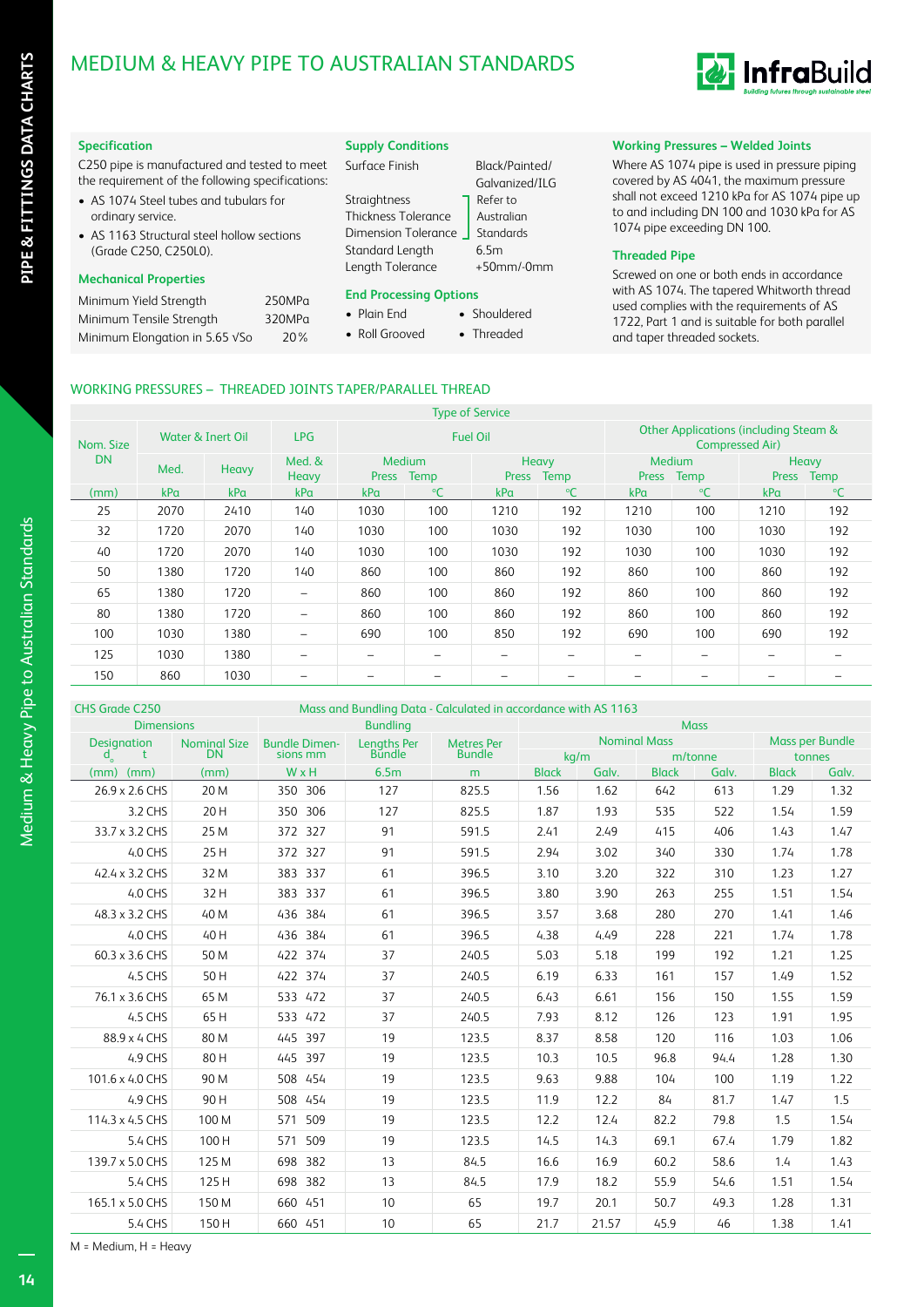# STAINLESS STEEL PIPES TO AMERICAN STANDARD ASME B36.19



|                               |                            | Nominal Wall Thickness & Inside Diameter (mm) |                           |                          |                           |                          |                           |                          |                           |  |
|-------------------------------|----------------------------|-----------------------------------------------|---------------------------|--------------------------|---------------------------|--------------------------|---------------------------|--------------------------|---------------------------|--|
| <b>Nominal</b><br><b>Size</b> | Outside<br><b>Diameter</b> | Schedule 5S                                   |                           |                          | Schedule 10S              |                          | Schedule 40S              |                          | Schedule 80S              |  |
| <b>DN</b>                     | (mm)                       | Wall<br><b>Thickness</b>                      | Inside<br><b>Diameter</b> | Wall<br><b>Thickness</b> | Inside<br><b>Diameter</b> | Wall<br><b>Thickness</b> | Inside<br><b>Diameter</b> | Wall<br><b>Thickness</b> | Inside<br><b>Diameter</b> |  |
| 6                             | 10.29                      | $\overline{\phantom{m}}$                      | $\qquad \qquad -$         | 1.24                     | 7.81                      | 1.73                     | 6.83                      | 2.41                     | 5.47                      |  |
| 8                             | 13.72                      | $\overline{\phantom{0}}$                      | $\qquad \qquad -$         | 1.65                     | 10.42                     | 2.24                     | 9.24                      | 3.02                     | 7.68                      |  |
| 10                            | 17.15                      | $\overline{\phantom{m}}$                      | $\overline{\phantom{m}}$  | 1.65                     | 13.85                     | 2.31                     | 12.53                     | 3.20                     | 10.75                     |  |
| 15                            | 21.34                      | 1.65                                          | 18.04                     | 2.11                     | 17.12                     | 2.77                     | 15.80                     | 3.73                     | 13.88                     |  |
| 20                            | 26.67                      | 1.65                                          | 23.37                     | 2.11                     | 22.45                     | 2.87                     | 20.93                     | 3.91                     | 18.85                     |  |
| 25                            | 33.40                      | 1.65                                          | 30.10                     | 2.77                     | 27.86                     | 3.38                     | 26.64                     | 4.55                     | 24.30                     |  |
| 32                            | 42.16                      | 1.65                                          | 38.86                     | 2.77                     | 36.62                     | 3.56                     | 35.04                     | 4.85                     | 32.46                     |  |
| 40                            | 48.26                      | 1.65                                          | 44.96                     | 2.77                     | 42.72                     | 3.68                     | 40.90                     | 5.08                     | 38.10                     |  |
| 50                            | 60.33                      | 1.65                                          | 57.03                     | 2.77                     | 54.79                     | 3.91                     | 52.51                     | 5.54                     | 49.25                     |  |
| 65                            | 73.03                      | 2.11                                          | 68.81                     | 3.05                     | 66.93                     | 5.16                     | 62.71                     | 7.01                     | 59.01                     |  |
| 80                            | 88.90                      | 2.11                                          | 84.68                     | 3.05                     | 82.80                     | 5.49                     | 77.92                     | 7.62                     | 73.66                     |  |
| 100                           | 114.30                     | 2.11                                          | 110.08                    | 3.05                     | 108.20                    | 6.02                     | 102.26                    | 8.56                     | 97.18                     |  |
| 125                           | 141.30                     | 2.77                                          | 135.76                    | 3.40                     | 134.50                    | 6.55                     | 128.19                    | 9.52                     | 122.25                    |  |
| 150                           | 168.28                     | 2.77                                          | 162.74                    | 3.40                     | 161.47                    | 7.11                     | 154.05                    | 10.97                    | 146.33                    |  |
| 200                           | 219.08                     | 2.77                                          | 213.54                    | 3.76                     | 211.56                    | 8.18                     | 202.72                    | 12.70                    | 193.68                    |  |
| 250                           | 273.05                     | 3.40                                          | 266.24                    | 4.19                     | 264.67                    | 9.27                     | 254.51                    | 12.70                    | 247.65                    |  |
| 300                           | 323.85                     | 3.96                                          | 315.93                    | 4.57                     | 314.71                    | 9.52                     | 304.08                    | 12.70                    | 298.45                    |  |
| 350                           | 355.60                     | 3.96                                          | 347.68                    | 4.78                     | 346.05                    | $\Box$                   |                           |                          |                           |  |
| 400                           | 406.40                     | 4.19                                          | 398.02                    | 4.78                     | 396.85                    | $\blacksquare$           | $\blacksquare$            | $\blacksquare$           |                           |  |
| 450                           | 457.20                     | 4.19                                          | 448.82                    | 4.78                     | 447.65                    | $\omega$                 | $\overline{\phantom{a}}$  | $\sim$                   | $\blacksquare$            |  |
| 500                           | 508.00                     | 4.78                                          | 498.45                    | 5.54                     | 496.93                    | $\overline{\phantom{a}}$ | $\blacksquare$            | $\overline{\phantom{a}}$ | $\blacksquare$            |  |
| 600                           | 609.60                     | 5.54                                          | 598.53                    | 6.35                     | 596.90                    | $\overline{\phantom{a}}$ | $\blacksquare$            | $\blacksquare$           | $\blacksquare$            |  |
| 750                           | 762.00                     | 6.35                                          | 749.30                    | 7.92                     | 746.16                    | $\overline{\phantom{a}}$ | ÷,                        | $\overline{\phantom{a}}$ |                           |  |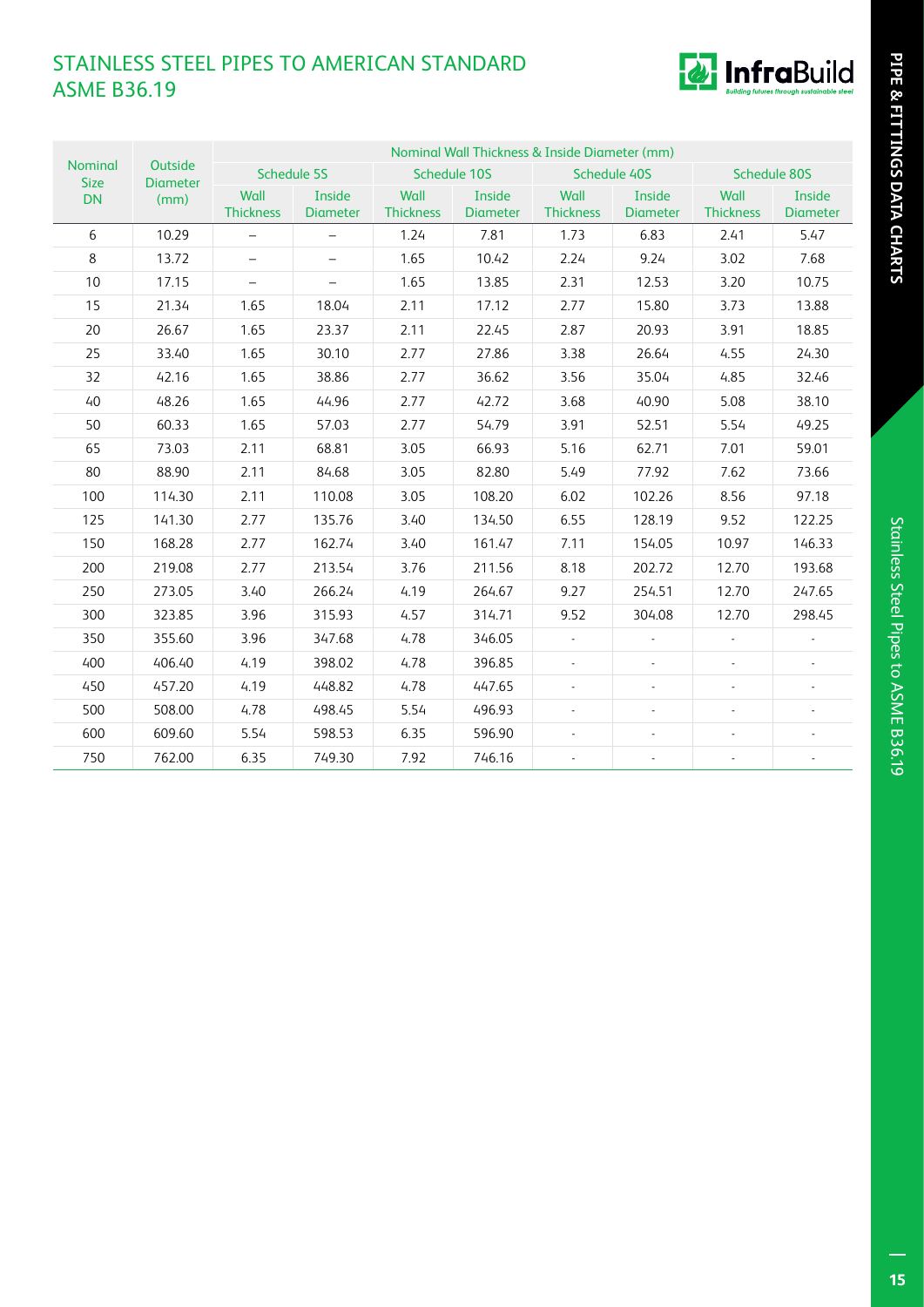# PRESSURE CONVERSION TABLE



The SI unit of pressure and stress is the NEWTON PER SQUARE METRE which has been given the special name PASCAL – Symbol Pa. The pascal is too small for most normal uses and suitable multiple units preferred for Australia are:

kilopascal: Symbol – kPa (= 1000 Pa) megapascal: Symbol – MPa (= 1,000,000 Pa)

 $(1 \text{ N/m}^2 = 0.000145 \text{ lbf/in}^2)$ 

 $= 1$ Pa) (1 N/mm<sup>2</sup> = 145 lbf/in<sup>2</sup> = 1MPa)

#### PSI (lbf/in2 ) to kPa • PRESSURE – STRESS CONVERSION CHART

(A) To use, locate "given pressure" in "given pressure" column (coloured blue) whether lbf/in<sup>2</sup> or kPa.

(B) If "given pressure" is in pounds force per square inch (lbf/in2 ), read kilopascals (kPa) in right hand column.

(C) If "given pressure" is in kilopascals (kPa), read pounds force per square inch (lbf/in2 ) in left hand column.

(D) Example: (i) Given pressure is  $100$  lbf/in<sup>2</sup> = 689 kPa from right hand column

(ii) Given pressure is  $100kPa = 14.50 lbf/in<sup>2</sup> from left hand column$ 

|                     | 1 to 35                    |        |                     | 36 to 70          |        |                     | 71 to 125         |     |                     |                   | 130 to 80,000 |          |            |
|---------------------|----------------------------|--------|---------------------|-------------------|--------|---------------------|-------------------|-----|---------------------|-------------------|---------------|----------|------------|
| lbf/in <sup>2</sup> | Given<br>Pressure          | kPa    | lbf/in <sup>2</sup> | Given<br>Pressure | kPa    | lbf/in <sup>2</sup> | Given<br>Pressure | kPa | lbf/in <sup>2</sup> | Given<br>Pressure | kPa           | Ξ        | <b>MPa</b> |
| 0.15                | $\mathbf{1}$               | 6.89   | 5.22                | 36                | 248.21 | 10.30               | 71                | 490 | 18.85               | 130               | 896           | $\equiv$ | 0.90       |
| 0.29                | $\overline{2}$             | 13.79  | 5.37                | 37                | 255.11 | 10.44               | 72                | 496 | 19.58               | 135               | 931           | $\equiv$ | 0.93       |
| 0.44                | 3                          | 20.68  | 5.51                | 38                | 262.00 | 10.59               | 73                | 503 | 20.31               | 140               | 965           | $\equiv$ | 0.97       |
| 0.58                | $\mathcal{L}_{\mathsf{I}}$ | 27.58  | 5.66                | 39                | 268.9  | 10.73               | 74                | 510 | 21.03               | 145               | 1000          | $\equiv$ | 1.00       |
| 0.73                | 5                          | 34.47  | 5.80                | 40                | 275.79 | 10.88               | 75                | 517 | 21.76               | 150               | 1034          | $\equiv$ | 1.03       |
| 0.87                | 6                          | 41.37  | 5.95                | 41                | 282.69 | 11.02               | 76                | 524 | 22.48               | 155               | 1069          | $\equiv$ | 1.07       |
| 1.02                | $\overline{7}$             | 48.26  | 6.09                | 42                | 289.58 | 11.17               | 77                | 531 | 23.21               | 160               | 1103          | $\equiv$ | 1.10       |
| 1.16                | 8                          | 55.16  | 6.24                | 43                | 296.48 | 11.31               | 78                | 538 | 23.93               | 165               | 1138          | $\equiv$ | 1.14       |
| 1.31                | 9                          | 62.05  | 6.38                | 44                | 303.37 | 11.46               | 79                | 545 | 24.61               | 170               | 1172          | $\equiv$ | 1.17       |
| 1.45                | 10                         | 68.95  | 6.53                | 45                | 310.26 | 11.60               | 80                | 552 | 25.38               | 175               | 1207          | $\equiv$ | 1.21       |
| 1.60                | 11                         | 75.84  | 6.67                | 46                | 317.16 | 11.75               | 81                | 558 | 26.11               | 180               | 1241          | $\equiv$ | 1.24       |
| 1.74                | 12                         | 82.74  | 6.82                | 47                | 324.05 | 11.89               | 82                | 565 | 26.83               | 185               | 1276          | $\equiv$ | 1.28       |
| 1.89                | 13                         | 89.63  | 6.96                | $48$              | 330.95 | 12.04               | 83                | 572 | 27.56               | 190               | 1310          | $\equiv$ | 1.31       |
| 2.03                | 14                         | 96.53  | 7.11                | 49                | 337.84 | 12.18               | 84                | 579 | 28.28               | 195               | 1344          | $\equiv$ | 1.34       |
| 2.18                | 15                         | 103.42 | 7.25                | 50                | 344.74 | 12.33               | 85                | 586 | 29.01               | 200               | 1379          | $\equiv$ | 1.38       |
| 2.32                | 16                         | 110.32 | 7.40                | 51                | 351.63 | 12.47               | 86                | 593 | 36.26               | 250               | 1724          | $\equiv$ | 1.73       |
| 2.47                | 17                         | 117.21 | 7.54                | 52                | 358.53 | 12.62               | 87                | 600 | 43.51               | 300               | 2068          | $\equiv$ | 2.07       |
| 2.61                | 18                         | 124.11 | 7.69                | 53                | 365.42 | 12.70               | 88                | 607 | 58.02               | 400               | 2758          | $\equiv$ | 2.76       |
| 2.76                | 19                         | 131.00 | 7.83                | 54                | 372.32 | 12.91               | 89                | 614 | 72.52               | 500               | 3447          | $\equiv$ | 3.45       |
| 2.90                | 20                         | 137.90 | 7.98                | 55                | 379.21 | 13.05               | 90                | 621 | 108.78              | 750               | 5171          | $\equiv$ | 5.17       |
| 3.05                | 21                         | 144.79 | 8.12                | 56                | 386.11 | 13.20               | 91                | 627 | 145.04              | 1000              | 6894          | $\equiv$ | 6.89       |
| 3.19                | 22                         | 151.69 | 8.27                | 57                | 393.00 | 13.34               | 92                | 634 | 217.56              | 1500              | 10,342        | $\equiv$ | 10.34      |
| 3.34                | 23                         | 158.58 | 8.41                | 58                | 399.90 | 13.49               | 93                | 641 | 290.08              | 2000              | 13,790        | $\equiv$ | 13.79      |
| 3.48                | 24                         | 165.47 | 8.56                | 59                | 406.79 | 13.63               | 94                | 648 | 435.11              | 3000              | 20,684        | $\equiv$ | 20.68      |
| 3.63                | 25                         | 172.37 | 8.70                | 60                | 413.69 | 13.78               | 95                | 655 | 580.15              | 4000              | 27,579        | $\equiv$ | 27.58      |
| 3.77                | 26                         | 179.26 | 8.85                | 61                | 420.58 | 13.92               | 96                | 662 | 725.19              | 5000              | 34,473        | $\equiv$ | 34.47      |
| 3.92                | 27                         | 186.16 | 8.99                | 62                | 427.48 | 14.07               | 97                | 669 | 1,450.38            | 10,000            | 68,948        | $\equiv$ | 68.95      |
| 4.06                | 28                         | 193.05 | 9.14                | 63                | 434.37 | 14.21               | 98                | 676 | 2,175.57            | 15,000            | 103,421       | $\equiv$ | 103.4      |
| 4.21                | 29                         | 199.95 | 9.28                | 64                | 441.26 | 14.34               | 99                | 683 | 2,900.76            | 20,000            | 137,895       | $\equiv$ | 137.9      |
| 4.35                | 30                         | 206.84 | 9.43                | 65                | 448.16 | 14.50               | 100               | 689 | 4,351.14            | 30,000            | 206,843       | $\equiv$ | 206.8      |
| 4.50                | 31                         | 213.74 | 9.57                | 66                | 455.05 | 15.23               | 105               | 724 | 5,801.52            | 40,000            | 275,790       | $\equiv$ | 275.8      |
| 4.64                | 32                         | 220.63 | 9.72                | 67                | 461.95 | 15.95               | 110               | 758 | 7,251.90            | 50,000            | 344,738       | $\equiv$ | 344.7      |
| 4.79                | 33                         | 227.53 | 9.86                | 68                | 468.84 | 16.68               | 115               | 793 | 8,702.28            | 60,000            | 413.686       | $\equiv$ | 413.7      |
| 4.93                | 34                         | 234.42 | 10.01               | 69                | 475.74 | 17.40               | 120               | 827 | 10,152.70           | 70,000            | 482,633       | $\equiv$ | 482.6      |
| 5.08                | 35                         | 241.32 | 10.15               | 70                | 482.63 | 18.13               | 125               | 862 | 11,603.00           | 80,000            | 551,581       | $\equiv$ | 551.6      |

**NOTE:** IT IS USUAL FOR PRESSURES IN EXCESS OF 1000 kPa TO BE EXPRESSED IN MEGAPASCALS – MPa 1 megapascal (MPa) = 1000 kilopascals (kPa) = 1 newton per mm<sup>2</sup> (N/mm<sup>2</sup>) = 145 lbf/in<sup>2</sup>

#### Useful Conversion Factors - Approximate

| <b>Multiply</b>                | by      | $\blacktriangleright$ To Obtain |
|--------------------------------|---------|---------------------------------|
| To Obtain $\blacktriangleleft$ | bv      | <b>Divide</b>                   |
|                                | 1.0197  | kg f/cm <sup>2</sup>            |
| <b>Bars</b>                    | 100.0   | kPa                             |
|                                | 14.504  | lbf/in <sup>2</sup>             |
|                                | 0.1     | MPa                             |
|                                | 14.223  | lbf/in <sup>2</sup>             |
| kg f/cm <sup>2</sup>           | 98.07   | kP <sub>G</sub>                 |
|                                | 0.09807 | MPa                             |
|                                | 1422.33 | lbf/in <sup>2</sup>             |
| kq f/mm <sup>2</sup>           | 9.807   | MPa                             |
|                                | 0.635   | ton $f/in^2$                    |

| <b>Multiply</b>                                    | $\blacktriangleright$ by                        | $\blacktriangleright$ To Obtain |  |  |  |  |  |
|----------------------------------------------------|-------------------------------------------------|---------------------------------|--|--|--|--|--|
| To Obtain $\blacktriangleleft$                     | bv                                              | <b>Divide</b>                   |  |  |  |  |  |
|                                                    | 6.895                                           | kPa                             |  |  |  |  |  |
| $lb$ f/in <sup>2</sup> (PSI)                       | 0.00689                                         | MPa                             |  |  |  |  |  |
| ton $f/in^2$                                       | 15.444                                          | MPa                             |  |  |  |  |  |
|                                                    | <b>Approximate Equivalents</b>                  |                                 |  |  |  |  |  |
|                                                    | 1 Atmosphere (atm) = 14.696 lbf/in <sup>2</sup> |                                 |  |  |  |  |  |
| 1 bar = $14.50$ lbf/in <sup>2</sup>                |                                                 |                                 |  |  |  |  |  |
| 1 kg f/cm <sup>2</sup> = 14.22 lbf/in <sup>2</sup> |                                                 |                                 |  |  |  |  |  |
| 100 kPa $(1 \text{ bar}) = 14.50 \text{ lbf/in}^2$ |                                                 |                                 |  |  |  |  |  |

**Note:** lbf/in2 (pounds force per square inch) is often expressed as PSI (pounds per square inch)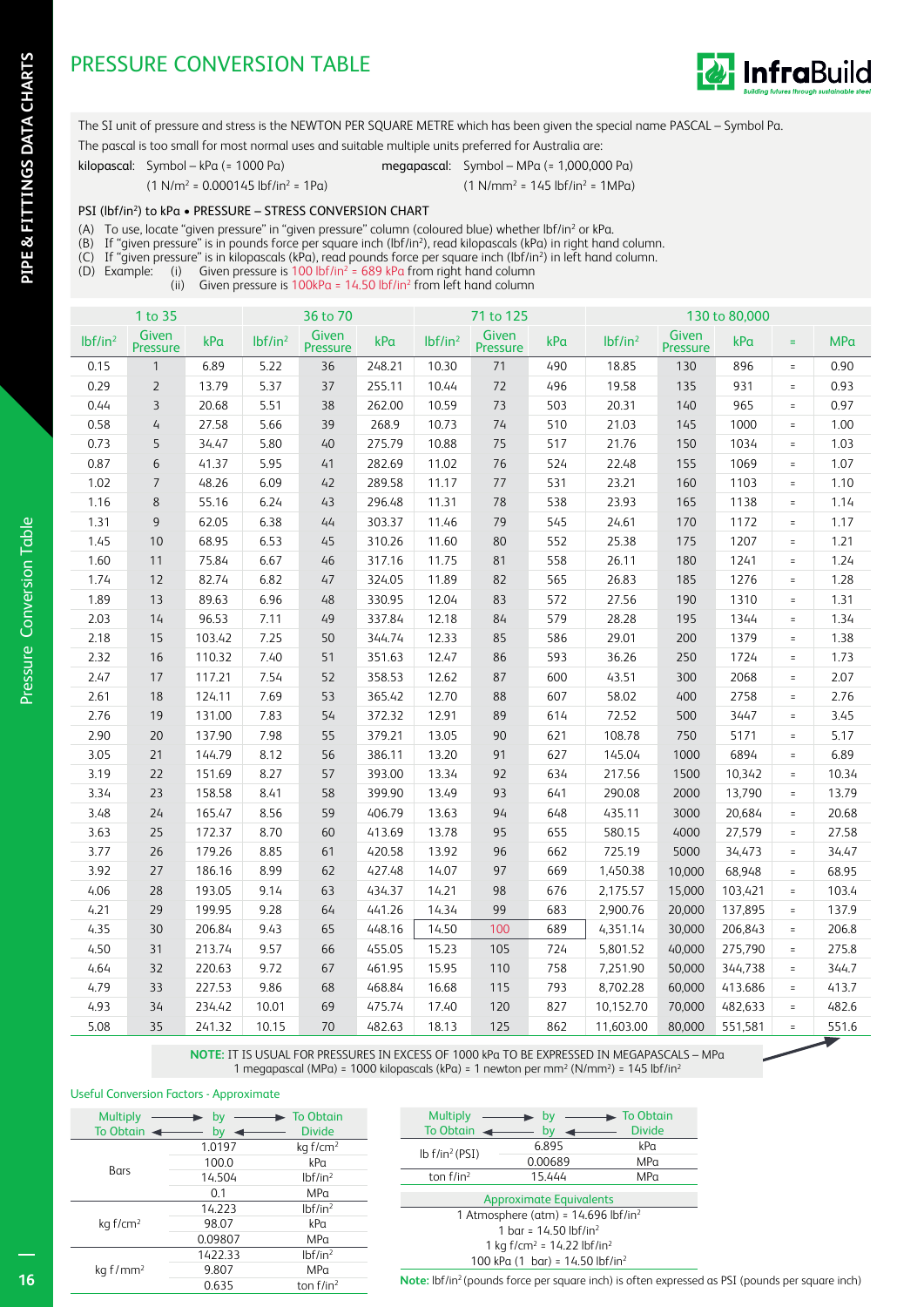

The SI Unit of thermodynamic temperature is the KELVIN – Symbol K. For most practical purposes of temperature measurement and most calculations involving temperatures, DEGREE CELSIUS, symbol <sup>O</sup>C will be used. The name CELSIUS was adopted internationally in 1948 instead of Centigrade, to avoid possible confusion with the identically named unit of angle used in some European countries.

#### **Temperature Conversion Chart**

- (A) To use, locate "given temperature" in "given temperature" column (coloured blue) whether <sup>O</sup>C or <sup>O</sup>F.
- (B) If "given temperature" is in degrees Celsius ( $^{\circ}$ C), read degrees Fahrenheit ( $^{\circ}$ F) in right hand column.
- (C) If "given temperature" is in degrees Fahrenheit ( $^{0}F$ ), read degrees Celsius ( $^{0}C$ ) in left hand column.
- (D) Example: (i) Given temperature is  $35^{\circ}$ C =  $95^{\circ}$ F from right hand column (ii) Given temperature is  $35^{\circ}F = 1.7^{\circ}C$  from left hand column
- –320 to 27 28 to 77 78 to 235 240 to 485 490 to 2400 o Given **Temp.**  $^{\circ}$ F  $^{\circ}$ C Given **Temp**  $^{\circ}$ F  $^{\circ}$ C Given Temp.  $^{\circ}$ F  $^{\circ}$ C Given uiven<br>Temp. <sup>o</sup>F F <sup>o</sup>  $\circ$ C Given Temp. F –196 –320 –– – 2.2 28 82.4 25.6 78 172.4 116 240 464 254 490 914 –184 –300 –– – 1.7 29 84.2 26.1 79 174.2 118 245 473 257 495 923 –173 –280 –– – 1.1 30 86.0 26.7 80 176.0 121 250 482 260 500 932 –162 –260 –436 – 0.6 31 87.8 27.2 81 177.8 124 255 491 266 510 950 –151 –240 –400 0.0 32 89.6 27.8 82 179.6 127 260 500 271 520 968 –140 –220 –364 0.6 33 91.4 28.3 83 181.4 129 265 509 277 530 986 –129 –200 –328 1.1 34 93.2 28.9 84 183.2 132 270 518 282 540 1004 –115 –175 –283 1.7 35 95.0 29.4 85 185.0 135 275 527 288 550 1022 –101 –150 –238 2.2 36 96.8 30.0 86 186.8 138 280 536 293 560 1040 – 90 –130 –202 2.8 37 98.6 30.6 87 188.6 141 285 545 299 570 1058 – 84 –120 –184 3.3 38 100.4 31.1 88 190.4 143 290 554 304 580 1076 – 79 –110 –166 3.9 39 102.2 31.7 89 192.2 146 295 563 310 590 1094 – 73 –100 –148 4.4 40 104.0 32.2 90 194.0 149 300 572 316 600 1112 – 68 – 90 –130 5.0 41 105.8 32.8 91 195.8 152 305 581 321 610 1130 – 62 – 80 –112 5.6 42 107.6 33.3 92 197.6 154 310 590 327 620 1148 – 57 – 70 – 94 6.1 43 109.4 33.9 93 199.4 157 315 599 332 630 1166 – 51 – 60 – 76 6.7 44 111.2 34.4 94 201.2 160 320 608 338 640 1184 – 46 – 50 – 58 7.2 45 113.0 35.0 95 203.0 163 325 617 343 650 1202 – 40 – 40 – 40 7.8 46 114.8 35.6 96 204.8 166 330 626 349 660 1220 – 34 – 30 – 22 8.3 47 116.6 36.1 97 206.6 168 335 635 354 670 1238 – 29 – 20 – 4 8.9 48 118.4 36.7 98 208.4 171 340 644 360 680 1256 – 23 – 10 14 9.4 49 120.2 37.2 99 210.2 174 345 653 366 690 1274 – 17.8 0 32 10.0 50 122.0 37.8 100 212.0 177 350 662 371 700 1292 – 17.2 1 33.8 10.6 51 123.8 41 105 221 179 355 671 377 710 1310 – 16.7 2 35.6 11.1 52 125.6 43 110 230 182 360 680 382 720 1328 – 16.1 3 37.4 11.7 53 127.4 46 115 239 185 365 689 388 730 1346 – 15.6 4 39.2 12.2 54 129.2 49 120 248 188 370 698 393 740 1364 – 15.0 5 41.0 12.8 55 131.0 52 125 257 191 375 707 399 750 1382 – 14.4 6 42.8 13.3 56 132.8 54 130 266 193 380 716 404 760 1400 – 13.9 7 44.6 13.9 57 134.6 57 135 275 196 385 725 410 770 1418 – 13.3 8 46.4 14.4 58 136.4 60 140 284 199 390 734 416 780 1436 – 12.8 9 48.2 15.0 59 138.2 63 145 293 202 395 743 421 790 1454 – 12.2 10 50.0 15.6 60 140.0 66 150 302 204 400 752 427 800 1472 – 11.7 11 51.8 16.1 61 141.8 68 155 311 207 405 761 432 810 1490 – 11.1 12 53.6 16.7 62 143.6 71 160 320 210 410 770 438 820 1508 – 10.6 13 55.4 17.2 63 145.4 74 165 329 213 415 779 443 830 1526 – 10.0 14 57.2 17.8 64 147.2 77 170 338 216 420 788 454 850 1562 – 9.4 15 59.0 18.3 65 149.0 79 175 347 218 425 797 468 875 1607 – 8.9 16 60.8 18.9 66 150.8 82 180 356 221 430 806 482 900 1652 – 8.3 17 62.6 19.4 67 152.6 85 185 365 224 435 815 510 950 1742 – 7.8 18 64.4 20.0 68 154.4 88 190 374 227 440 824 538 1000 1832 – 7.2 19 66.2 20.6 69 156.2 91 195 383 229 445 833 566 1050 1922 – 6.7 20 68.0 21.1 70 158.0 93 200 392 232 450 842 593 1100 2012 – 6.1 21 69.8 21.7 71 159.8 96 205 401 235 455 851 621 1150 2102 – 5.6 22 71.6 22.2 72 161.6 99 210 410 238 460 860 649 1200 2192 – 5.0 23 73.4 22.8 73 163.4 102 215 419 241 465 869 704 1300 2372 – 4.4 24 75.2 23.3 74 165.2 104 220 428 243 470 878 760 1400 2552 – 3.9 25 77.0 23.9 75 167.0 107 225 437 246 475 887 816 1500 2732 – 3.3 26 78.8 24.4 76 168.8 110 230 446 249 480 896 1093 2000 3632 – 2.8 27 80.6 25.0 77 170.6 113 235 455 252 485 905 1316 2400 4352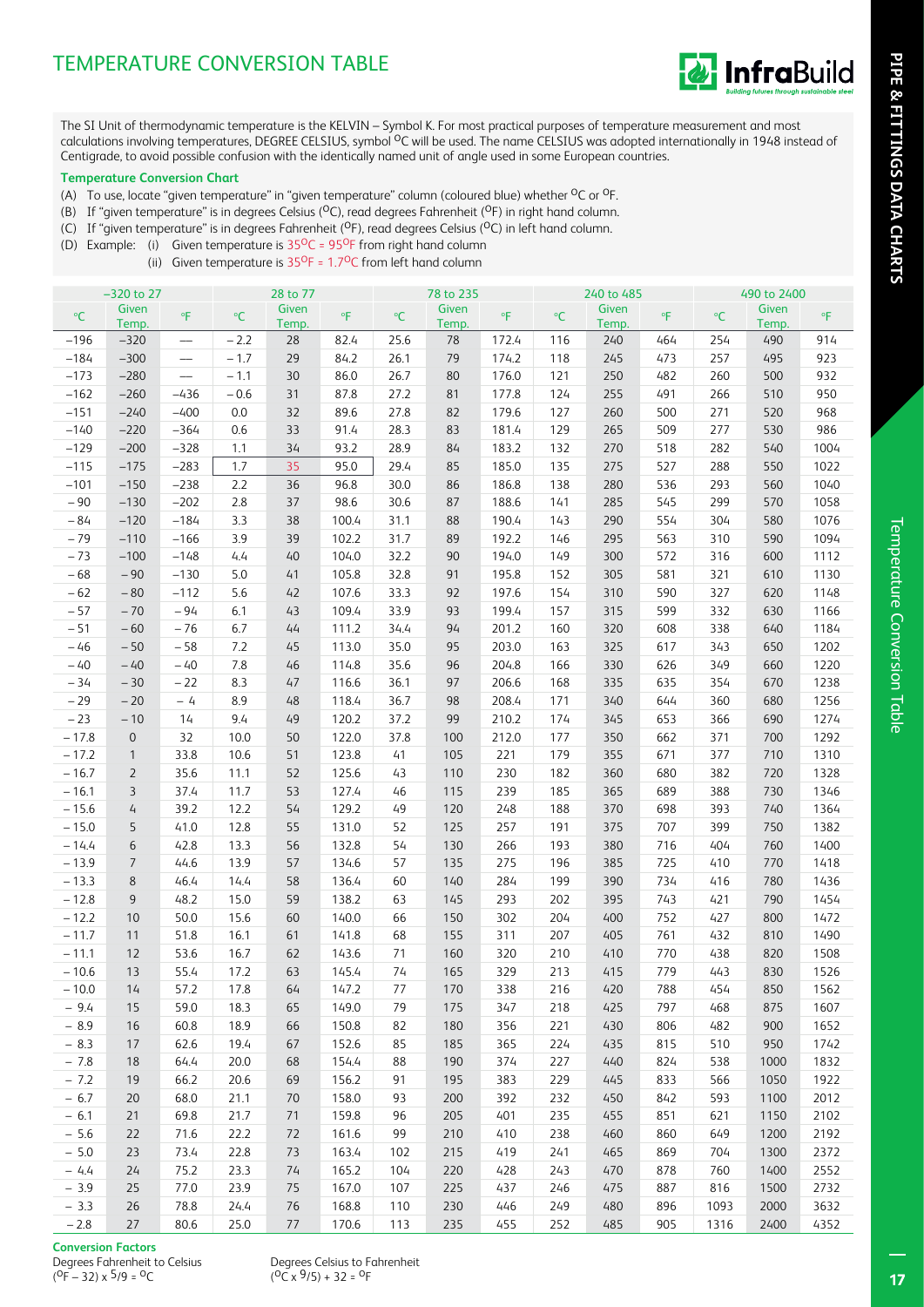

#### **"SI" denotes the INTERNATIONAL SYSTEM of Metric Units adopted in Australia**

#### **This table may be used in two ways: Multiply column "A" by column "B" to obtain column "C" Alternatively Divide column "C" by column "B" to obtain column "A"**

| <b>Remarks</b>                                                                                                          | A                              | B         | c                 |
|-------------------------------------------------------------------------------------------------------------------------|--------------------------------|-----------|-------------------|
|                                                                                                                         | <b>Multiply</b>                | <b>By</b> | <b>To Obtain</b>  |
| AREA: Symbol m <sup>2</sup>                                                                                             | Square Inches                  | 645.16    | mm <sup>2</sup>   |
| The SI unit of AREA is the SQUARE METRE.                                                                                | Square Feet                    | 0.929     | m <sup>2</sup>    |
|                                                                                                                         | Square Yards                   | 0.836     | m <sup>2</sup>    |
|                                                                                                                         | Acre                           | 4047      | m <sup>2</sup>    |
|                                                                                                                         | Hectare (ha)                   | 10000     | m <sup>2</sup>    |
| DENSITY: Symbol kg/m <sup>3</sup>                                                                                       | lb/in <sup>3</sup>             | 27.68     | t/m <sup>3</sup>  |
| The SI unit of DENSITY is the kilogram per cubic metre.                                                                 | lb/ft <sup>3</sup>             | 16.02     | kg/m <sup>3</sup> |
|                                                                                                                         | $lb$ /yd <sup>3</sup>          | 0.5933    | kg/m <sup>3</sup> |
| ENERGY: Symbol J                                                                                                        | 1. ELECTRICAL ENERGY           |           |                   |
| The SI unit of ENERGY is the JOULE.                                                                                     | kilowatt hour (kW.h)           | 3.6       | MJ                |
| $1$ J = 1 N.m                                                                                                           | 2. HEAT ENERGY                 |           |                   |
| A joule is the energy expended or the work done when                                                                    | British thermal unit (Btu)     | 1.055     | kJ                |
| a force of one newton moves the point of application a                                                                  | Btu/gal                        | 0.2321    | $kJ/L$ ++         |
| distance of one metre in the direction of that force.                                                                   | Btu/ft <sup>3</sup>            | 37.26     | kJ/m <sup>3</sup> |
|                                                                                                                         | 3. MECHANICAL ENERGY           |           |                   |
|                                                                                                                         | foot poundal (ft.pdl)          | .04214    | J                 |
|                                                                                                                         | inch pound-force (in.lbf)      | 0.1130    | J                 |
|                                                                                                                         | foot pound-force (ft.lbf)      | 1.356     | J                 |
|                                                                                                                         | foot ton force (ft.tonf)       | 3.037     | kJ                |
|                                                                                                                         | Metre kilogram force (m.kgf)   | 9.807     | J                 |
| FORCE: Symbol N (NEWTON)                                                                                                |                                |           |                   |
| The SI unit of FORCE (kg.m/s <sup>2</sup> ) has been given the special                                                  | Poundal (pdl)                  | 0.1383    | N                 |
| name - NEWTON.                                                                                                          | Pound-force (lbf)              | 4.448     | N                 |
|                                                                                                                         | ton-force (tonf)               | 9.964     | kN                |
| The newton is the force which when applied to a body having                                                             | *kilogram-force (kgf)          | 9.807     | N                 |
| a mass of one kilogram, causes an acceleration of one metre<br>per second in the direction of application of the force. | *also known as kilopond (kp)   |           |                   |
| <b>FORCE PER UNIT LENGTH:</b>                                                                                           | pounds-force per inch (lbf/in) | 175.1     | N/m               |
| The SI unit is NEWTON PER METRE: Symbol N/m                                                                             | pounds-force per foot (lbf/ft) | 14.59     | N/m               |
|                                                                                                                         | ton-force per foot (ton/ft)    | 32.69     | kN/m              |
| LENGTH: Symbol m                                                                                                        | inches                         | 25.4      | millimetres (mm)  |
| The SI unit of LENGTH is the METRE.                                                                                     | feet                           | 0.3048    | metres (m)        |
|                                                                                                                         | yards                          | 0.9144    | metres (m)        |
|                                                                                                                         | chain                          | 20.12     | metres (m)        |
|                                                                                                                         | mile                           | 1609      | metres (m)        |
|                                                                                                                         | mile                           | 1.609     | kilometres (km)   |
| MASS: Symbol kg                                                                                                         | ounce                          | 28.35     | $q$ rams $(q)$    |
| The SI unit of MASS is the KILOGRAM.                                                                                    | pound                          | 0.4536    | kilograms (kg)    |
|                                                                                                                         | slug                           | 14.59     | kg                |
|                                                                                                                         | ton (2240 lb)                  | 1016.05   | kg                |
|                                                                                                                         | short ton (2000 lb)            | 907.2     | kg                |
|                                                                                                                         | ton (2240 lb)                  | 1.016     | tonne (t)         |
|                                                                                                                         | pounds per foot (lb/ft)        | 1.488     | kg/m              |
|                                                                                                                         | pounds per yard (lb/yd)        | 0.4961    | kg/m              |
| POWER: Symbol W                                                                                                         | Btu per hour (Btu/hr)          | 0.2931    | W                 |
| The SI unit of POWER is the WATT.                                                                                       | horsepower (hp)                | 0.7457    | kW                |
|                                                                                                                         | ton of refrigeration           | 3.517     | kW                |

#### **TEMPERATURE**

The SI unit of TEMPERATURE is the KELVIN – Symbol K. For most practical purposes of temperature measurement and most calculations involving temperatures, degrees Celsius, symbol <sup>O</sup>C will be used.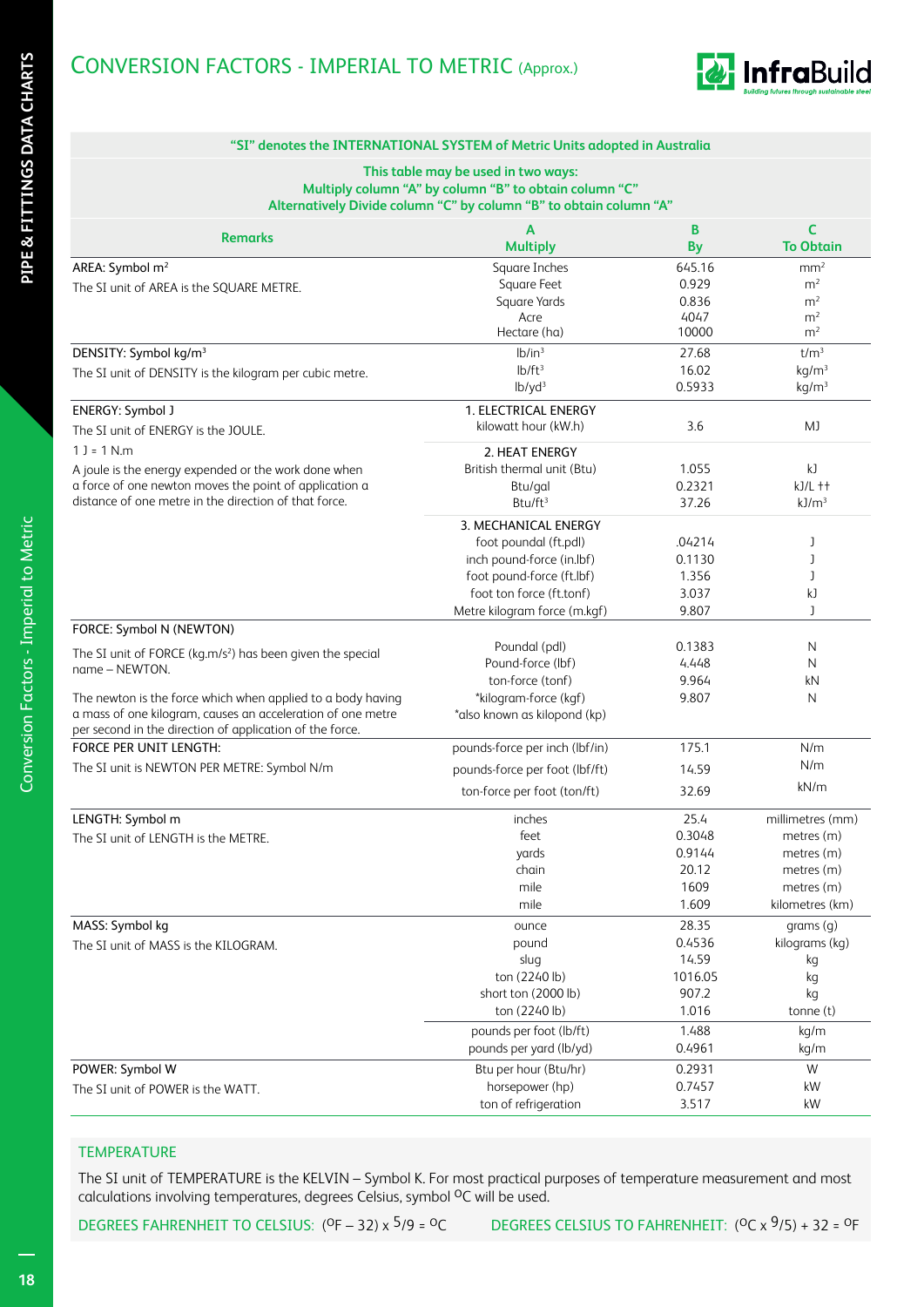

|                                                                                                                                      | "SI" denotes the INTERNATIONAL SYSTEM of Metric Units adopted in Australia  |                     |                                         |
|--------------------------------------------------------------------------------------------------------------------------------------|-----------------------------------------------------------------------------|---------------------|-----------------------------------------|
|                                                                                                                                      | This table may be used in two ways:                                         |                     |                                         |
|                                                                                                                                      | Multiply column "A" by column "B" to obtain column "C"                      |                     |                                         |
|                                                                                                                                      | Alternatively Divide column "C" by column "B" to obtain column "A"          |                     |                                         |
|                                                                                                                                      | Α                                                                           | B                   | C                                       |
| <b>Remarks</b>                                                                                                                       | <b>Multiply</b>                                                             | <b>By</b>           | <b>To Obtain</b>                        |
| PRESSURE: Symbol Pa                                                                                                                  | lbf/in <sup>2</sup>                                                         | 6.895               | kPa                                     |
| The SI unit of PRESSURE or stress is the NEWTON PER SQUARE                                                                           | kip/in <sup>2</sup> (1000 psi)                                              | 6.895               | MPa                                     |
| METRE which has been given the name PASCAL.                                                                                          | $lbf/ft^2$                                                                  | 47.88               | Pa                                      |
| $1 \text{ N/m}^2$ = 1Pa = 0.000145lbf/in <sup>2</sup>                                                                                | kgf/cm <sup>2</sup>                                                         | 98.07               | kPa                                     |
|                                                                                                                                      | bar                                                                         | 100                 | kPa                                     |
| A pascal is the pressure or stress which arises when a force of one<br>newton is applied uniformly over an area of one square metre. | Vertical column (head) of water.<br>$(H, 0 \text{ at } 20^{\circ}\text{C})$ |                     |                                         |
|                                                                                                                                      | metres of water                                                             | 9.79                | kPa                                     |
|                                                                                                                                      | feet of water                                                               | 2.984               | kPa                                     |
|                                                                                                                                      | torr (vacuum)                                                               | 0.1333              | kPa                                     |
|                                                                                                                                      | 1mm Hg. (mercury)                                                           | 0.1333              | kPa                                     |
|                                                                                                                                      | 1in. Hg. (mercury)                                                          | 3.386               | kPa                                     |
|                                                                                                                                      | atmosphere (atm)                                                            | 101.325             | kPa                                     |
|                                                                                                                                      | microns                                                                     | 0.133               | Pa                                      |
| TORQUE: Symbol N.m                                                                                                                   | Poundal-foot                                                                |                     |                                         |
| (Moment of force)                                                                                                                    | pdl.ft                                                                      | 0.04214             | N.m                                     |
| The SI unit of TORQUE is the NEWTON METRE. The newton                                                                                | pound-force inch                                                            |                     |                                         |
| metre is the work done when a force of one newton moves the                                                                          | lbf.inch                                                                    | 0.1130              | N.m                                     |
| point of application a distance of one metre in the direction of                                                                     | lbf.inch                                                                    | 1.152               | kgf.cm                                  |
| that force.                                                                                                                          | pound-force feet                                                            |                     |                                         |
| $1 N.m = 1 J$                                                                                                                        | lbf.ft                                                                      | 1.356               | N.m                                     |
|                                                                                                                                      | lbf.ft                                                                      | 13.83               | kgf.cm                                  |
|                                                                                                                                      | ton-force feet                                                              |                     |                                         |
|                                                                                                                                      | tonf.ft                                                                     | 3.037               | kN.m                                    |
|                                                                                                                                      | kilogram-force                                                              |                     |                                         |
|                                                                                                                                      | kgf.m                                                                       | 9.807               | N.m                                     |
|                                                                                                                                      | kgf.cm                                                                      | 0.09807             | N.m                                     |
| VELOCITY: Symbol m/s                                                                                                                 | ft. per second (ft/s)                                                       | 0.3048              | m/s                                     |
| The SI unit of VELOCITY is the METRE PER SECOND.                                                                                     | ft. per minute (ft/min)                                                     | 0.00508             | m/s                                     |
|                                                                                                                                      | miles per hour                                                              | 0.4470              | m/s                                     |
|                                                                                                                                      | miles per hour                                                              | 1.609               | km/h                                    |
| <b>VOLUME: CAPACITY:</b>                                                                                                             | DRY:                                                                        |                     |                                         |
| Symbol $m3$                                                                                                                          | cubic inch (in <sup>3</sup> )                                               | 16387               | mm <sup>3</sup>                         |
| The SI unit of VOLUME is the CUBIC METRE.                                                                                            | cubic foot (ft <sup>3</sup> )                                               | 0.02832             | m <sup>3</sup>                          |
| NOTE: ++                                                                                                                             | cubic yard (yd <sup>3</sup> )                                               | 0.7646<br>1 000 000 | m <sup>3</sup>                          |
| Capital "L" is now the legal preferred symbol for litre in Australia.                                                                | litre (L) ++                                                                | 0.001               | mm <sup>3</sup><br>m <sup>3</sup>       |
|                                                                                                                                      | litre (L) ++                                                                | 0.004546            | m <sup>3</sup>                          |
|                                                                                                                                      | gallons (Imp.)<br>IMPERIAL LIQUID                                           |                     |                                         |
|                                                                                                                                      | fluid ounce                                                                 | 28.41               |                                         |
|                                                                                                                                      | pint (20 fl. oz)                                                            | 568.3               | millilitre (ml)                         |
|                                                                                                                                      | quart (2 pints)                                                             | 1.137               | millilitre (ml)                         |
|                                                                                                                                      | qallon (Imp.)                                                               | 4.546               | litre $(L)$ ++                          |
|                                                                                                                                      | qallon (US)                                                                 | 3.785               | litre $(L)$ ++                          |
|                                                                                                                                      | litre (water 4 <sup>O</sup> C)                                              | 1.000               | litre $(L)$ ++                          |
|                                                                                                                                      | Imp. gallons (water 20 <sup>o</sup> C)                                      | 4.536               | kilogram (kg)                           |
| VOLUME: RATE OF FLOW Symbol m <sup>3</sup> /s                                                                                        | Imp. gal. per minute (gal/min)                                              | 0.0000758           | kilogram (kg)<br>$m^3/s$                |
|                                                                                                                                      | Imp. gal. per minute                                                        | 0.272765            | m <sup>3</sup> /hr                      |
| The SI unit of VOLUME RATE OF FLOW is the CUBIC METRE PER                                                                            |                                                                             | 0.0758              |                                         |
| SECOND.                                                                                                                              | Imp. gal. per minute                                                        | 0.000472            | litre per second (L/s)<br>$m^3/s$       |
|                                                                                                                                      | cubic ft. per minute                                                        | 0.472               |                                         |
|                                                                                                                                      | cubic ft. per minute                                                        |                     | litre per second<br>$(L/s) 1 m3 = 1 kL$ |
| <b>SUNDRY ITEMS:</b>                                                                                                                 | miles per gallon                                                            | 0.3540              | km per litre                            |
|                                                                                                                                      | gallons per mile                                                            | 2.825               | litres per km                           |
|                                                                                                                                      |                                                                             |                     |                                         |

#### **TEMPERATURE**

The SI unit of TEMPERATURE is the KELVIN – Symbol K. For most practical purposes of temperature measurement and most calculations involving temperatures, degrees Celsius, symbol <sup>O</sup>C will be used.

PIPE & FITTINGS DATA CHARTS